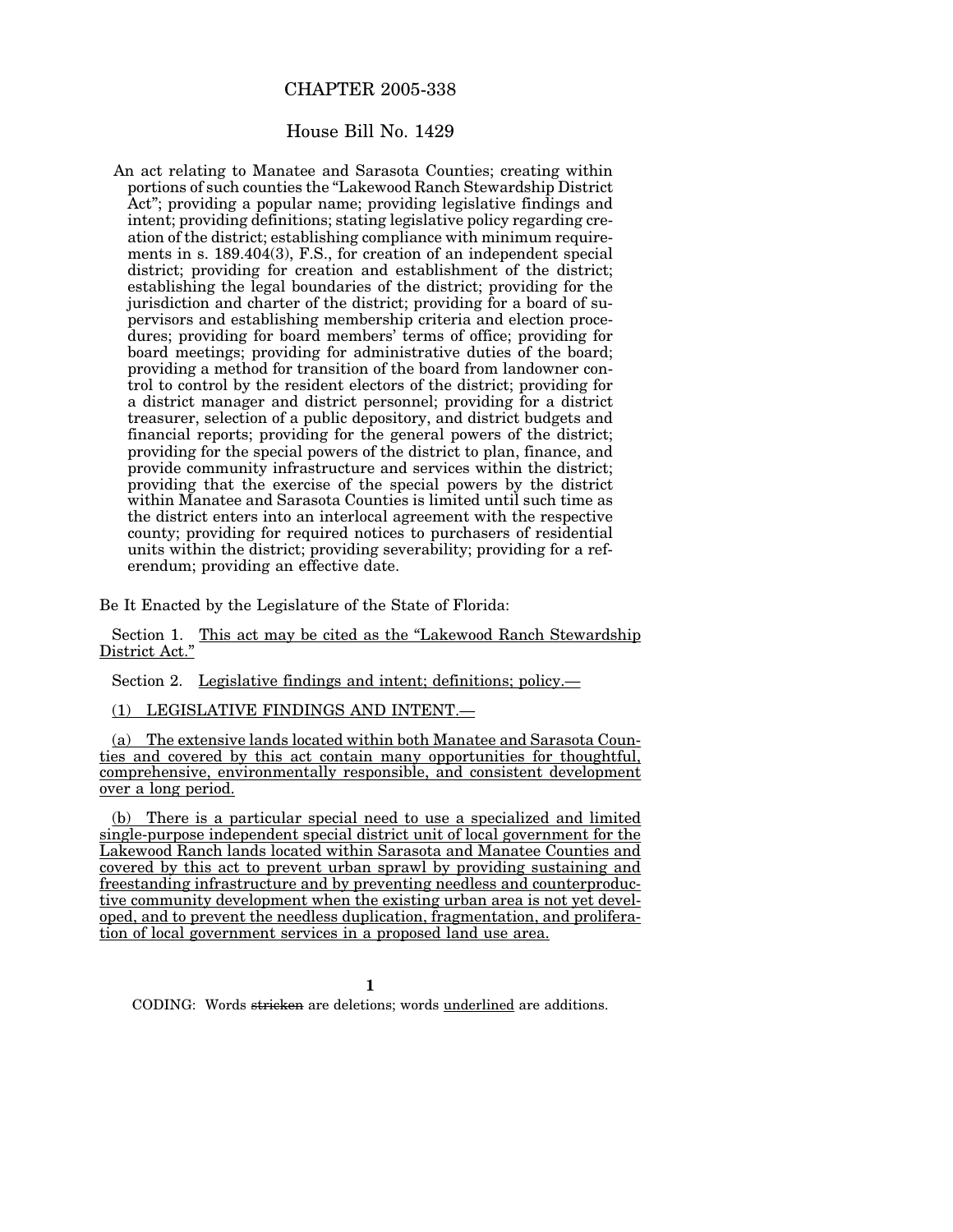(c) Management of conservation, environmental, agricultural, and economic challenges and opportunities in the Lakewood Ranch area transcends the boundaries and responsibilities of both private landowners and individual units of government.

(d) There is a considerably long period of time during which there is an inordinate burden on the initial landowners of these Lakewood Ranch lands, such that there is a need for flexible management, sequencing, timing, and financing of the various systems, facilities, and services to be provided to these lands, taking into consideration absorption rates, commercial viability, and related factors.

(e) While chapter 190, Florida Statutes, provides an opportunity for community development services and facilities to be provided by the establishment of community development districts in a manner that furthers the public interest, current general law prohibits the establishment of a community development district transcending county boundaries. Given the vast nature of the lands covered by this act and the potentially long-term nature of its development, establishing multiple community development districts over these lands would result in an inefficient, duplicative, and needless proliferation of local special purpose government, contrary to the public interest and the Legislature's findings in chapter 190, Florida Statutes. Instead, it is in the public interest that the long-range provision for, and management, financing, and long-term maintenance, upkeep, and operation of, services and facilities to be provided for ultimate development of the lands covered by this act be under one coordinated entity.

(f) Longer involvement of the initial landowner with regard to the provision of systems, facilities, and services for the Lakewood Ranch lands, coupled with a severely limited and highly specialized single purpose of the District is in the public interest.

 $(g)$  Any public or private system to provide infrastructure improvements, systems, facilities, and services to these lands must be focused on an unfettered, highly specialized, innovative, responsive, and accountable mechanism to provide the components of infrastructure at sustained levels of high quality over the long term only when and as needed for such a unique community in such a unique area.

(h) There is a need to coincide the use and special attributes of various public and private alternatives for the provision of infrastructure to such a community development, including the limited, flexible, focused, and locally accountable management and related financing capabilities of independent special purpose local government.

(i) The existence and use of such a limited specialized single purpose local government for the Lakewood Ranch lands, subject to the respective county comprehensive plans, will: result in a high propensity to provide for orderly development and prevent urban sprawl; protect and preserve environmental, conservation, and agricultural uses and assets; enhance the market value for both present and future landowners of the property consistent with the need to protect private property; enhance the net economic benefit to the Sarasota and Manatee Counties area, including an enhanced

**2**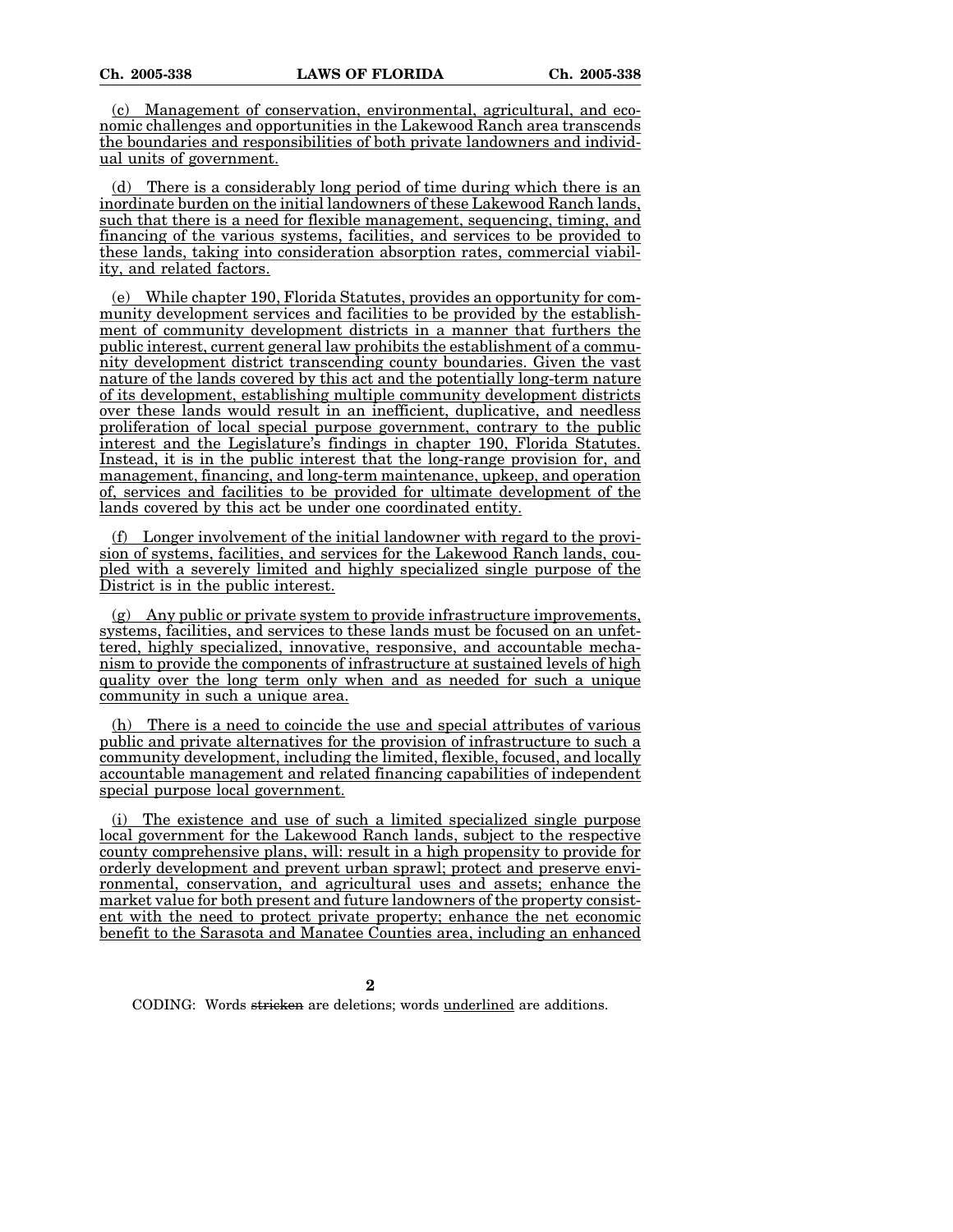and well-maintained tax base to the benefit of all present and future taxpayers in Sarasota and Manatee Counties; and result in the sharing of costs of providing certain systems, facilities, and services in an innovative, sequential, and flexible manner within the developing area to be serviced by the District.

(j) The creation and establishment of the District will encourage local government financial self-sufficiency in providing public facilities and in identifying and implementing physically sound, innovative, and costeffective techniques to provide and finance public facilities while encouraging development, use, and coordination of capital improvement plans by all levels of government, pursuant to chapter 187, Florida Statutes.

(k) The creation and establishment of the District will encourage and enhance cooperation among communities that have unique assets, irrespective of political boundaries, to bring the private and public sectors together for establishing an orderly and environmentally and economically sound plan for current and future needs and growth.

The creation and establishment of the District is a legitimate alternative method available to manage, own, operate, construct, and finance capital infrastructure systems, facilities, and services.

 $(m)$  In order to be responsive to the critical timing required through the exercise of its special management functions, an independent district requires financing of those functions, including bondable lienable and nonlienable revenue, with full and continuing public disclosure and accountability, funded by landowners, both present and future, and funded also by users of the systems, facilities, and services provided to the land area by the District, without unduly burdening the taxpayers and citizens of the state, Sarasota County, Manatee County, or any municipality therein.

(n) The District created and established by this act shall not have or exercise any comprehensive planning, zoning, or development permitting power; the establishment of the District shall not be considered a development order within the meaning of chapter 380, Florida Statutes; and all applicable planning and permitting laws, rules, regulations, and policies of Sarasota and Manatee Counties control the development of the land to be serviced by the District.

(o) The creation by this act of the Lakewood Ranch Stewardship District is not inconsistent with either the Sarasota County or the Manatee County comprehensive plan.

(p) It is the legislative intent and purpose that no debt or obligation of the District constitute a burden on any local general-purpose government without its consent.

(2) DEFINITIONS.—As used in this act:

(a) "Ad valorem bonds" means bonds which are payable from the proceeds of ad valorem taxes levied on real and tangible personal property and which are generally referred to as general obligation bonds.

**3**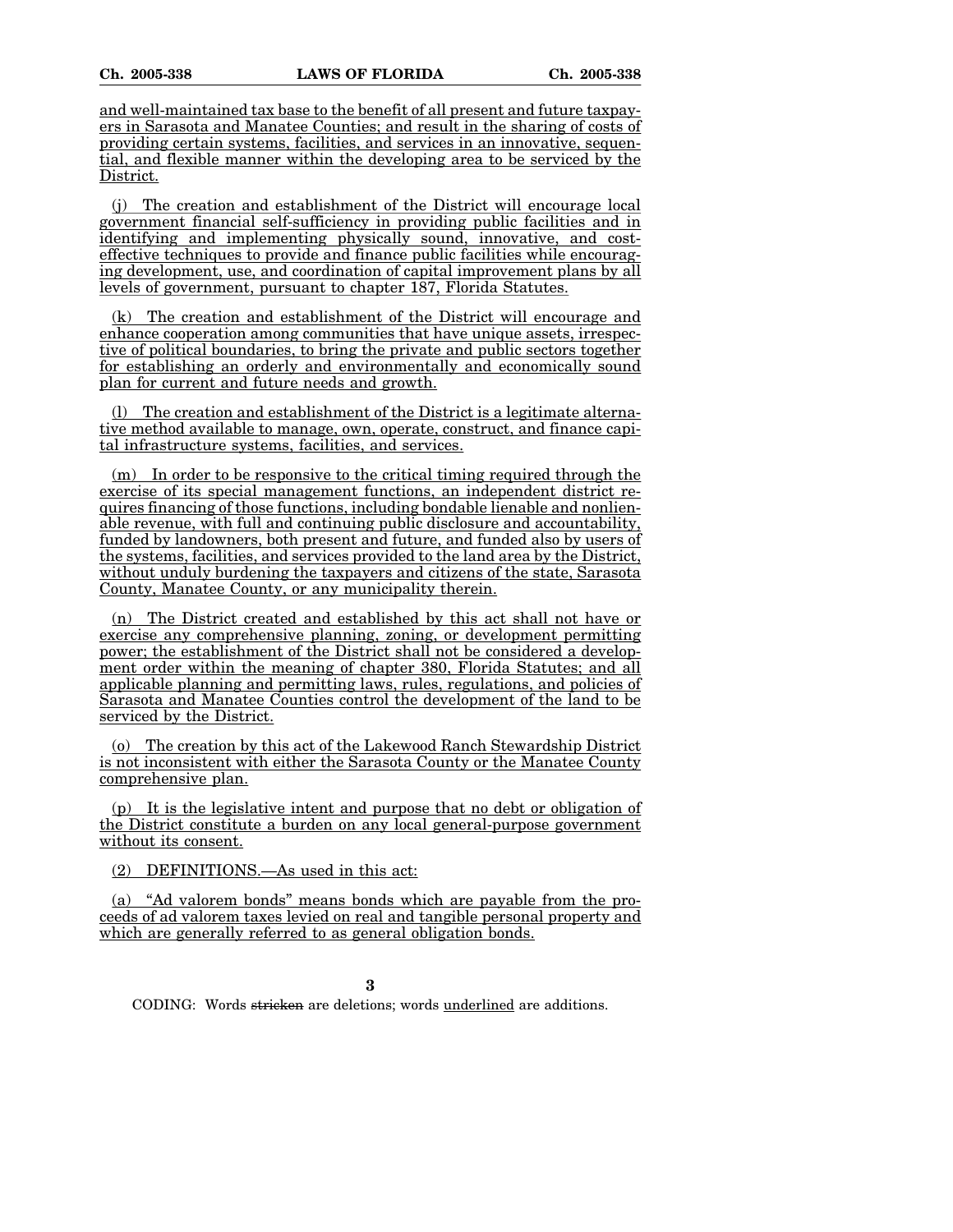(b) "Assessable improvements" means, without limitation, any and all public improvements and community facilities that the District is empowered to provide in accordance with this act that provide a special benefit to property within the District.

(c) "Assessment bonds" means special obligations of the District which are payable solely from proceeds of the special assessments or benefit special assessments levied for assessable improvements, provided that, in lieu of issuing assessment bonds to fund the costs of assessable improvements, the District may issue revenue bonds for such purposes payable from special assessments.

(d) "Assessments" means those nonmillage District assessments which include special assessments, benefit special assessments, and maintenance special assessments and a nonmillage, non-ad valorem maintenance tax if authorized by general law.

(e) "Lakewood Ranch Stewardship District" means the unit of special and single purpose local government created and chartered by this act, including the creation of its charter, and limited to the performance, in implementing its single purpose, of those general and special powers authorized by its charter under this act, the boundaries of which are set forth by the act, the governing head of which is created and authorized to operate with legal existence by this act, and the purpose of which is as set forth in this act.

(f) "Benefit special assessments" are District assessments imposed, levied, and collected pursuant to the provisions of section 6(12)(b).

(g) "Board of Supervisors" or "board" means the governing board of the District or, if such board has been abolished, the board, body, or commission assuming the principal functions thereof or to whom the powers given to the board by this act have been given by law.

(h) "Bond" includes "certificate," and the provisions that are applicable to bonds are equally applicable to certificates. The term "bond" includes any general obligation bond, assessment bond, refunding bond, revenue bond, and other such obligation in the nature of a bond as is provided for in this act.

(i) "Cost" or "costs," when used with reference to any project, includes, but is not limited to:

1. The expenses of determining the feasibility or practicability of acquisition, construction, or reconstruction.

2. The cost of surveys, estimates, plans, and specifications.

3. The cost of improvements.

4. Engineering, fiscal, and legal expenses and charges.

5. The cost of all labor, materials, machinery, and equipment.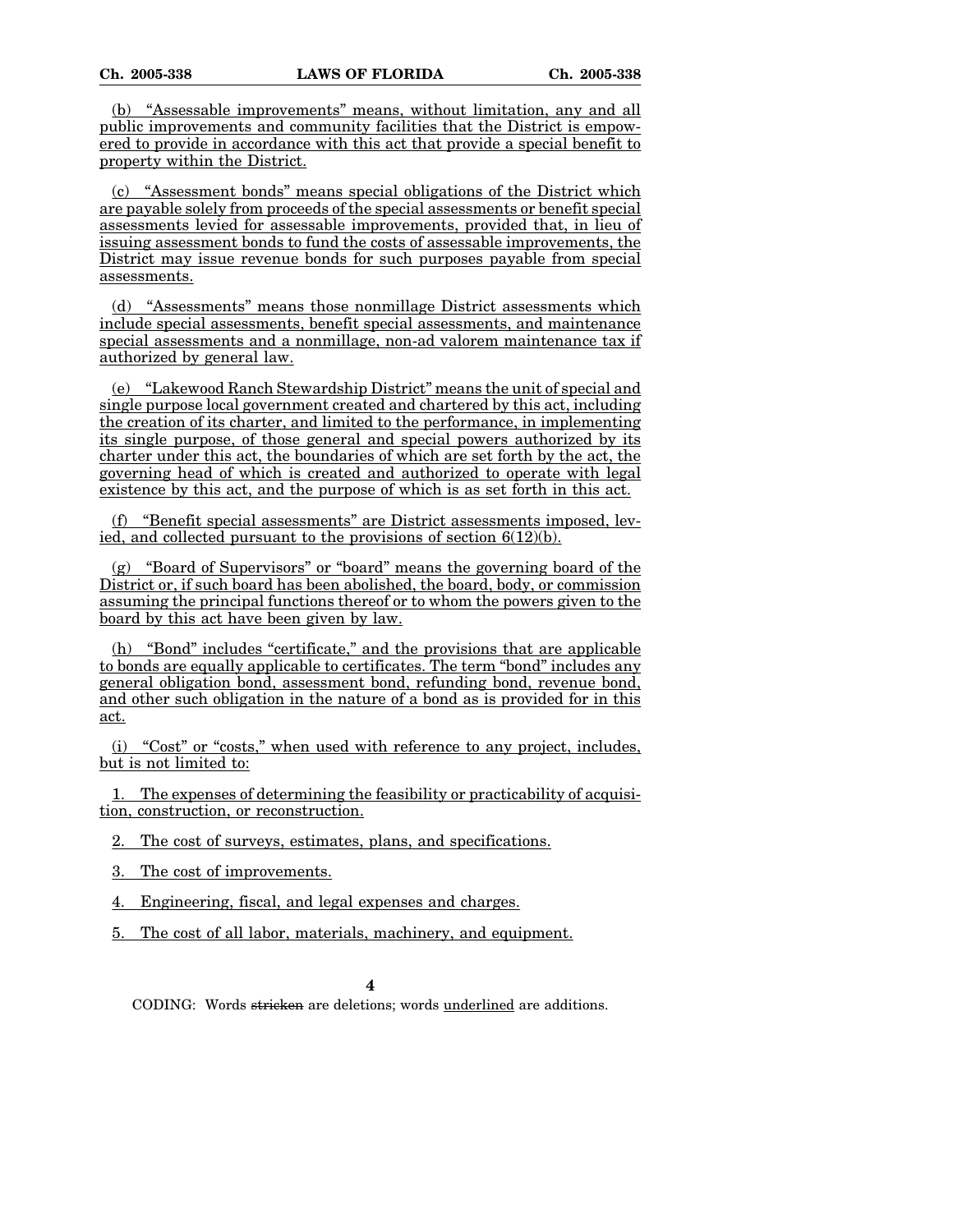6. The cost of all lands, properties, rights, easements, and franchises acquired.

7. Financing charges.

8. The creation of initial reserve and debt service funds.

9. Working capital.

10. Interest charges incurred or estimated to be incurred on money borrowed prior to and during construction and acquisition and for such reasonable period of time after completion of construction or acquisition as the board may determine.

11. The cost of issuance of bonds pursuant to this act, including advertisements and printing.

12. The cost of any bond or tax referendum held pursuant to this act and all other expenses of issuance of bonds.

13. The discount, if any, on the sale or exchange of bonds.

14. Administrative expenses.

15. Such other expenses as may be necessary or incidental to the acquisition, construction, or reconstruction of any project, or to the financing thereof, or to the development of any lands within the District.

16. Payments, contributions, dedications, and any other exactions required as a condition of receiving any governmental approval or permit necessary to accomplish any District purpose.

(j) "District" means the Lakewood Ranch Stewardship District.

(k) "District manager" means the manager of the District.

(l) "District roads" means highways, streets, roads, alleys, sidewalks, landscaping, storm drains, bridges, and thoroughfares of all kinds.

(m) "General obligation bonds" means bonds which are secured by, or provide for their payment by, the pledge of the full faith and credit and taxing power of the District, in addition to those special taxes levied for their discharge and such other sources as may be provided for their payment or pledged as security under the resolution authorizing their issuance, and for payment of which recourse may be had against the general fund of the District.

(n) "Governing board member" means any member of the Board of Supervisors.

(o) "Land development regulations" means those regulations of general purpose local government, adopted under the Florida Local Government Comprehensive Planning and Land Development Regulation Act, codified as part II of chapter 163, Florida Statutes, to which the District is subject and

**5**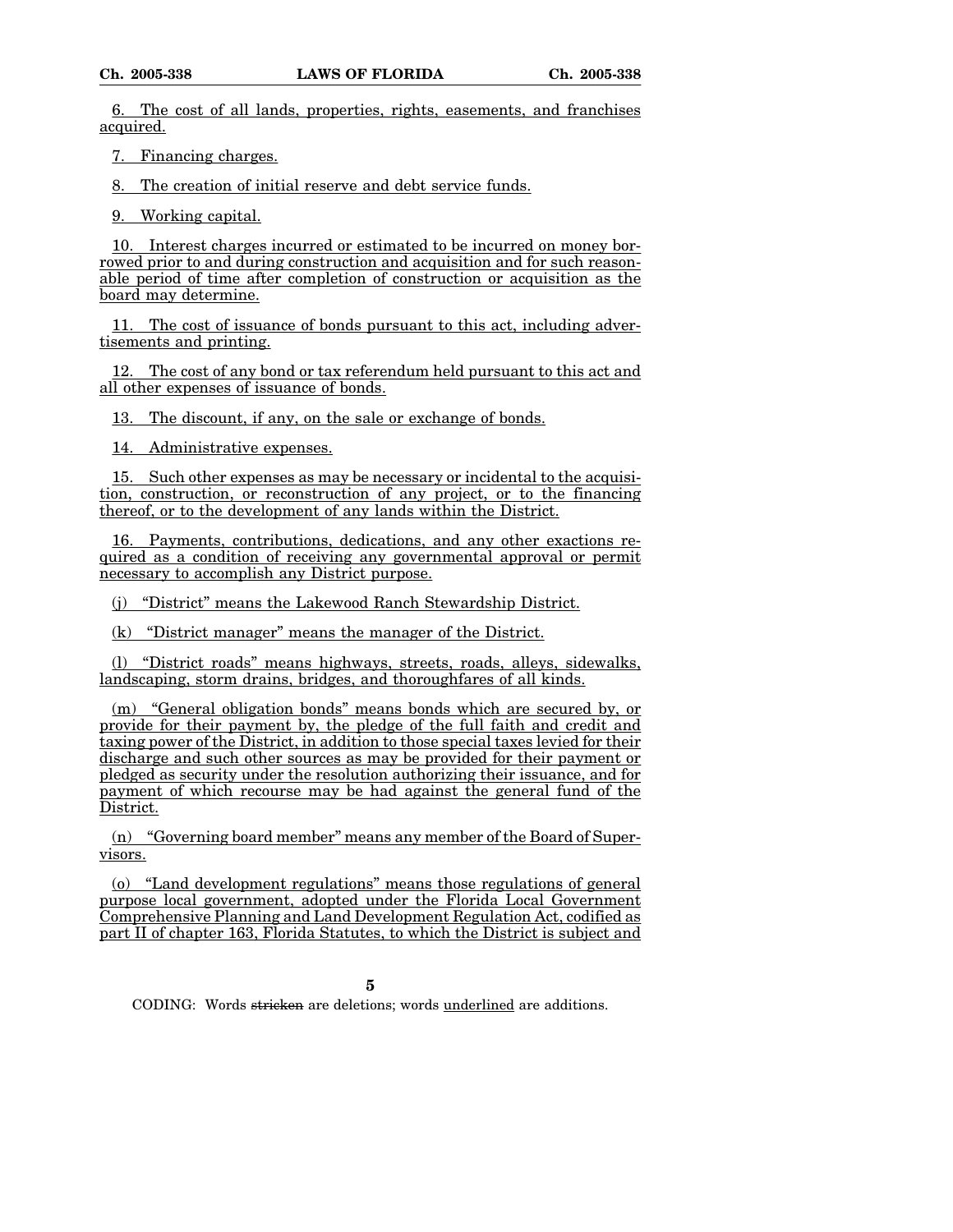as to which the District may not do anything that is inconsistent. Land development regulations shall not mean specific management, engineering, planning, and other criteria and standards needed in the daily management, implementation, and provision by the District of systems, facilities, services, works, improvements, projects, or infrastructure, including design criteria and standards, so long as they remain subject to and are not inconsistent with the applicable land development regulations.

(p) "Landowner" means the owner of a freehold estate as it appears on the deed record, including a trustee, a private corporation, and an owner of a condominium unit. "Landowner" does not include a reversioner, remainderman, mortgagee, or any governmental entity, who shall not be counted and need not be notified of proceedings under this act. "Landowner" also means the owner of a ground lease from a governmental entity, which leasehold interest has a remaining term, excluding all renewal options, in excess of 50 years.

(q) "General-purpose local government" means a county, municipality, or consolidated city-county government.

(r) "Maintenance special assessments" are assessments imposed, levied, and collected pursuant to the provisions of section 6(12)(d).

(s) "Non-ad valorem assessment" means only those assessments which are not based upon millage and which can become a lien against a homestead as permitted in s. 4, Art. X of the State Constitution.

(t) "Powers" means powers used and exercised by the Board of Supervisors to accomplish the single, limited, and special purpose of the District, including:

1. "General powers," which means those organizational and administrative powers of the District as provided in its charter in order to carry out its single special purpose as a local government public corporate body politic.

"Special powers," which means those powers enumerated by the District charter to implement its specialized systems, facilities, services, projects, improvements, and infrastructure and related functions in order to carry out its single specialized purpose.

3. Any other powers, authority, or functions set forth in this act.

(u) "Project" means any development, improvement, property, power, utility, facility, enterprise, service, system, works, or infrastructure now existing or hereafter undertaken or established under the provisions of this act.

(v) "Qualified elector" means any person at least 18 years of age who is a citizen of the United States and a legal resident of the state and of the District and who registers to vote with the Supervisor of Elections in either Manatee County or Sarasota County and resides in either Manatee County or Sarasota County.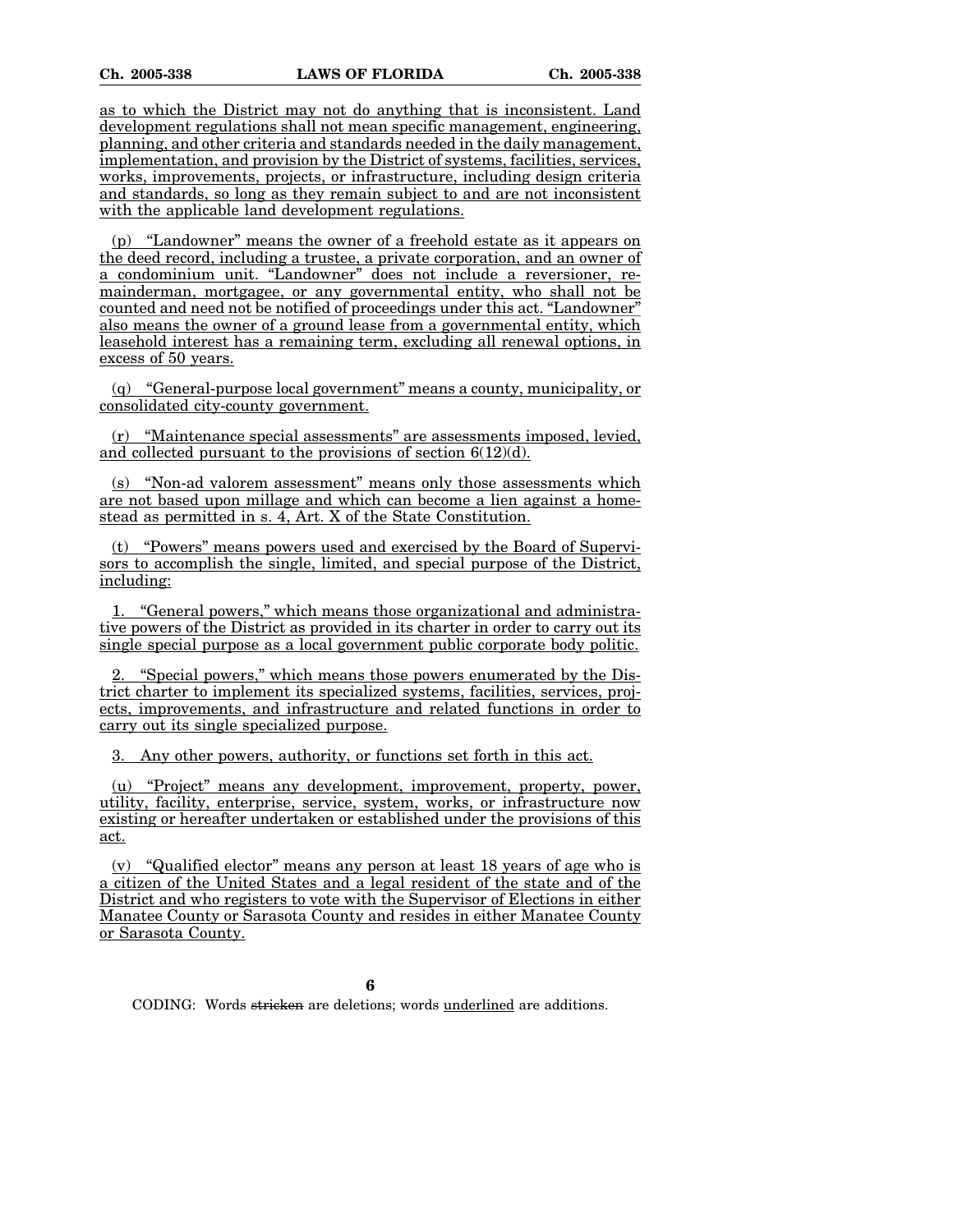(w) "Refunding bonds" means bonds issued to refinance outstanding bonds of any type and the interest and redemption premium thereon. Refunding bonds shall be issuable and payable in the same manner as refinanced bonds, except that no approval by the electorate shall be required unless required by the State Constitution.

(x) "Revenue bonds" means obligations of the District that are payable from revenues, including, but not limited to, special assessments and benefit special assessments, derived from sources other than ad valorem taxes on real or tangible personal property and that do not pledge the property, credit, or general tax revenue of the District.

(y) "Sewer system" means any plant, system, facility, or property, and additions, extensions, and improvements thereto at any future time constructed or acquired as part thereof, useful or necessary or having the present capacity for future use in connection with the collection, treatment, purification, or disposal of sewage, including, but not limited to, industrial wastes resulting from any process of industry, manufacture, trade, or business or from the development of any natural resource. Sewer system also includes treatment plants, pumping stations, lift stations, valves, force mains, intercepting sewers, laterals, pressure lines, mains, and all necessary appurtenances and equipment; all sewer mains, laterals, and other devices for the reception and collection of sewage from premises connected therewith; and all real and personal property and any interest therein, and rights, easements, and franchises of any nature relating to any such system and necessary or convenient for operation thereof.

(z) "Special assessments" shall mean assessments as imposed, levied, and collected by the District for the costs of assessable improvements pursuant to the provisions of this act, chapter 170, Florida Statutes, and the additional authority under section 197.3631, Florida Statutes, or other provisions of general law, now or hereinafter enacted, which provide or authorize a supplemental means to impose, levy, or collect special assessments.

(aa) "Taxes" or "tax" means those levies and impositions of the Board of Supervisors that support and pay for government and the administration of law and that may be:

1. Ad valorem or property taxes based upon both the appraised value of property and millage, at a rate uniform within the jurisdiction; or

2. If and when authorized by general law, non-ad valorem maintenance taxes not based on millage that are used to maintain District systems, facilities, and services.

(bb) "Water system" means any plant, system, facility, or property, and any addition, extension, or improvement thereto at any future time constructed or acquired as a part thereof, useful, necessary, or having the present capacity for future use in connection with the development of sources, treatment, purification, or distribution of water. "Water system" also includes dams, reservoirs, storage tanks, mains, lines, valves, pumping stations, laterals, and pipes for the purpose of carrying water to the premises connected with such system, and all rights, easements, and franchises

**7**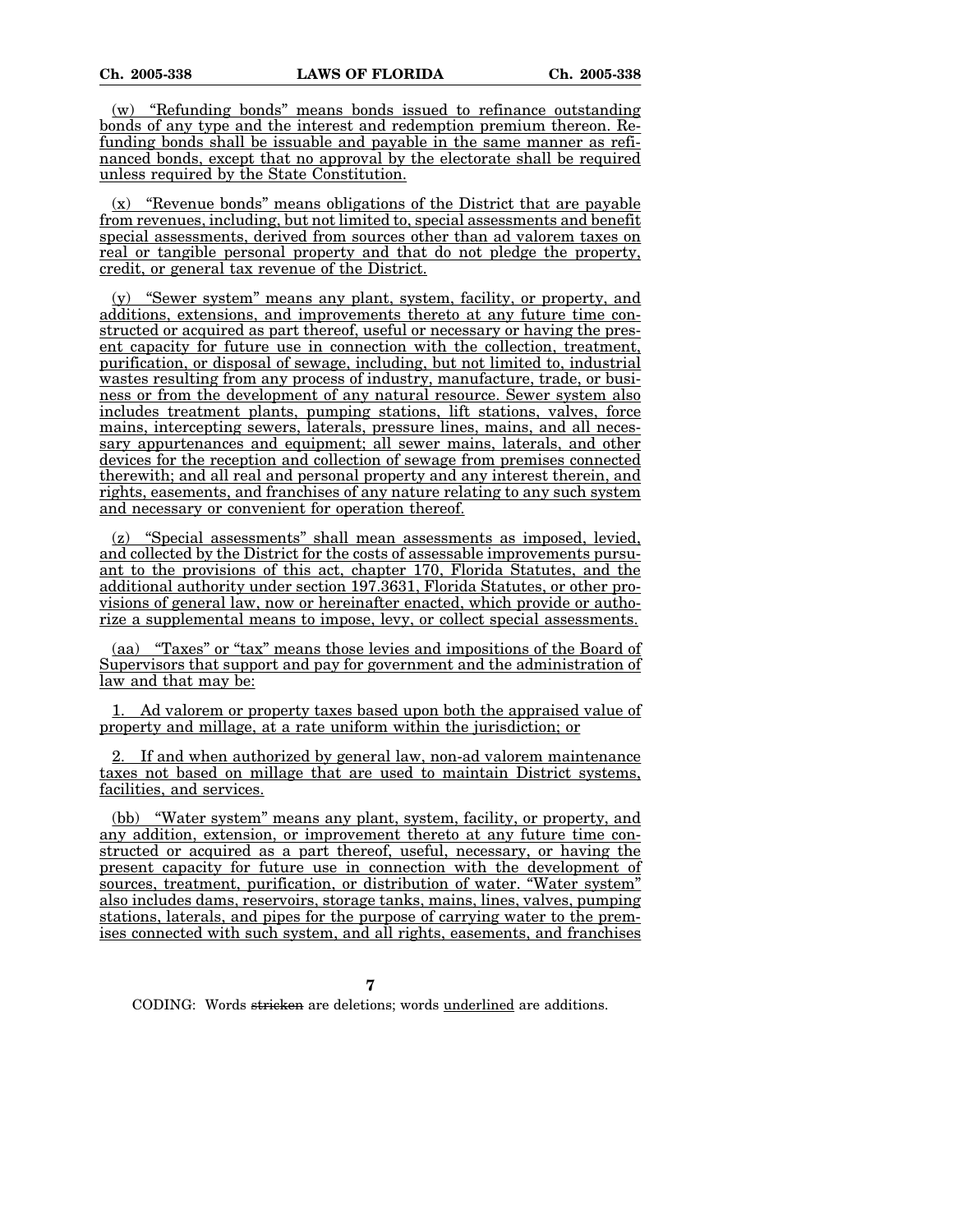of any nature relating to any such system and necessary or convenient for the operation thereof.

(3) POLICY.—Based upon its findings, ascertainments, determinations, intent, purpose, and definitions, the Legislature states its policy expressly:

(a) The District and the District charter, with its general and special powers, as created in this act, are essential and the best alternative for the residential, commercial, and other community uses, projects, or functions in the included portions of Sarasota and Manatee Counties consistent with the effective comprehensive plans and designed to serve a lawful public purpose.

(b) The District, which is a local government and a political subdivision, is limited to its special purpose as expressed in this act, with the power to provide, plan, implement, construct, maintain, and finance as a local government management entity its systems, facilities, services, improvements, infrastructure, and projects and possessing financing powers to fund its management power over the long term and with sustained levels of high quality.

(c) The creation of the Lakewood Ranch Stewardship District by and pursuant to this act, and its exercise of its management and related financing powers to implement its limited, single, and special purpose, is not a development order and does not trigger or invoke any provision within the meaning of chapter 380, Florida Statutes, and all applicable governmental planning, environmental, and land development laws, regulations, rules, policies, and ordinances apply to all development of the land within the jurisdiction of the District as created by this act.

(d) The District shall operate and function subject to, and not inconsistent with, the applicable comprehensive plans of either Manatee County or Sarasota County and any applicable development orders, zoning regulations, and other land development regulations.

(e) The special and single purpose Lakewood Ranch Stewardship District shall not have the power of a general-purpose local government to adopt a comprehensive plan or related land development regulation as those terms are defined in the Florida Local Government Comprehensive Planning and Land Development Regulation Act.

(f) This act may be amended, in whole or in part, only by special act of the Legislature. No amendment to this act that alters the District boundaries or the general or special powers of the District may be considered by the Legislature unless it is accompanied by a resolution or official statement as provided for in section  $189.404(2)(e)4$ ., Florida Statutes. However, if an amendment alters the District boundaries in only one county, or affects the District's special powers in only one county, it shall be necessary to secure the resolution or statement from only the affected county.

Section 3. Minimum charter requirements; creation and establishment; jurisdiction; construction; charter with legal description.—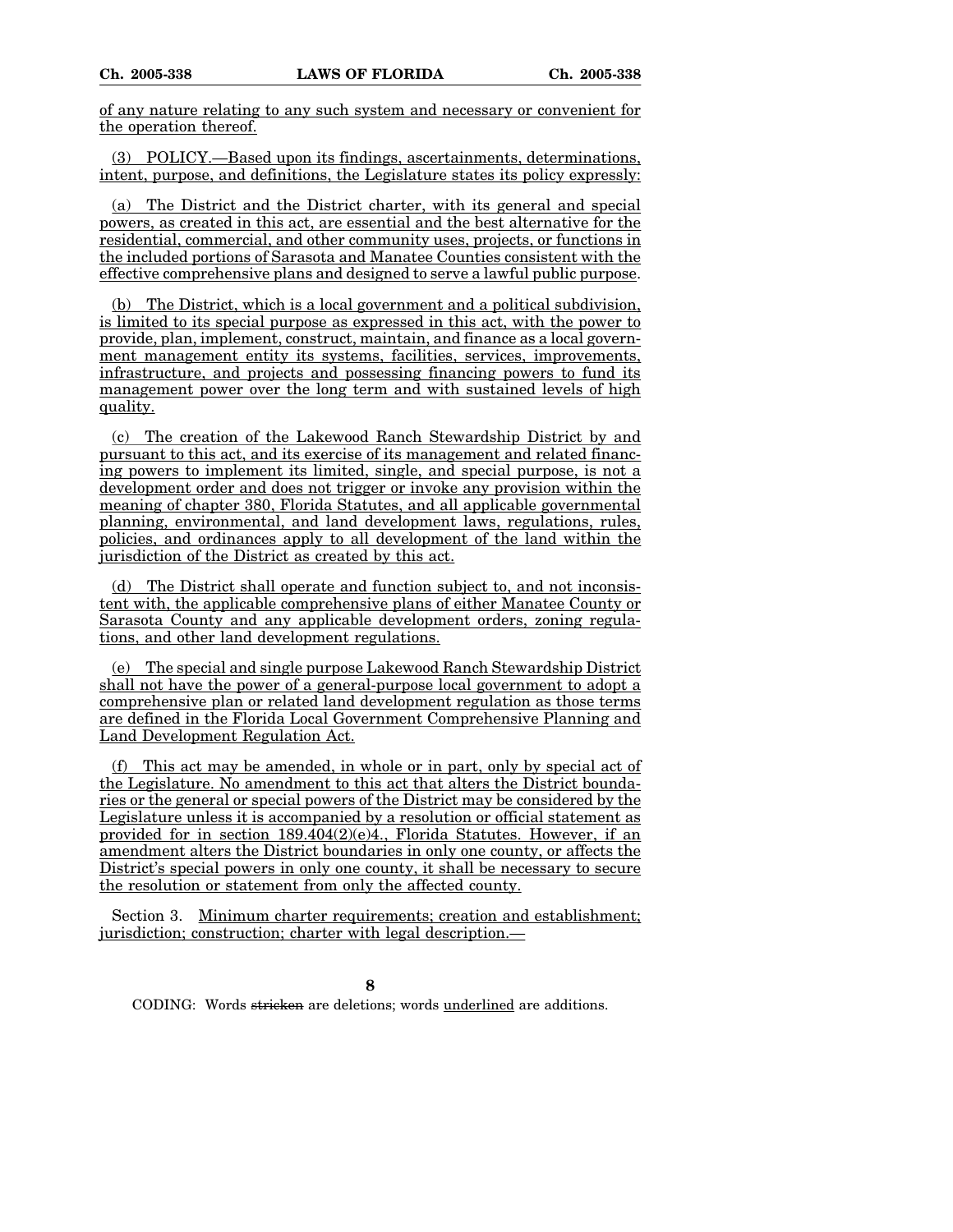(1) Pursuant to section 189.404(3), Florida Statutes, the Legislature sets forth that the minimum requirements in paragraphs (a) through (o) have been met in the identified provisions of this act as follows:

(a) The purpose of the District is stated in the act in subsection (4) and in section 2(3).

(b) The powers, functions, and duties of the District regarding ad valorem taxation, bond issuance, other revenue-raising capabilities, budget preparation and approval, liens and foreclosure of liens, use of tax deeds and tax certificates as appropriate for non-ad valorem assessments, and contractual agreements are set forth in section 6.

(c) The provisions for methods for establishing the District are in this section.

(d) The methods for amending the charter of the District are set forth in section 2.

(e) The provisions for the membership and organization of the governing board and the establishment of a quorum are in section 5.

(f) The provisions regarding maximum compensation of each board member are in section 5.

 $(g)$  The provisions regarding the administrative duties of the governing board are found in sections 5 and 6.

(h) The provisions applicable to financial disclosure, noticing, and reporting requirements generally are set forth in sections 5 and 6.

(i) The provisions regarding procedures and requirements for issuing bonds are set forth in section 6.

The provisions regarding elections or referenda and the qualifications of an elector of the District are in sections 2 and 5.

(k) The provisions regarding methods for financing the District are generally in section 6.

(l) Other than taxes levied for the payment of bonds and taxes levied for periods not longer than 2 years when authorized by vote of the electors of the District, the provisions for the authority to levy ad valorem tax and the authorized millage rate are in section 6.

(m) The provisions for the method or methods of collecting non-ad valorem assessments, fees, or service charges are in section 6.

(n) The provisions for planning requirements are in this section and section 6.

(o) The provisions for geographic boundary limitations of the District are set forth in sections 4 and 6.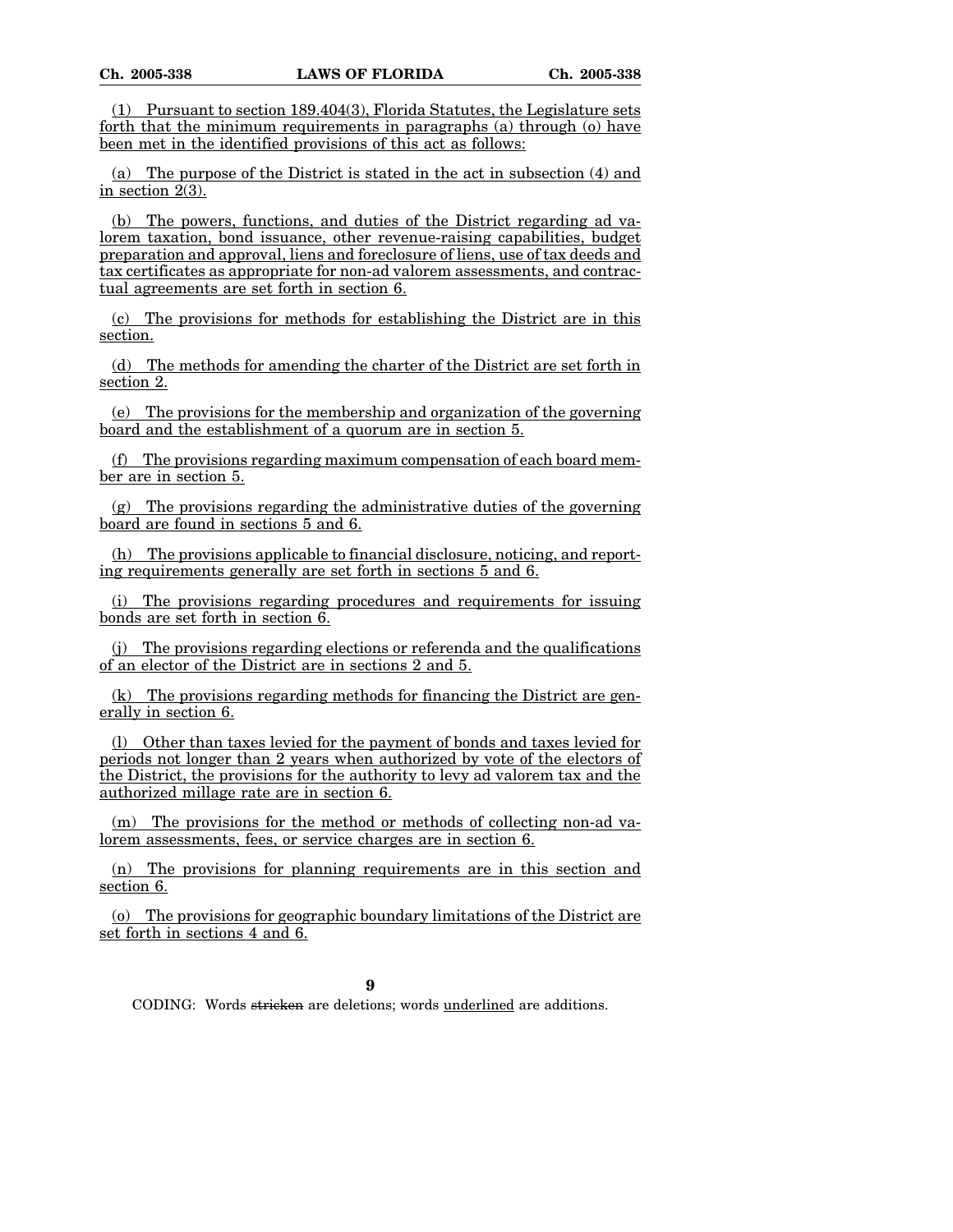(2) The Lakewood Ranch Stewardship District, which also may be referred to as the "Stewardship District," "Lakewood Ranch District," or "District," is created and incorporated as a public body corporate and politic, an independent, limited, special purpose local government, an independent special district, under section 189.404, Florida Statutes, as amended from time to time, and as defined in this act and in section 189.403(3), Florida Statutes, as amended from time to time, in and for portions of Manatee and Sarasota Counties. Any amendments to chapter 190, Florida Statutes, after January 1, 2005, granting additional general powers, special powers, authorities, or projects to a community development district by amendment to its uniform charter, sections 190.006-190.041, Florida Statutes, shall constitute a general power, special power, authority, or function of the Lakewood Ranch Stewardship District; provided, however, that the exercise of any of such additional powers within Manatee County or Sarasota County shall be subject to the requirement that the district execute or amend an interlocal agreement with Manatee County or Sarasota County, respectively, consenting to the exercise of any of such additional powers as provided elsewhere in this act. All notices for the enactment by the Legislature of this special act have been provided pursuant to the State Constitution, the laws of Florida, and the Rules of the Florida House of Representatives and of the Florida Senate. No referendum subsequent to the effective date of this act is required as a condition of establishing the District. Therefore, the District, as created by this act, is established on the property described in this act.

(3) The territorial boundary of the District shall embrace and include all of that certain real property described legally in section 4.

(4) The jurisdiction of this District, in the exercise of its general and special powers, and in the carrying out of its special purposes, is both within the external boundaries of the legal description of this District and extraterritorially when limited to, and as authorized expressly elsewhere in, the charter of the District as created in this act or applicable general law. This special purpose District is created as a public body corporate and politic, and local government authority and power is limited by its charter, this act, and subject to the provisions of other general laws, including chapter 189, Florida Statutes, except that an inconsistent provision in this act shall control and the District has jurisdiction to perform such acts and exercise such authorities, functions, and powers as shall be necessary, convenient, incidental, proper, or reasonable for the implementation of its limited, single, and specialized purpose regarding the sound planning, provision, acquisition, development, operation, maintenance, and related financing of those public systems, facilities, services, improvements, projects, and infrastructure works as authorized herein, including those necessary and incidental thereto. The District shall exercise any of its powers extraterritorially within Manatee County only upon execution of an interlocal agreement between the District and Manatee County consenting to the District's exercise of any of such powers within Manatee County. The District shall exercise any of its powers extraterritorially within Sarasota County only upon execution of an interlocal agreement between the district and Sarasota County consenting to the District's exercise of any of such powers within Sarasota County.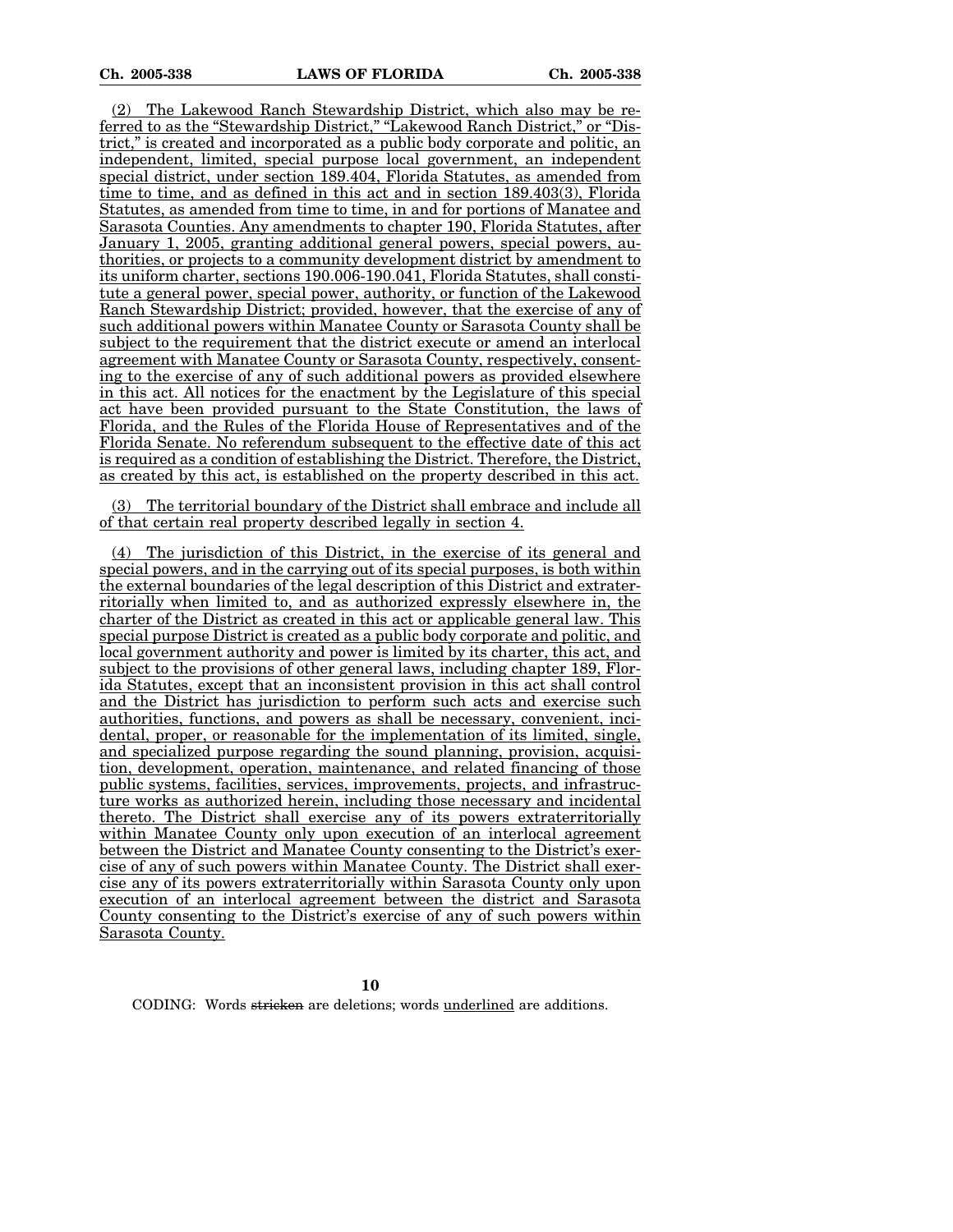(5) The exclusive charter of the "Lakewood Ranch Stewardship District" is this act and, except as otherwise provided in subsection (2) of this section, may be amended only by special act of the Legislature.

Section 4. Legal description of the Lakewood Ranch Stewardship District.—

LEGAL DESCRIPTION. The metes and bounds legal description of the District, within which there are no parcels of property owned by those who do not wish their property to be included within the District, is as follows:

Section 29, Township 34 South, Range 19 East:

That portion of Section 29, lying south of the right-of-way of State Road 64 and east of the record plat of Lakewood Ranch Commerce Park, Block C, recorded in Plat Book 38, Page 160 through 163 of the Public Records of Manatee County, Florida;

Section 31, Township 34 South, Range 19 East:

That portion of the southeast quarter of Section 31, lying east of Lakewood Ranch Boulevard, a 120-foot wide Public Right-of-Way, as recorded in Official Record Book 1429, Page 3703 Public Records of Manatee County, Florida; also that portion of the southeast quarter of said Section 31, lying west of said Lakewood Ranch Boulevard, south of Lakewood Ranch Commerce Park, Block B, recorded in Plat Book 36, Pages 71 through 77 of said Public Records and east of the east line of the "Manatee County Landfill" as described in Special Warranty Deed to Manatee County, recorded in Official Record Book 1166, Page 3590, Public Records of Manatee County, Florida;

Section 32, Township 34 South, Range 19 East:

That portion of the west half of Section 32, lying east of Lakewood Ranch Boulevard, a 120-foot wide Public Right-of-Way, as recorded in Official Record Book 1429, Page 3703 of said Public Records, less and except the record plat of Lakewood Ranch Commerce Park, Block C, recorded in Plat Book 38, Page 160 through 163 of said Public Records, also less and except premises described in Special Warranty Deed to Lakewood Flex Properties Phase II, Inc, recorded in Official Record Book 1934, Page 5505 Public Records of Manatee County, Florida;

Also:

The west half of the southeast quarter of said Section 32;

Also:

The southeast quarter of the southeast quarter of said Section 32, less and except premises described in Special warranty Deed to Ashton Associates of Sarasota, L.L.C., recorded in Official Record Book 1888, Page 7567 Public Records of Manatee County, Florida;

Also:

The northwest quarter of the northeast quarter lying south of State Road 64, less and except the east 100-feet described in Warranty Deed to John

**11**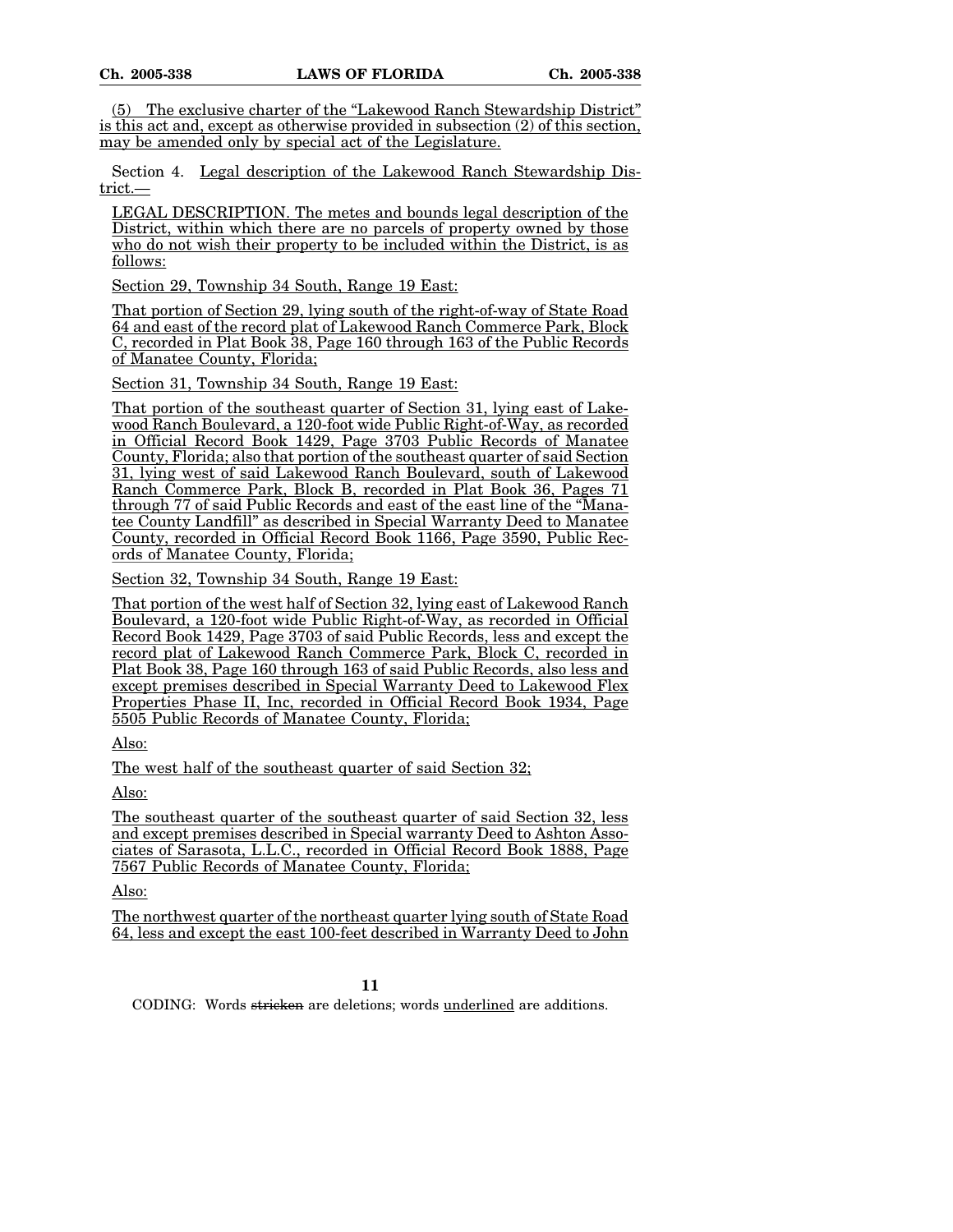D. Taylor and Beverly J. Taylor, recorded in Official Record Book 1331, Page 0041 Public Records of Manatee County, Florida;

#### Also:

That portion of the southwest quarter of the northeast quarter being more particularly described as follows:

Begin at the northwest corner of the southwest quarter of the northeast quarter of said Section 32; thence east, 466.8 feet along north side of said 40 acre tract; thence south, 466.8 feet; thence west, 466.8 feet to west line of 40 acre tract; thence north, 466.8 feet to the POINT OF BEGINNING;

Also:

That part of the southwest quarter of the northeast quarter of Section 32, Township 34 South, Range 19 East, described as follows: Commence at a concrete monument found marking the southwest corner of the southwest quarter of the northeast quarter of Section 32, Township 34 South, Range 19 East, as occupied by John D. Taylor & being the southwest corner of that certain parcel of land as described in Official Record Book 656 Page 103 of the Public Records of Manatee County, Florida, for a POINT OF BEGINNING; thence S.89°35'55"E., along the south line of said southeast quarter of northeast quarter, 290.77 feet; thence N. 00° 42¢ 08²E., parallel with the west line of said southwest quarter of northeast quarter, 299.62 feet; thence N.  $89^{\circ}35'55''W$ . along the northerly line of said land described in Official Record Book 656 Page 103, a distance of 290.77 feet to the intersection with the west line of said southwest quarter of the northeast quarter; thence S.00°42″08W., along the west line of said southwest quarter of the northeast quarter, a distance of 299.62 feet to the POINT OF BEGINNING, being & lying in the southwest quarter of the northeast quarter of Section 32, township 34 South, Range 19 East, Manatee County, Florida;

Section 33, Township 34 South, Range 19 East:

The east half, the northeast quarter of the northwest quarter, the northwest quarter of the northwest quarter, the southeast quarter of the northwest quarter, and the southwest quarter of the southwest quarter of Section 33, Township 34 South, Range 19 East,

Less:

Road right-of-way for State Road 64 and less that part of the above described property, lying north and east of said State Road 64 as described in Official Record Book 1095, Page 256;

Less:

Road right-of-way for Pope Road;

Less:

Premises described in Special Warranty Deed to Roy F. Green, recorded in Official Record Book 1752, Page 4576;

Less: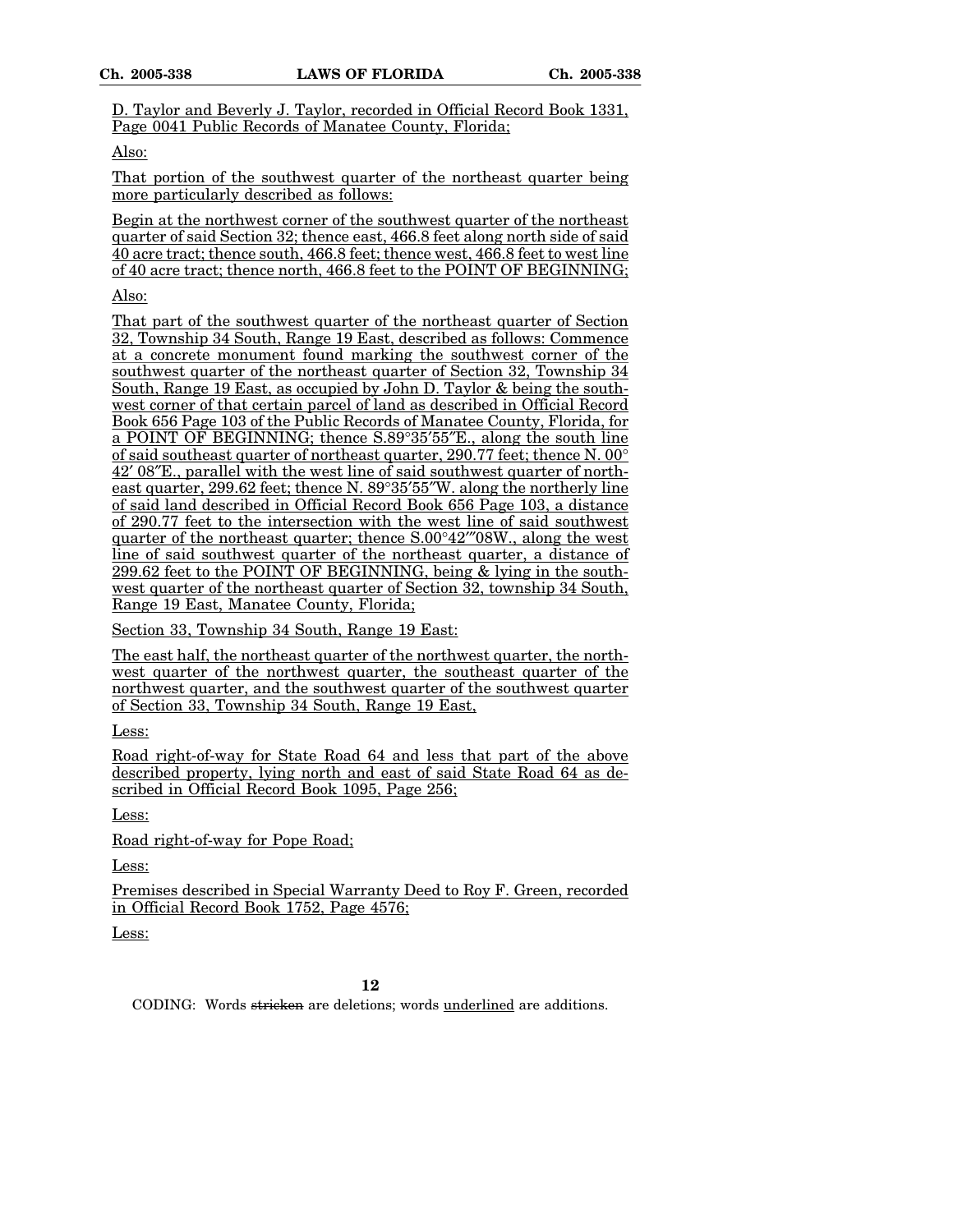Premises described in Special Warranty Deed to Triko Enterprises, Inc, recorded in Official Record Book 1407, Page 3313 and Official Record Book 1752, Page 2251;

Less:

Premises described in Special Warranty Deed to Peoples Gas System, recorded in Official Record Book 1576, Page 4158;

Section 35, Township 34 South, Range 19 East:

The south half of the northeast quarter, and the east half of the southeast quarter of Section 35, Township 34 South, Range 19 East;

Less:

Road right-of-way for State Road 64

Section 36, Township 34 South, Range 19 East:

The west half of the northeast quarter, the southeast quarter of the northeast quarter, the east half of the northwest quarter, and the south half of Section 36, Township 34 South, Range 19 East;

Less:

Road right-of-way for State Road 64

Section 1, Township 35 South, Range 19 East:

All of Section 1, Township 35 South, Range 19 East;

Less:

Road right-of-way for State Road 64

Section 2, Township 35 South, Range 19 East:

All of Section 2, Township 35 South, Range 19 East;

Less:

The northwest quarter of the northeast quarter, the north half of the northwest quarter, and road right-of-way for State Road 64;

Section 3, Township 35 South, Range 19 East:

The south half of the north half, the southeast quarter of the southwest quarter, and the southeast quarter of Section 3, Township 35 South, Range 19 East;

Less:

Road right-of-way for Lorraine Road

Section 4, Township 35 South, Range 19 East:

The northwest quarter of the northeast quarter, the south-half of the northeast quarter, the east half of the northeast quarter of the northwest quarter, the southeast quarter of the northwest quarter, the south-half of the southwest quarter of the northwest quarter, the north-half of the south-half, the southeast quarter of the southwest quarter, and the south

**13**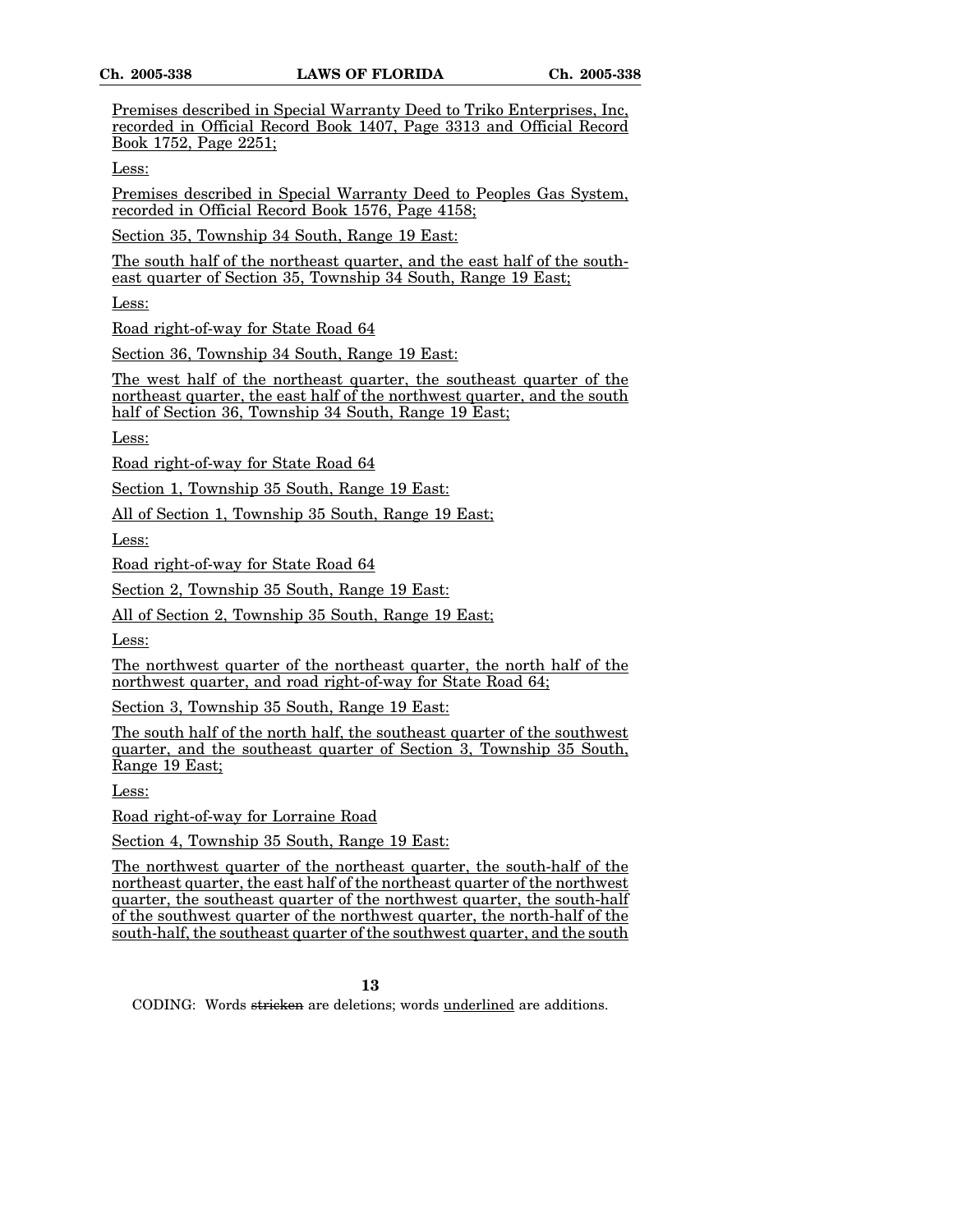half of the southeast quarter of Section 4, Township 35 South, Range 19 East;

Less:

Premises described in Special Warranty Deed to Ellenton Fruit Company, recorded in Official Record Book 1472, Page 4620

Less:

Road right-of-way for Pope Road, recorded in Road Plat Book 8, Pages 138 through 152

Section 5, Township 35 South, Range 19 East:

All of Section 5, Township 35 South, Range 19 East;

Less:

Right-of-way for Lakewood Ranch Boulevard, as recorded in Official Record Book 1429, Page 3703 Public Records of Manatee County, Florida;

Less:

A portion of premises described in Warranty Deed to the County of Manatee, recorded in Official Record Book 1540, Page 7900 of said Public Records

Less:

Road right-of-way for Pope Road, recorded in Road Plat Book 8, Pages 138 through 152

Section 6, Township 35 South, Range 19 East:

That portion of Section 6, Township 35 South, Range 19 East, lying easterly of east line of the "Manatee County Landfill", as described in Special Warranty Deed to Manatee County, recorded in Official Record Book 1166, Page 3590, Public Records of Manatee County, Florida;

Less:

Right-of-way for Lakewood Ranch Boulevard, as recorded in Official Record Book 1429, Page 3703 Public Records of Manatee County, Florida;

Less:

A portion of premises described in Warranty Deed to the County of Manatee, recorded in Official Record Book 1540, Page 7900 of said Public Records

Section 7, Township 35 South, Range 19 East:

That portion of Section 7, Township 35 South, Range 19 East, lying easterly of the easterly right-of-way line of Lakewood Ranch Boulevard, as recorded in Official Record Book 1429, Page 3703 Public Records of Manatee County, Florida;

Also: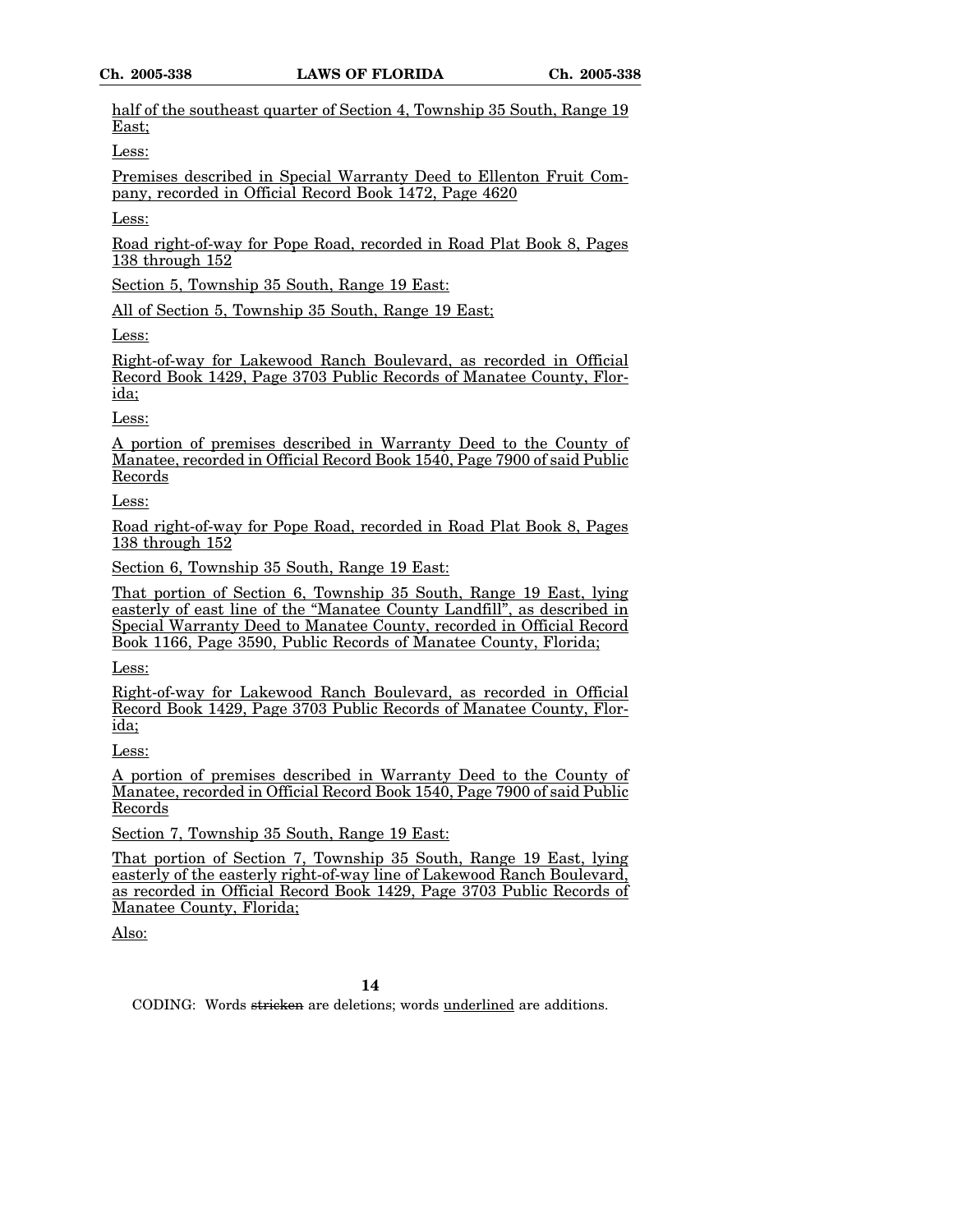That portion of Section 7, Township 35 South, Range 19 East, lying southerly of the "Manatee County Landfill", as described in Special Warranty Deed to Manatee County, recorded in Official Record Book 1166, Page 3590, of said Public Records and northerly of the southerly line of the proposed 44th Avenue, said 44th Avenue being more particularly described as follows:

LEGAL DESCRIPTION OF PROPOSED 44 AVENUE RIGHT-OF-WAY (as prepared by the certifying Surveyor and Mapper):

A tract lying in Sections 7 and 8, Township 35 South, Range 19 East, Manatee County, Florida and described as follows:

<u>Commence at the southwest corner of the North  $\frac{1}{2}$  of Section 17, Town-</u> ship 35 South, Range 19 East, also being the Southeast corner of the North <sup>1</sup>/<sub>2</sub> of Section 18, Township 35 South, Range 19 East; thence  $S.89^{\circ}34'40''E$ ., along the South line of the North  $\frac{1}{2}$  of said Section 17, a distance of 187.55 feet to the intersection with the Westerly Right-of-way of Lakewood Ranch Boulevard (formerly Upper Manatee River Road Extension), a 120-foot wide public right-of-way as recorded in Official Record Book 1429, Page 3703 of the Public Records of Manatee County, Florida, said point being on the arc of a curve to the right, whose radius point lies  $N.\overline{63^{\circ}58'46''E}$ , a radial distance of 2310.00 feet; thence run northwesterly, along said westerly right-of-way for the following five calls; thence along the arc of said curve, through a central angle of  $23^{\circ}42'37''$ , a distance of 955.93 feet to the point of tangency of said curve; thence  $N.02^{\circ}18'37''W$ , a distance of 1736.20 feet to the intersection with the common section line to Sections 7 and 18, Township 35 South, Range 19 East, said point lying N.88°45¢31²W., 141.64 feet from the section corner common to said Sections 7 and 18; thence continue  $N.02^{\circ}18'37''W$ , a distance of 339.27 feet to the point of curvature of a curve to the right, having a radius of 4060.00 feet and a central angle of  $06^{\circ}59'18''$ ; thence run Northerly along the arc of said curve, a distance of 495.20 feet to the point of tangency of said curve; thence N.04°40'41'E., a distance of [2,624.25](https://2,624.25) feet to the point of curvature of a curve to the left having a radius of [1,940.00](https://1,940.00) feet and a central angle of 26°40′32″; thence northerly along the arc of said curve, an arc length of 903.21 feet to the POINT OF BEGINNING; thence S.68°00'09"W., a distance of 15.00 feet to a point on a curve to the left, of which the radius point lies  $S.68^{\circ}00'09'W$ , a radial distance of 50.00 feet; thence northwesterly along the arc of said curve, through a central angle of  $83^{\circ}34'33''$ , an arc length of 72.93 feet to the point of tangency of said curve; thence  $S.74^{\circ}25'37''W$ , a distance of 54.55 feet to the point of curvature of a curve to the right having a radius of [2,952.50](https://2,952.50) feet and a central angle of  $12^{\circ}46'49''$ ; thence westerly along the arc of said curve, an arc length of  $658.58$  feet to the end of said curve; thence  $N.02^{\circ}47'34''W$ , along a line radial to the last described curve, a distance of 12.50 feet to the point of curvature of a non-tangent curve to the right, of which the radius point lies  $N.02^{\circ}47'34''W$ ., a radial distance of [2,940.00](https://2,940.00) feet; thence westerly along the arc of said curve, through a central angle of  $24^{\circ}02'05''$ , an arc length of [1,233.29](https://1,233.29) feet to the point of reverse curvature of a curve to the left having a radius of 2.790.00 feet and a central angle of  $31^{\circ}26'50''$ : thence westerly along the arc of said curve, a distance of [1,531.31](https://1,531.31) feet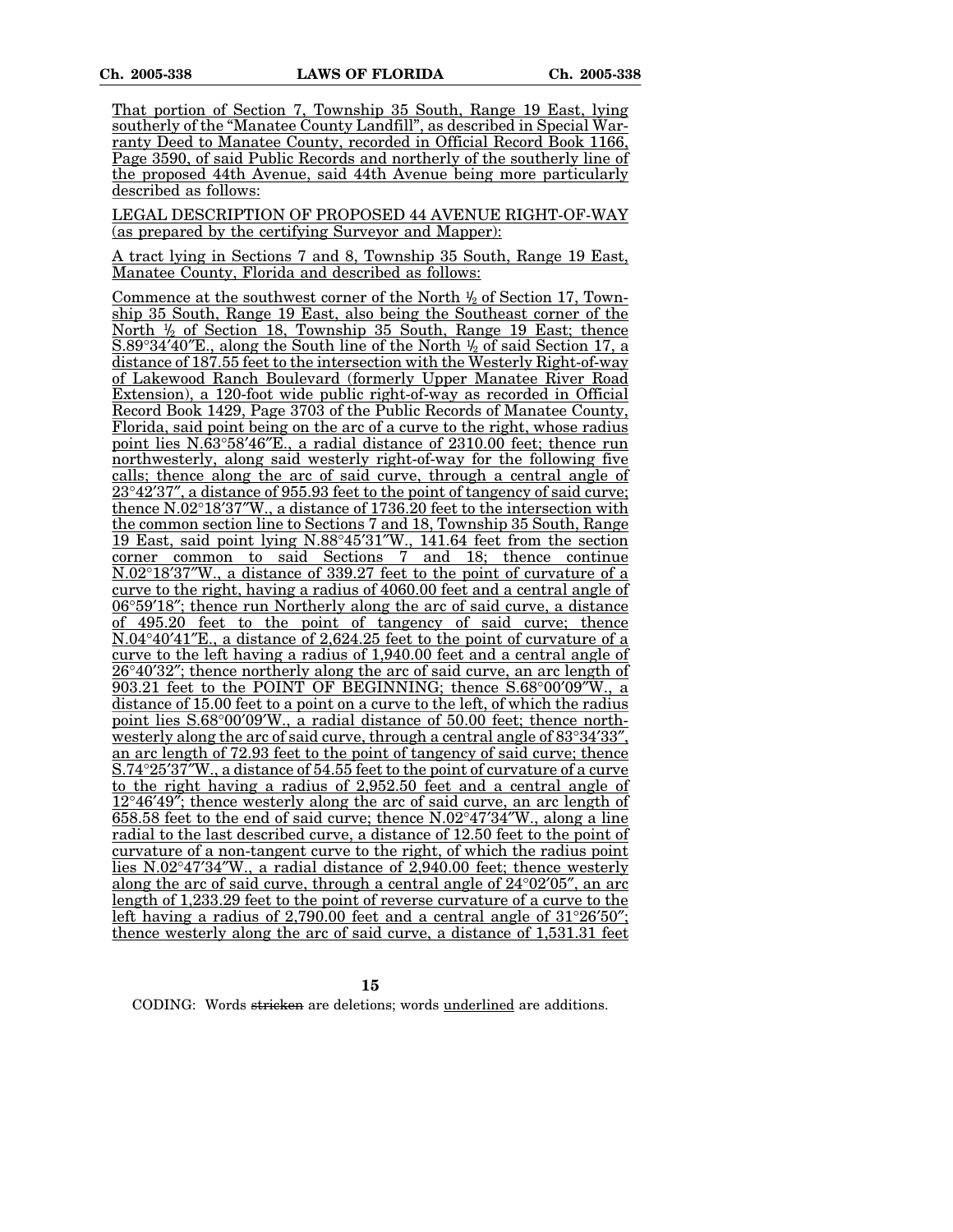to the point of reverse curvature of a curve to the right having a radius of [2,940.00](https://2,940.00) feet and a central angle of  $15^{\circ}52'03''$ ; thence westerly along the arc of said curve, a distance of 814.20 feet to the northerly line of a 50-foot wide gas line easement as recorded in Official Record Book 27, Page 220 and Official Record Book 396, Page 91 said public records; thence  $N.59^{\circ}42'53''E$ , along said northerly line, a distance of 270.14 feet to the point of curvature of a non-tangent curve to the left, of which the radius point lies  $N.01^{\circ}10'01''E$ ., a radial distance of [2,790.00](https://2,790.00) feet; thence easterly along the arc of said curve, through a central angle of  $11^{\circ}22'19'$ , an arc length of 553.75 feet to the point of reverse curvature of a curve to the right having a radius of [2,940.00](https://2,940.00) feet and a central angle of  $31^{\circ}26'50''$ ; thence easterly along the arc of said curve, a distance of [1,613.64](https://1,613.64) feet to the point of reverse curvature of a curve to the left having a radius of [2,790.00](https://2,790.00) feet and a central angle of  $24^{\circ}02'05''$ ; thence easterly along the arc of said curve, a distance of [1,170.37](https://1,170.37) feet to the end of said curve; thence  $N.02^{\circ}47'34''W$ ., a distance of 12.50 feet to the point of curvature of a non-tangent curve to the left, of which the radius point lies  $N.02^{\circ}47'34''W$ , a radial distance of [2,777.50](https://2,777.50) feet; thence easterly along the arc of said curve, through a central angle of  $12^{\circ}46'49''$ , an arc length of 619.55 feet to the point of tangency of said curve; thence  $N.74^{\circ}25'37'E$ ., a distance of 12.28 feet to the point of curvature of a curve to the left having a radius of 50.00 feet and a central angle of  $55^{\circ}27'02''$ ; thence northeasterly along the arc of said curve, an arc length of 48.39 feet to a point on the south line of Manatee County Pond Site Number 5, as recorded in Official Record Book 1528, Page 7481 said public records; thence  $S.87^{\circ}35'31''E$ ., along a line non-tangent to the last described curve, being the south line of said Pond Site Number 5, a distance of 30.72 feet to the westerly right-of-way line of the aforementioned Lakewood Ranch Boulevard and the point of curvature of a non-tangent curve to the left, of which the radius point lies  $N.66^{\circ}15'14''E$ ., a radial distance of [1,560.00](https://1,560.00) feet; the following 2 calls are along said westerly right-of-way line; thence southeasterly along the arc of said curve, through a central angle of  $02^{\circ}50'31''$ , an arc length of  $77.38$  feet to the point of reverse curvature of a curve to the right having a radius of [1,940.00](https://1,940.00) feet and a central angle of  $04^{\circ}35'26''$ ; thence southeasterly along the arc of said curve, a distance of 155.44 feet to the POINT OF BEGINNING.

Said tract contains 650,151 square feet or 14.9254 acres, more or less. Also:

A tract of land lying in Sections 7 and 8, Township 35 South, Range 19 East, Manatee County, Florida and described as follows:

Commence at the Southeast corner of Section 7, Township 35 South, Range 19 East; thence  $S.89^{\circ}34'35''E$ , a distance of [4,650.84](https://4,650.84) feet; thence N.00°25′25″E., a distance of [1,889.17](https://1,889.17) feet; thence S82°55′49″W, 912.79 feet to a point of curvature; Thence [1,287.78](https://1,287.78) feet along the arc of said curve to the left through a central angle of  $34^{\circ}25'49''$ , said curve having a radius of [2,143.00](https://2,143.00) feet and being subtended by a chord which bears  $S65^{\circ}42'55''W$ , [1,268.49](https://1,268.49) feet to a point of reverse curvature; Thence [1,575.57](https://1,575.57) feet along the arc of a curve to the right through a central angle of  $44^{\circ}37^{\prime}25$ ", said curve having a radius of [2,023.00](https://2,023.00) feet and being subtended by a chord which bears  $S70^{\circ}48'42''W$ , [1,536.04](https://1,536.04) feet to the point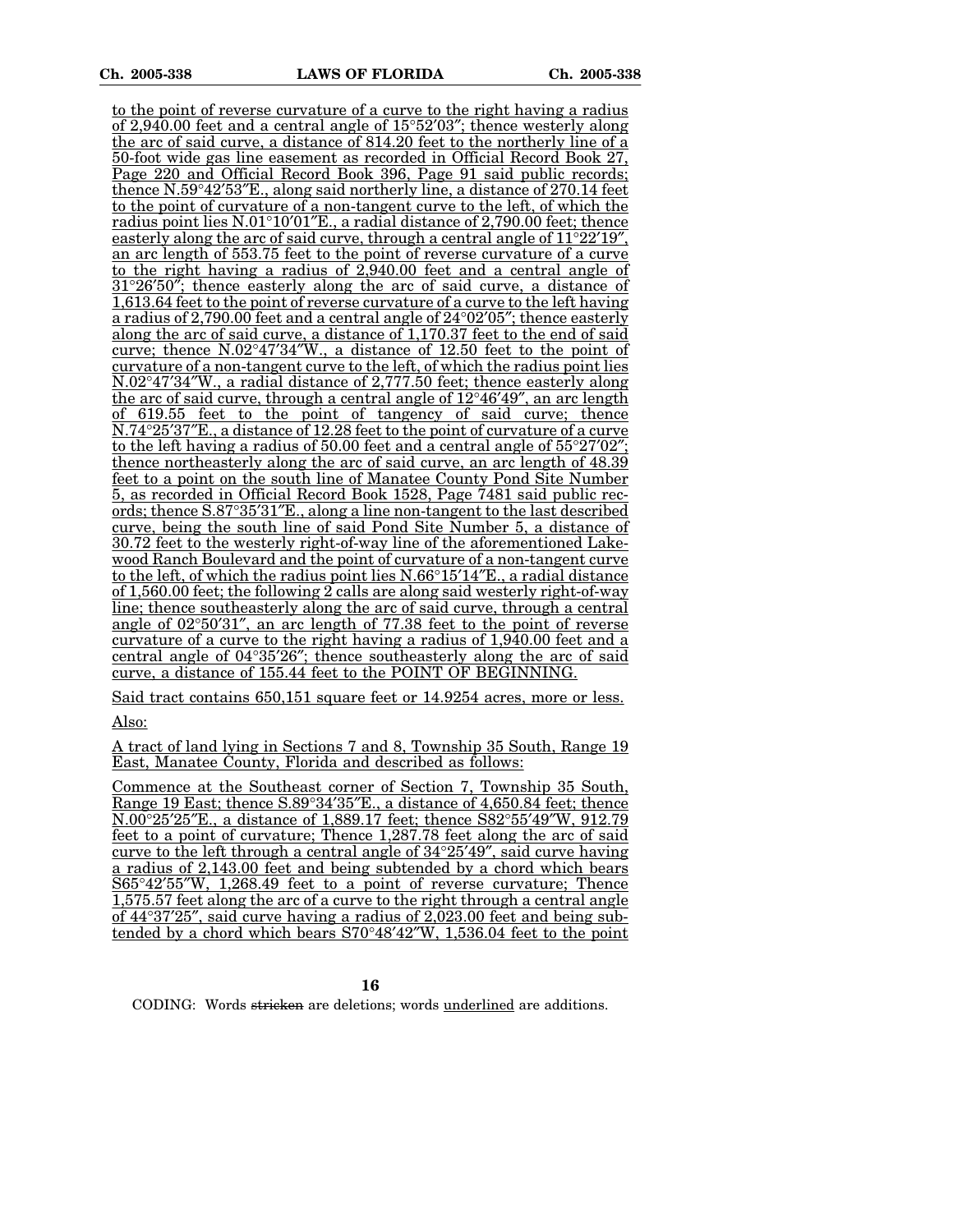of tangency of said curve; Thence  $N86°52'35''W$ , [1,131.57](https://1,131.57) feet to a point of curvature; Thence 79.90 feet along the arc of said curve to the right through a central angle of  $91^{\circ}33'16''$ , said curve having a radius of  $50.00$ feet and being subtended by a chord which bears  $N41^{\circ}05'57''W$ , 71.66 feet to the point of tangency of said curve; said point being a point on the east line of Lakewood Ranch Boulevard as recorded in Official Record Book 1443, Page 4980 of the Public Records of Manatee County, Florida; thence along said east line of Lakewood Ranch Boulevard,  $N04^{\circ}40'41''E$ , 1649.57 feet; Thence  $N85^{\circ}19'19''W$ , 120.00 feet to an intersection with the west line of said Lakewood Ranch Boulevard and the POINT OF BEGINNING; Thence  $S86°50'17''$  W, 227.27 feet; Thence  $S40°02'37''$ W, 121.13 feet; Thence S28°36'43"W, 108.34 feet; Thence S43°57'34"W, 79.62 feet; Thence S56°46′06″W, 71.21 feet; Thence N22°59′39″W, 32.80 feet; Thence S59°56'00"W, 91.50 feet; Thence S54°50'36"W, 42.43 feet;<br>Thence S21°03'16"W, 42.67 feet; Thence S64°33'59"W, 57.70 feet; Thence S21°03'16"W, 42.67 feet; Thence S64°33'59"W, 57.70 feet;<br>Thence S78°35'00"W, 52.83 feet; Thence S26°29'07"W, 28.22 feet; Thence  $S78°35'00''W$ , 52.83 feet; Thence  $S26°29'07''W$ , 28.22 feet;<br>Thence  $S72°42'09''W$ , 41.01 feet; Thence N88°04'14"W, 58.26 feet; Thence  $S72^{\circ}42'09''W$ ,  $41.01$  feet; Thence N88 $^{\circ}04'14''W$ ,  $58.26$  feet; Thence N63 $^{\circ}20'21''W$ ,  $61.49$  feet: Thence N77 $^{\circ}09'41''W$ ,  $34.90$  feet: Thence N63°20'21"W, 61.49 feet; Thence N77°09'41"W, 34.90 feet;<br>Thence N87°11'33"W, 50.79 feet; Thence N88°21'13"W, 70.97 feet; Thence N87°11′33″W, 50.79 feet; Thence N88°21′13″W, 70.97 feet; Thence N59°06′15″W, 54.56 feet; Thence S87°08′17″W, 75.46 feet; 54.56 feet; Thence S87°08'17"W. Thence N27°44'24"E, 782.09 feet; Thence N08°14'34"E, 859.88 feet; Thence  $N04^{\circ}53'06''W$ , 605.45 feet to a point on the arc of a curve; Thence 552.19 feet along the arc of said curve to the left through a central angle of  $10^{\circ}42'56''$ , said curve having a radius of [2,952.50](https://2,952.50) feet and being subtended by a chord which bears  $N79^{\circ}47'05''E$ , 551.38 feet to the point of tangency of said curve; Thence  $N74^{\circ}25'37''E$ , 69.64 feet to a point of curvature; Thence 72.98 feet along the arc of said curve to the right through a central angle of  $83^{\circ}37'55''$ , said curve having a radius of  $50.00$ feet and being subtended by a chord which bears  $S63^{\circ}45'26''E$ , 66.67 feet to a point of compound curvature; Thence 901.48 feet along the arc of said curve to the right through a central angle of  $26^{\circ}37'27'$ , said curve having a radius of [1,940.00](https://1,940.00) feet and being subtended by a chord which bears S08°38′03″E, 893.39 feet; Thence S04°40′41″W, 970.22 feet to the POINT OF BEGINNING.

Containing 39.281 acres, more or less.

Less:

Right-of-way for Lakewood Ranch Boulevard, as recorded in Official Record Book 1429, Page 3703 Public Records of Manatee County, Florida;

Less:

A portion of premises described in Warranty Deed to the County of Manatee, recorded in Official Record Book 1528, Page 7481 and Corrective Warranty Deed recorded in Official Record Book 1540, Page 7918 Public Records of Manatee County, Florida;

Section 8, Township 35 South, Range 19 East:

All of Section 8, Township 35 South, Range 19 East;

Less: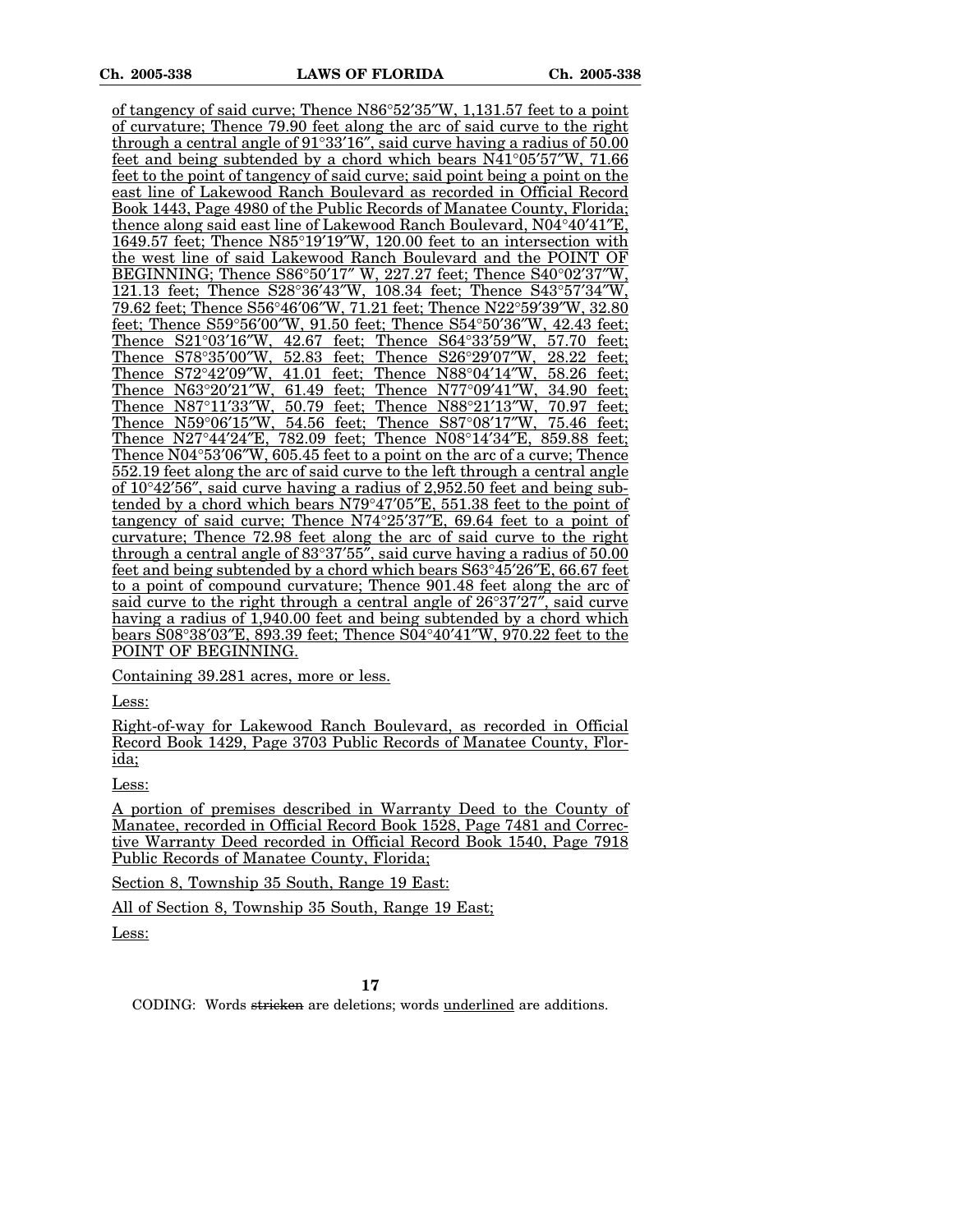Right-of-way for Lakewood Ranch Boulevard, as recorded in Official Record Book 1429, Page 3703 Public Records of Manatee County, Florida;

Less:

A portion of premises described in Warranty Deed to the County of Manatee, recorded in Official Record Book 1528, Page 7481 and Corrective Warranty Deed recorded in Official Record Book 1540, Page 7918 Public Records of Manatee County, Florida;

Section 9, Township 35 South, Range 19 East:

All of Section 9, Township 35 South, Range 19 East;

Section 10, Township 35 South, Range 19 East:

The north half and the southeast quarter of Section 10, Township 35 South, Range 19 East;

Less:

Road right-of-way for Lorraine Road;

Section 11, Township 35 South, Range 19 East:

All of Section 11, Township 35 South, Range 19 East;

Section 12, Township 35 South, Range 19 East:

All of Section 12, Township 35 South, Range 19 East;

Section 13, Township 35 South, Range 19 East:

All of Section 13, Township 35 South, Range 19 East;

Section 14, Township 35 South, Range 19 East:

All of Section 14, Township 35 South, Range 19 East;

Section 15, Township 35 South, Range 19 East:

The east-half, the Southwest quarter of the northwest quarter, the southeast quarter of the southwest quarter, and the northeast quarter of the southwest quarter of Section 15, Township 35 South, Range 19 East;

Less:

Road right-of-way for Lorraine Road and State Road 70;

Less:

The northeast quarter of the southwest quarter of the northwest quarter of Section 15, Township 35 South, Range 19 East;

Less:

The east 66 feet of the northwest quarter of the southwest quarter of the northwest quarter of Section 15, Township 35 South, Range 19 East, described in Warranty Deed to Clive and Judith Morris, recorded in Official Record Book 1574, Page 2146;

**18**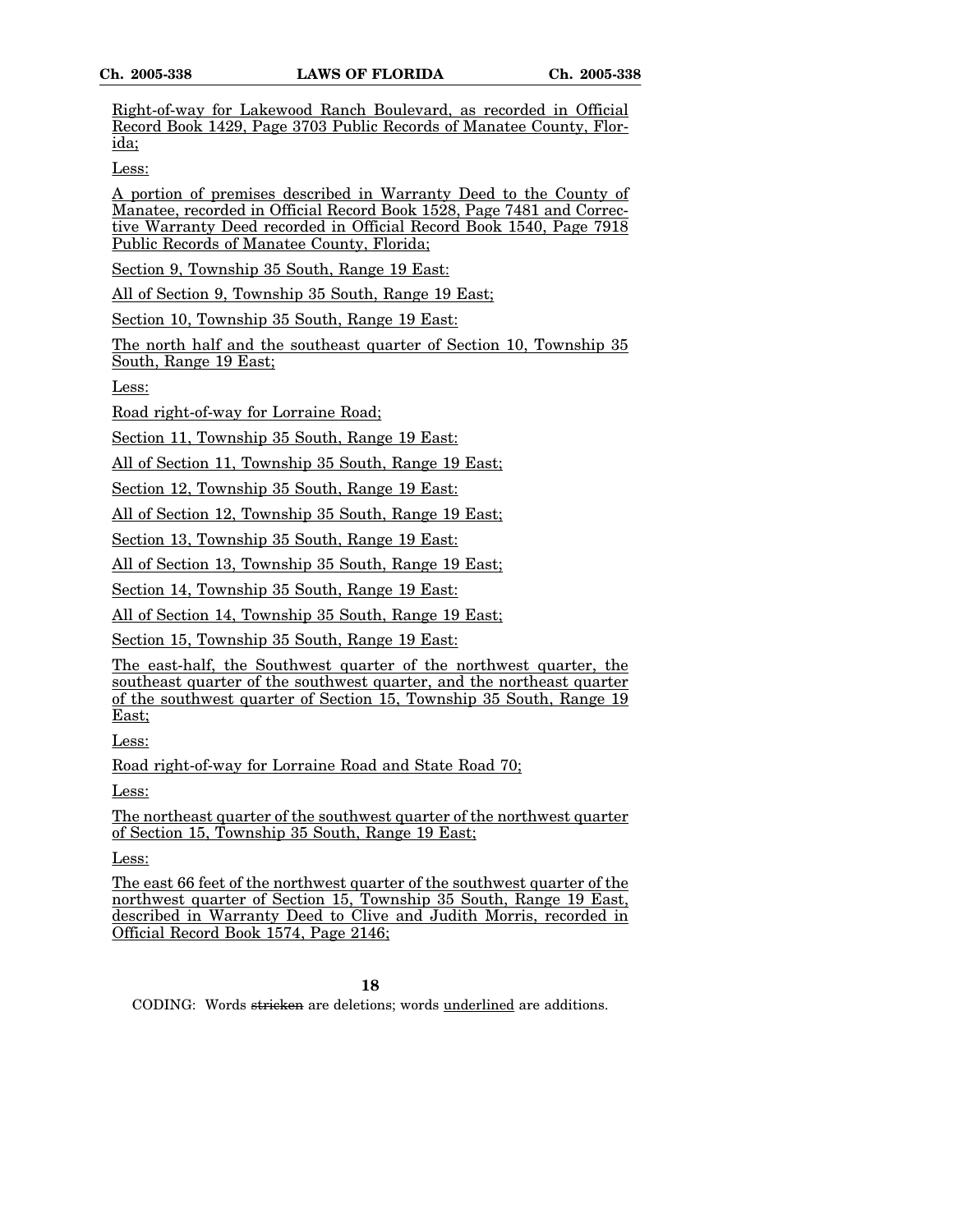Less:

Premises described in Special Warranty Deed to Peace River Electric Cooperative, Inc. described in Official Record Book 1542, Page 5178;

Less:

Premises described in Special Warranty Deed to Peace River Electric Cooperative, Inc. described in Official Record Book 1747, Page 6675;

Less:

That part included in the plat of Crawley Substation Roadway, recorded in Plat Book 43, Pages 84 and 85 Public Records of Manatee County, Florida;

Less:

Fire House Site

COMMENCE at a concrete monument found marking the occupied northwest corner of the southwest 1 /4 of Section 15, Township 35 South, Ranch 19 East; thence  $S89^{\circ}31'12''E$ , along the occupied north line of said southwest  $\frac{1}{4}$ , a distance of 1343.23 ft. to the intersection with the west line of the northeast  $\frac{1}{4}$  of said southwest  $\frac{1}{4}$ ; thence S00°04′29″E, along said west line, a distance of 1281.86 ft., thence S87°56'19"E, a distance of 1049.55 ft. for a POINT OF BEGINNING, said point lying on the northerly right-of-way of 59th Avenue East, a 100 ft. wide public right-ofway as shown on "Crawley Substation Roadway", a roadway plat as recorded in Plat Book 43, Pages 84 and 85, Public Records of Manatee County, Florida; thence continue S87°56¢19²E, along said northerly right-of-way, a distance of 398.37 ft. to the intersection with the westerly line of that certain parcel of land as described and recorded in Official Records Book 1542, Page 5178, said Public Records; thence  $N00^{\circ}25'16''W$ , along said westerly line, a distance of  $547.23$  ft.; thence  $N87^{\circ}56'19''W$ , 398.37 ft.; thence  $S00^{\circ}25'16''E$ , a distance of 547.23 ft. to the POINT OF BEGINNING, being and lying in Section 15, Township 35 South, Range 19 East, Manatee County, Florida.

Containing 5.00 acres, more or less.

Section 16, Township 35 South, Range 19 East:

All of Section 16, Township 35 South, Range 19 East;

Less:

Road right-of-way for State Road 70;

Less:

Road right-of-way for Pope Road

Less:

Premises described in Warranty Deed to the State of Florida Department of Transportation, recorded in Official Record Book 1915, Page 5768 Public Records of Manatee County, Florida;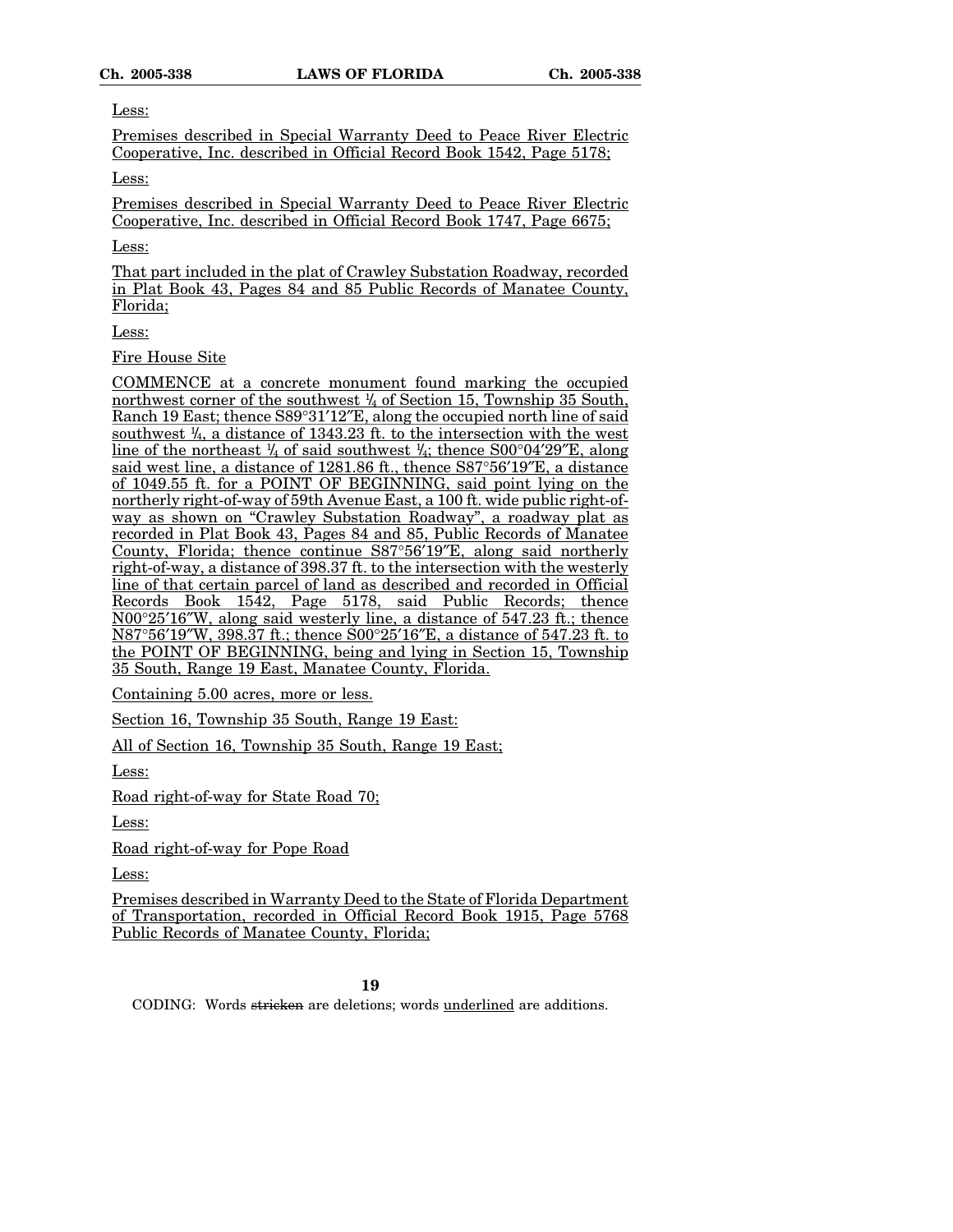Less:

Premises described in Warranty Deed to Covered Bridge Holdings III, LLC, recorded in Official Record Book 1970, Page 707 Public Records of Manatee County, Florida;

Less:

Premises described in Warranty Deed to the Diocese of Venice, recorded in Official Record Book 1451, Page 964, less premises conveyed to SMR 70, North 70, LLC, in Special Warranty Deed, recorded in Official Record Book 1928, Page 3315;

Less:

Premises described in Special Warranty Deed to the Diocese of Venice, recorded in Official Record Book 1928, Page 3321 Public Records of Manatee County, Florida;

Section 17, Township 35 South, Range 19 East:

All of Section 17, Township 35 South, Range 19 East, lying east of the right-of-way of Lakewood Ranch Boulevard, as recorded in Official Record Book 1429, Page 3703 Public Records of Manatee County, Florida;

Less:

Road right-of-way for State Road 70;

Less:

Premises described in Warranty Deed to the State of Florida Department of Transportation, recorded in Official Record Book 1915, Page 5768 Public Records of Manatee County, Florida;

Less:

A portion of premises described in Warranty Deed to the County of Manatee, recorded in Official Record Book 1528, Page 7481 and Corrective Warranty Deed recorded in Official Record Book 1540, Page 7918 Public Records of Manatee County, Florida;

Section 18, Township 35 South, Range 19 East:

All of Section 18, Township 35 South, Range 19 East, lying east of the right-of-way of Lakewood Ranch Boulevard, as recorded in Official Record Book 1429, Page 3703 Public Records of Manatee County, Florida;

Section 22, Township 35 South, Range 19 East:

That portion of Section 22, Township 35 South, Range 19 East, lying northerly of the northerly right-of-way line of State Road 70;

Also:

That portion of Sections 22, 23 and 27, lying within the following described property:

DESCRIPTION (Proposed Braden River Mitigation Bank)

A tract of land lying in Sections 22, 23 and 27, Township 35 South, Range 19 East, Manatee County, Florida and described as follows: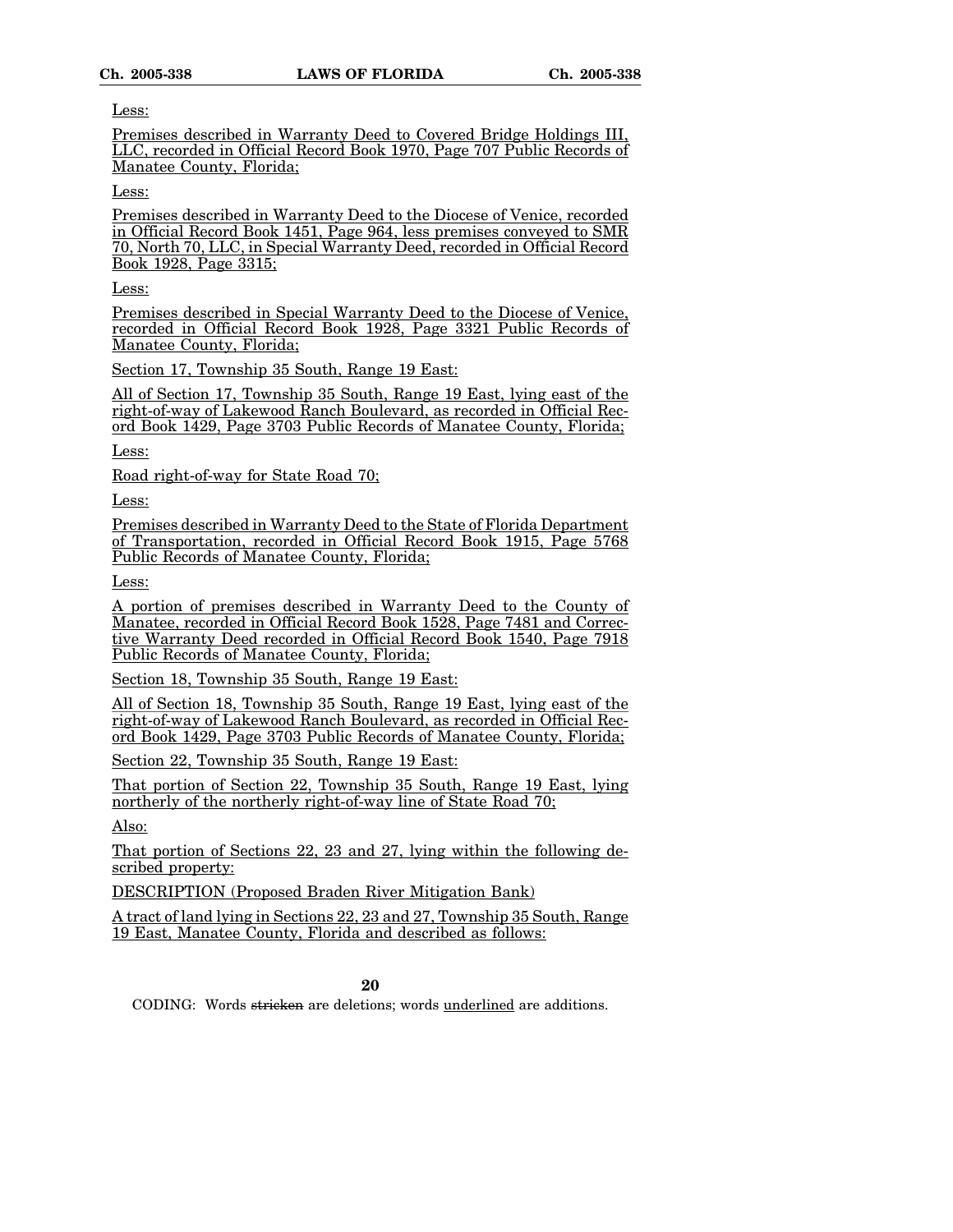Commence at the northwest corner of Section 21, Township 35 South, Range 19 East; thence  $S.89^{\circ}24'47''E$ . along the north line of said Section 21, a distance of 5379.98 feet to the northwest corner of said Section 22; thence  $S.00^{\circ}30'23''$  W. along the west line of said Section 22, a distance of 134.20 feet to a point on the southerly Right-of-way line of State Road 70; the following 4 calls are along said southerly right-of-way line; thence S.89 $\degree$ 19 $\degree$ 57 $\degree$ E., a distance of 521.35 feet; thence S.89 $\degree$ 21 $\degree$ 15 $\degree$ E., a distance of [3,754.54](https://3,754.54) feet to the point of curvature of a curve to the right having a radius of [1,777.86](https://1,777.86) feet and a central angle of  $34^{\circ}24'33''$ ; thence easterly along the arc of said curve, an arc length of [1,067.70](https://1,067.70) feet to the point of tangency of said curve; thence  $S.54^{\circ}56'41''E$ ., a distance of  $821.49$  feet to the POINT OF BEGINNING; thence continue S.54°56¢41²E. along the above mentioned southerly right-of-way line, a distance of [4,427.83](https://4,427.83) feet; thence  $S.15^{\circ}00'00''W$ , a distance of 701.34 feet; thence  $N.71^{\circ}00'00''W$ . a distance of  $2,270.00$  feet; thence  $S.45^{\circ}00'00''W$ , a distance of 65.00 feet; thence  $S.00^{\circ}00'00''W$ , a distance of 395.00 feet; thence  $S.86^{\circ}30'00''W$ , a distance of  $1,250.00$  feet; thence  $S.00^{\circ}00'00''W$ ., a distance of 338.36 feet; thence  $S.43^{\circ}00'00''E$ , a distance of 155.00 feet; thence  $S.00^{\circ}00'00''W$ , a distance of 150.00 feet; thence  $S.59^{\circ}56'21''W$ , a distance of 110.00 feet; thence N.63 $^{\circ}00'00''W$ , a distance of 306.73 feet; thence N.10 $^{\circ}00'00''W$ . a distance of 299.62 feet; thence  $S.89^{\circ}37'37''W$ ., a distance of 301.32 feet; thence  $S.72^{\circ}00'46''W$ , a distance of 368.15 feet; thence  $S.48^{\circ}06'41''W$ , a distance of 169.68 feet; thence  $N.08^{\circ}37'00''E$ ., a distance of 159.00 feet; thence N.57°02′56″E., a distance of 594.02 feet; thence N.07°52′51″W., a distance of 27.87 feet; thence  $N.61^{\circ}22'29''W$ ., a distance of 167.29 feet; thence  $N.83^{\circ}56'09''W$ , a distance of 103.18 feet; thence  $S.85^{\circ}40'21''W$ . a distance of  $75.29$  feet; thence  $S.44^{\circ}35'18''W$ ., a distance of 66.94 feet; thence  $S.82^{\circ}54'53''W$ , a distance of 86.64 feet; thence  $S.48^{\circ}07'08''W$ , a distance of 74.53 feet; thence  $S.26^{\circ}33'46''W$ ., a distance of 49.90 feet; thence  $S.39^{\circ}24'11''W$ , a distance of 50.01 feet to a point on the northerly line of a Conservation Easement as recorded in the Official Records Book 1524, Page 5098 of the Public Records of Manatee County, Florida; the following 15 calls are along the northerly and westerly lines of said Conservation Easement; thence S.63°06'49"W., a distance of 38.30 feet; thence  $S.30^{\circ}38'41''W$ , a distance of 53.69 feet; thence  $S.68^{\circ}49'15''W$ , a distance of 91.30 feet; thence  $S.51^{\circ}14'32''W$ , a distance of 68.98 feet; thence  $S.76^{\circ}31'40''W$ , a distance of 62.88 feet; thence  $S.45^{\circ}09'35''W$ , a distance of  $35.02$  feet; thence  $S.36^{\circ}11'14''E$ ., a distance of  $48.92$  feet; thence  $S.18^{\circ}26'10''E$ , a distance of 45.74 feet; thence  $S.09^{\circ}12'08''W$ , a distance of 19.73 feet; thence  $S.32^{\circ}09'14''E$ ., a distance of 76.50 feet; thence  $S.07^{\circ}27'24''E$ , a distance of 35.67 feet; thence  $S.29^{\circ}09'12''E$ , a distance of 41.08 feet; thence  $S.11^{\circ}37'55''E$ ., a distance of 49.89 feet; thence  $S.51^{\circ}55'08''E$ , a distance of 29.11 feet; thence  $S.67^{\circ}03'11''E$ , a distance of 66.38 feet; thence  $N.66^{\circ}35'24''E$ ., a distance of 31.03 feet; thence  $S.45^{\circ}47'43''E$ , a distance of 148.54 feet; thence  $S.18^{\circ}48'41''W$ , a distance of  $163.72$  feet; thence  $S.82^{\circ}50'11''W$ , a distance of  $81.44$  feet; thence N.69°18′50″W., a distance of 147.54 feet; thence N.16°28′56″W., a distance of 96.10 feet; thence  $N.07^{\circ}30'43''W$ , a distance of 141.37 feet; thence  $S.65^{\circ}00'00''W$ , a distance of [1,078.77](https://1,078.77) feet; thence  $S.83^{\circ}00'00''W$ . a distance of 630.49 feet; thence  $S.62^{\circ}15'00''W$ ., a distance of 585.88 feet; thence  $S.55^{\circ}30'00''W$ ., a distance of 859.04 feet; thence  $S.35^{\circ}00'00''W$ ., a

**21**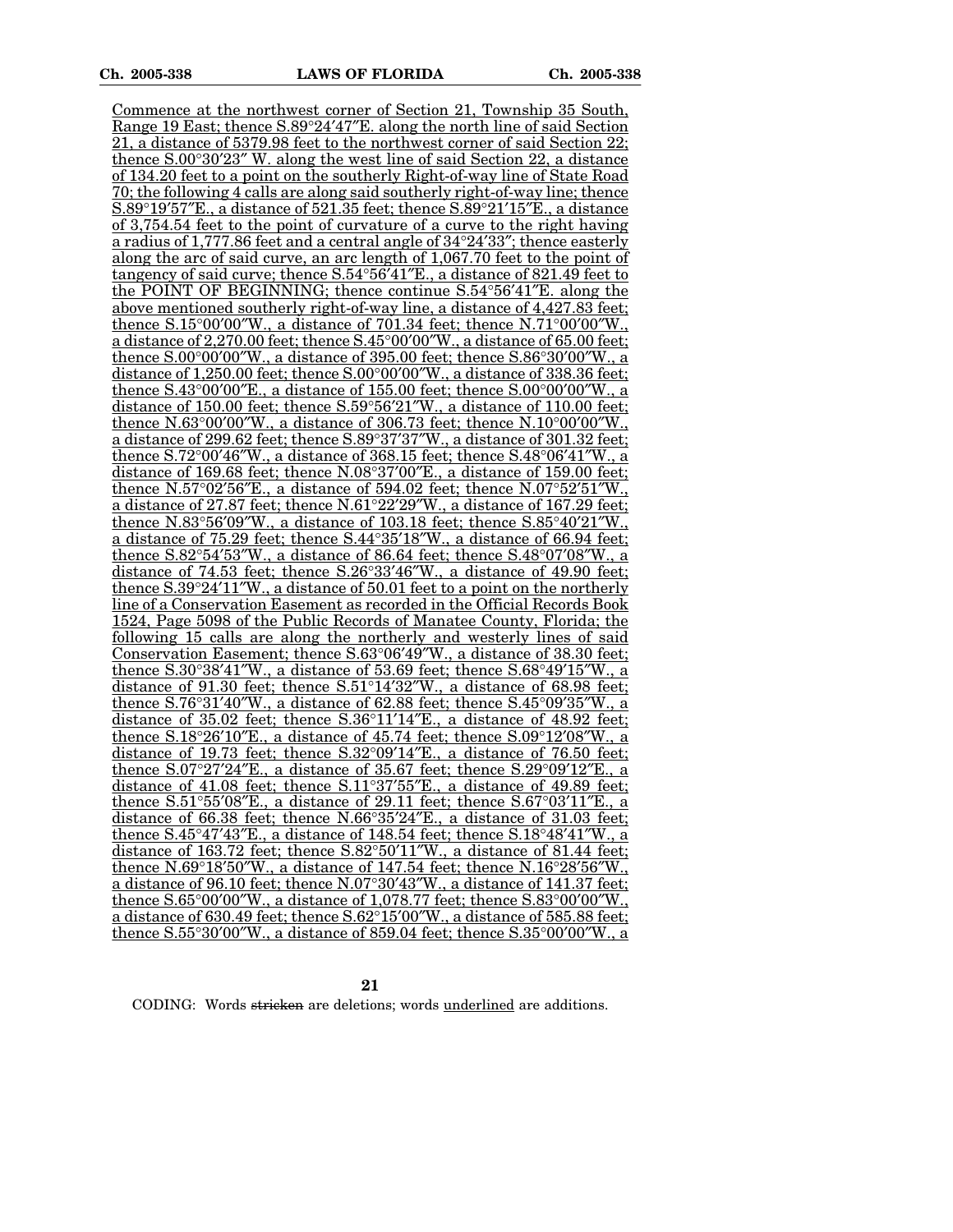distance of  $453.13$  feet; thence  $S.69^{\circ}00'00''W$ ., a distance of  $637.50$  feet: thence N.65°15′00′W., a distance of 464.25 feet; thence N.35°51′00′′W., a distance of  $385.00$  feet; thence  $N.83^{\circ}00'00''W$ , a distance of 137.04 feet to the point of curvature of a non-tangent curve to the left, of which the radius point lies S.85°59′50″W., a radial distance of [6,090.00](https://6,090.00) feet; thence northerly along the arc of said curve, through a central angle of  $00^{\circ}49'46''$ , an arc length of 88.17 feet to the point of tangency of said curve; thence  $N.00^{\circ}51'26''E$ , a distance of 490.58 feet; thence  $N.00^{\circ}30'20''E$ , a distance of 355.33 feet to the point of curvature of a curve to the right having a radius of [2,880.00](https://2,880.00) feet and a central angle of  $07^{\circ}28'45''$ ; thence northerly along the arc of said curve, an arc length of  $375.94$  feet to the end of said curve; thence  $S.67^{\circ}11'02''E$ . non-radial to the last described curve, a distance of  $629.23$  feet; thence  $S.81^{\circ}49'22''E$ . a distance of 263.52 feet; thence N.80°03'53"E., a distance of 275.24 feet; thence  $N.69^{\circ}59'29''E$ , a distance of  $317.24$  feet; thence  $N.57^{\circ}35'22''E$ , a distance of 178.26 feet; thence  $N.81^{\circ}03'05''E$ ., a distance of 234.09 feet; thence  $N.63^{\circ}21'55''E$ , a distance of 439.23 feet; thence  $N.44^{\circ}11'27''E$ , a distance of 241.21 feet; thence  $N.63^{\circ}21'56''E$ ., a distance of 148.94 feet; thence N.74°49′49″E, a distance of 163.40 feet; thence N.75°39′49″E, a distance of 461.38 feet; thence  $N.52^{\circ}24'58''E$ ., a distance of 284.05 feet; thence N.37°35′20″E., a distance of 294.52 feet; thence N.33°58′26″E., a distance of 687.37 feet; thence  $N.46^{\circ}31'18''E$ ., a distance of 195.52 feet; thence N.76°15′16″E., a distance of 235.33 feet; thence N.53°47′33″E., a distance of 231.66 feet; thence  $N.15^{\circ}20'53''E$ ., a distance of 147.34 feet; thence  $N.32^{\circ}20'46''E$ , a distance of 368.15 feet; thence  $S.83^{\circ}51'29''E$ , a distance of 332.08 feet; thence  $S.56^{\circ}57'53''E$ ., a distance of 139.47 feet; thence N.35°53′49″E., a distance of 417.52 feet; thence N.50°25′21″W., a distance of  $348.47$  feet; thence  $N.00^{\circ}06'50''E$ ., a distance of  $135.65$  feet; thence  $N.24^{\circ}22'30''E$ , a distance of 201.08 feet; thence  $N.61^{\circ}14'22''E$ , a distance of 113.08 feet; thence  $S.62^{\circ}11'08''E$ ., a distance of 197.43 feet to the point of curvature of a curve to the right having a radius of 100.00 feet and a central angle of 88°54'40"; thence southerly along the arc of said curve, an arc length of 155.18 feet to the point of tangency of said curve; thence  $S.26^{\circ}43'33''W$ ., a distance of  $224.96$  feet; thence  $S.50^{\circ}07'45''E$ ., a distance of 125.37 feet; thence N.49°56'25"E., a distance of 228.41 feet; thence  $N.08^{\circ}47'40''E$ , a distance of 153.43 feet; thence  $N.38^{\circ}13'49''W$ , a distance of 139.09 feet; thence  $N.11^{\circ}59'28''E$ , a distance of 271.56 feet; thence  $N.37^{\circ}00'30''E$ ., a distance of 306.68 feet to the POINT OF BEGINNING.

Said tract contains 15,214,335 square feet or 349.2731 acres, more or less.

Also:

That portion of Sections 22 and 23, lying within the following described property:

A tract of land lying in Section 22, Township 35 South, Range 19 East, Manatee County, Florida and being more particularly described as follows:

Commence at the southeast corner of Section 22, Township 35 South, Range 19 East; thence N.89°29'42"W. along the south line of said Section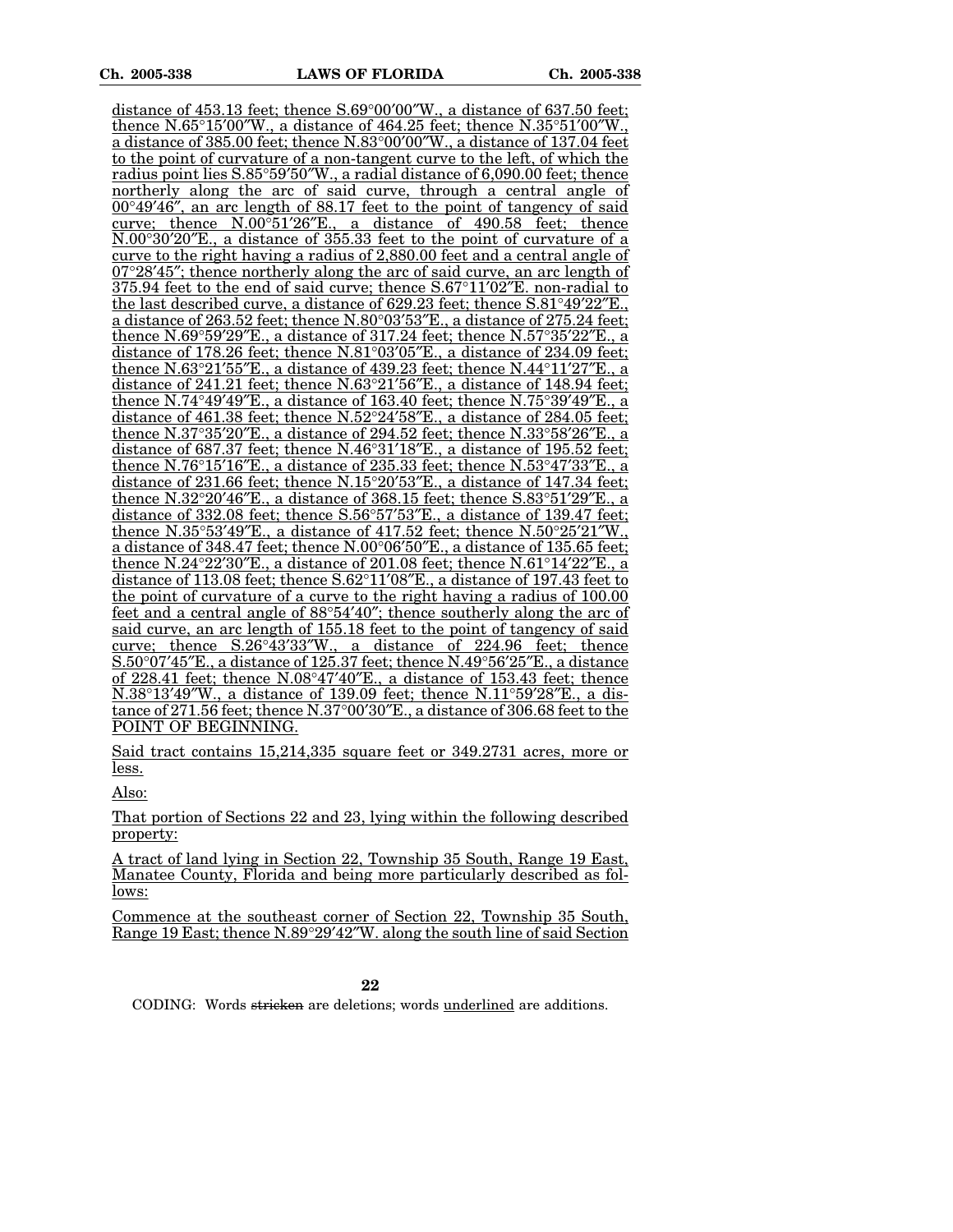$22,587.90$  feet; thence  $N.00^{\circ}30'18''E$ ., perpendicular with said south line, a distance of 802.96 feet to the POINT OF BEGINNING; thence  $N.66^{\circ}35'24''E$ ., a distance of 31.03 feet; thence  $S.45^{\circ}47'43''E$ ., a distance of 68.87 feet; thence  $N.22^{\circ}15'45''E$ ., a distance of 66.77 feet; thence  $N.21^{\circ}25'53''E$ ., a distance of 88.19 feet; thence  $N.08^{\circ}37'00''E$ ., a distance of 159.00 feet; thence  $N.57^{\circ}02'56''E$ , a distance of 594.02 feet; thence  $N.07^{\circ}52'51''W$ , a distance of 27.87 feet; thence  $N.61^{\circ}22'29''W$ , a distance of 167.29 feet; thence  $N.83^{\circ}56'09''W$ , a distance of 103.18 feet; thence  $S.85^{\circ}40'21''W$ , a distance of 75.29 feet; thence  $S.44^{\circ}35'18''W$ , a distance of 66.94 feet; thence  $S.82^{\circ}54'53''W$ , a distance of 86.64 feet; thence  $S.48^{\circ}07'08''W$ ., a distance of 74.53 feet; thence  $S.26^{\circ}33'46''W$ ., a distance of 49.90 feet; thence  $S.39^{\circ}24'11''W$ , a distance of 50.01 feet to a point on the northerly line of a Conservation Easement as recorded in the Official Records Book 1524, Page 5098 of the Public Records of Manatee County, Florida; the following 15 calls are along the northerly and westerly lines of said Conservation Easement; thence S.63°06'49"W., a distance of  $38.30$  feet; thence  $S.30^{\circ}38'41''W$ ., a distance of 53.69 feet; thence  $S.68^{\circ}49'15''W$ , a distance of 91.30 feet; thence  $S.51^{\circ}14'32''W$ , a distance of 68.98 feet; thence  $S.76^{\circ}31'40''W$ , a distance of 62.88 feet; thence S.45°09′35″W., a distance of 35.02 feet; thence  $S.36°11'14"E$ ., a distance of  $48.92$  feet; thence  $S.18^{\circ}26'10''E$ , a distance of  $45.74$  feet; thence  $S.09^{\circ}12'08''W$ , a distance of 19.73 feet; thence  $S.32^{\circ}09'14''E$ , a distance of 76.50 feet; thence  $S.07^{\circ}27'24''E$ , a distance of 35.67 feet; thence S.29°09'12"E., a distance of 41.08 feet; thence  $S.11^{\circ}37'55''E$ ., a distance of 49.89 feet; thence  $S.51^{\circ}55'08''E$ ., a distance of 29.11 feet; thence S.67°03'11'E., a distance of 66.38 feet to the POINT OF BEGINNING.

Said tract contains 249,186 square feet or 5.7205 acres, more or less.

Section 23, Township 35 South, Range 19 East:

That portion of Section 23, Township 35 South, Range 19 East, lying north of State Road 70;

Also:

That portion of Section 23, Township 35 South, Range 19 East, lying southerly of the right-of-way line for State Road 70, easterly of premises described in Special Warranty Deed to Sarasota Development, L.L.C., recorded in Official Record Book 1892, Page 750 of said Public Records and easterly of the (Proposed Braden River Mitigation Bank), described above;

Section 24, Township 35 South, Range 19 East:

All of Section 24, Township 35 South, Range 19 East;

Less:

Right-of-way for State Road 70;

Section 25, Township 35 South, Range 19 East:

All of Section 25, Township 35 South, Range 19 East;

Less: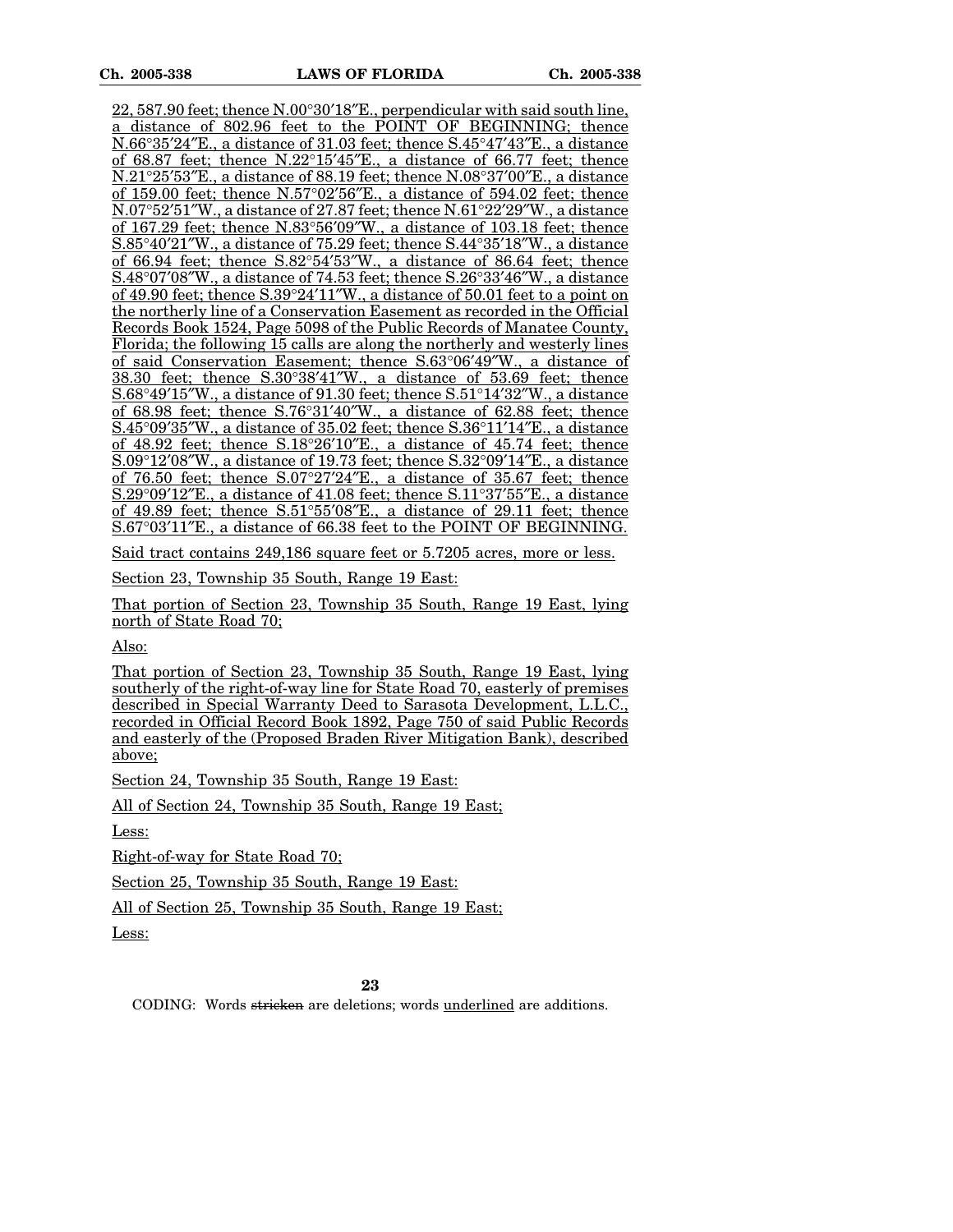Right-of-way for State Road 70;

Section 26, Township 35 South, Range 19 East:

All of Section 26, Township 35 South, Range 19 East;

Less:

Premises described in Special Warranty Deed to Sarasota Development, L.L.C., recorded in Official Record Book 1892, Page 750 Public Records of Manatee County, Florida;

Less:

Premises described in Memorandum of Purchase Option Agreement, recorded in Official Record Book 1892, Page 776 Public Records of Manatee County, Florida;

Section 27, Township 35 South, Range 19 East:

All of Section 27, lying southerly of the Phase 2 Parcel, described in Memorandum of Purchase Option Agreement, recorded in Official Record Book 1892, Page 776 of said Public Records and Phase 1 Parcel and Entry Road Parcel, described in Special Warranty Deed to Sarasota Development, L.L.C., recorded in Official Record Book 1892, Page 750 Public Records of Manatee County, Florida;

Less:

Right-of-way for Lorraine Road;

Section 34, Township 35 South, Range 19 East:

All of Section 34, Township 35 South, Range 19 East, lying easterly of the east right-of-way line of Lorraine Road;

Less:

Premises described in Special Warranty Deed to The School Board of Manatee County, recorded in Official Record Book 1959, Page 2350 Public Records of Manatee County, Florida; (School Site J)

Less:

Premises described in Special Warranty Deed to the Diocese of Venice, recorded in Official Record Book 1532, Page 5848, Less and except premises described in Special Warranty Deed to Schoreder-Manatee Ranch, Inc., recorded in Official Record Book 1928, Page 3242 of said Public Records:

Less:

Premises described in Special Warranty Deed to the Diocese of Venice, recorded in Official Record Book 1928, Page 3248 Public Records of Manatee County, Florida;

Less:

Premises described in Corrective Warranty Deed to Harvest United Methodist Church, Inc., recorded in Official Record Book 1747, Page 777 of said Public Records: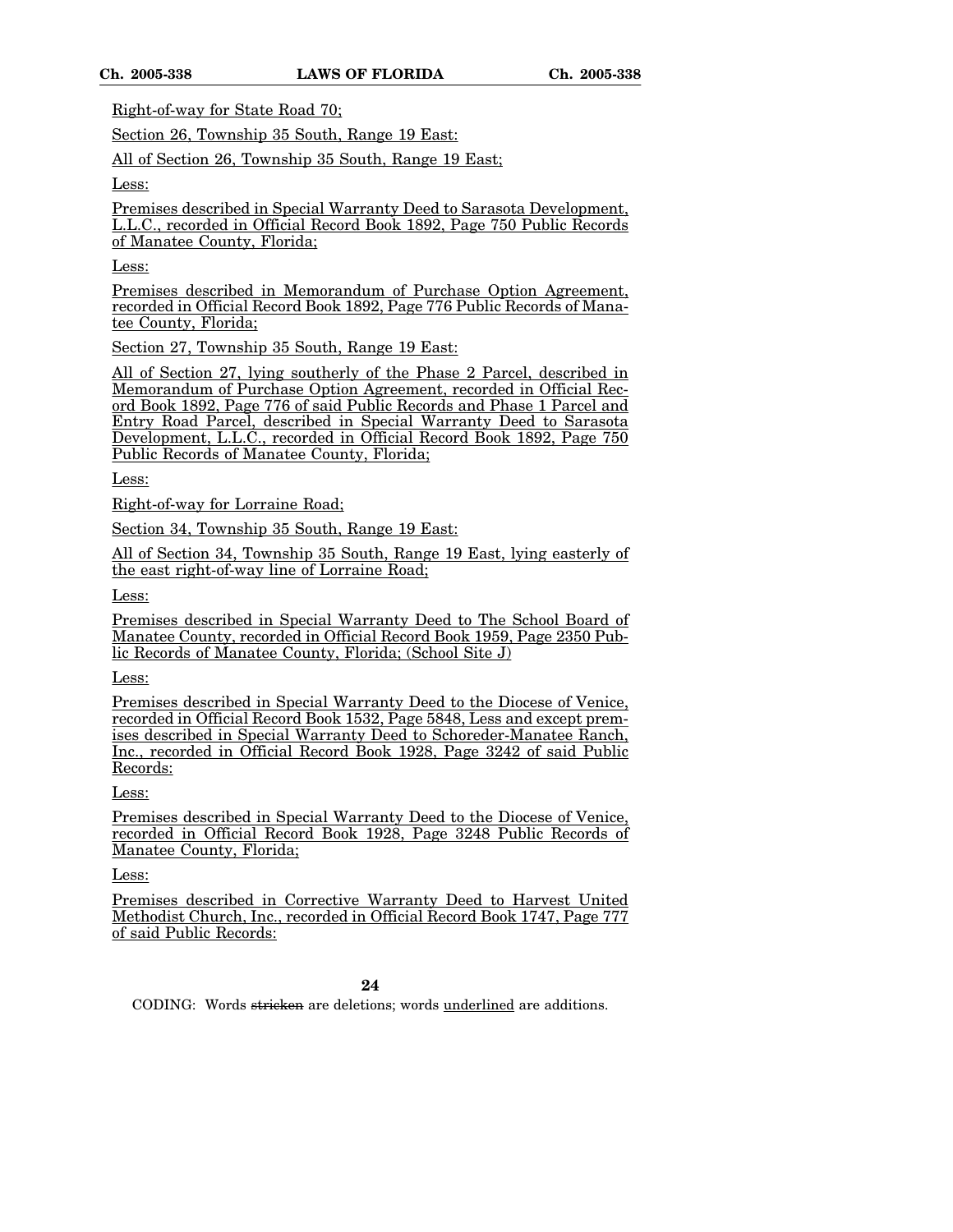Section 35, Township 35 South, Range 19 East:

All of Section 35, Township 35 South, Range 19 East;

Section 36, Township 35 South, Range 19 East:

All of Section 36, Township 35 South, Range 19 East;

Section 1, Township 36 South, Range 19 East:

All of Section 1, Township 36 South, Range 19 East;

Section 2, Township 36 South, Range 19 East:

All of Section 2, Township 36 South, Range 19 East;

Section 3, Township 36 South, Range 19 East:

All of Section 3, Township 36 South, Range 19 East;

Less:

Premises described in Special Warranty Deed to Polo Ranches of Sarasota, Inc., recorded in Official Record Book 2602, Page 702 of the Public Records of Sarasota County, Florida;

Less:

Premises described in Special Warranty Deed to Polo Ranches of Sarasota, Inc., recorded in Official Instrument Number 2000076164 of the Public Records of Sarasota County, Florida;

Section 4, Township 36 South, Range 19 East:

All of Section 4, Township 36 South, Range 19 East;

Less:

Premises described in Special Warranty Deed to Polo Ranches of Sarasota, Inc., recorded in Official Record Book 2602, Page 702 of the Public Records of Sarasota County, Florida;

Less:

A portion of Premises described in Warranty Deed to Out-of-Door Academy of Sarasota, Inc., recorded in Official Record Book 2858, Page 189 of the Public Records of Sarasota County, Florida

Section 5, Township 36 South, Range 19 East:

That portion of Section 5, Township 36 South, Range 19 East, lying east of premises described in Warranty Deed to Out-of-Door Academy of Sarasota, Inc., recorded in Official Record Book 2858, Page 189 of the Public Records of Sarasota County, Florida;

Also:

That portion of Section 5, Township 36 South, Range 19 East, lying southerly of the following described properties:

Premises described in Warranty Deed to Out-of-Door Academy of Sarasota, Inc., recorded in Official Record Book 2858, Page 189 of the Public Records of Sarasota County, Florida

**25**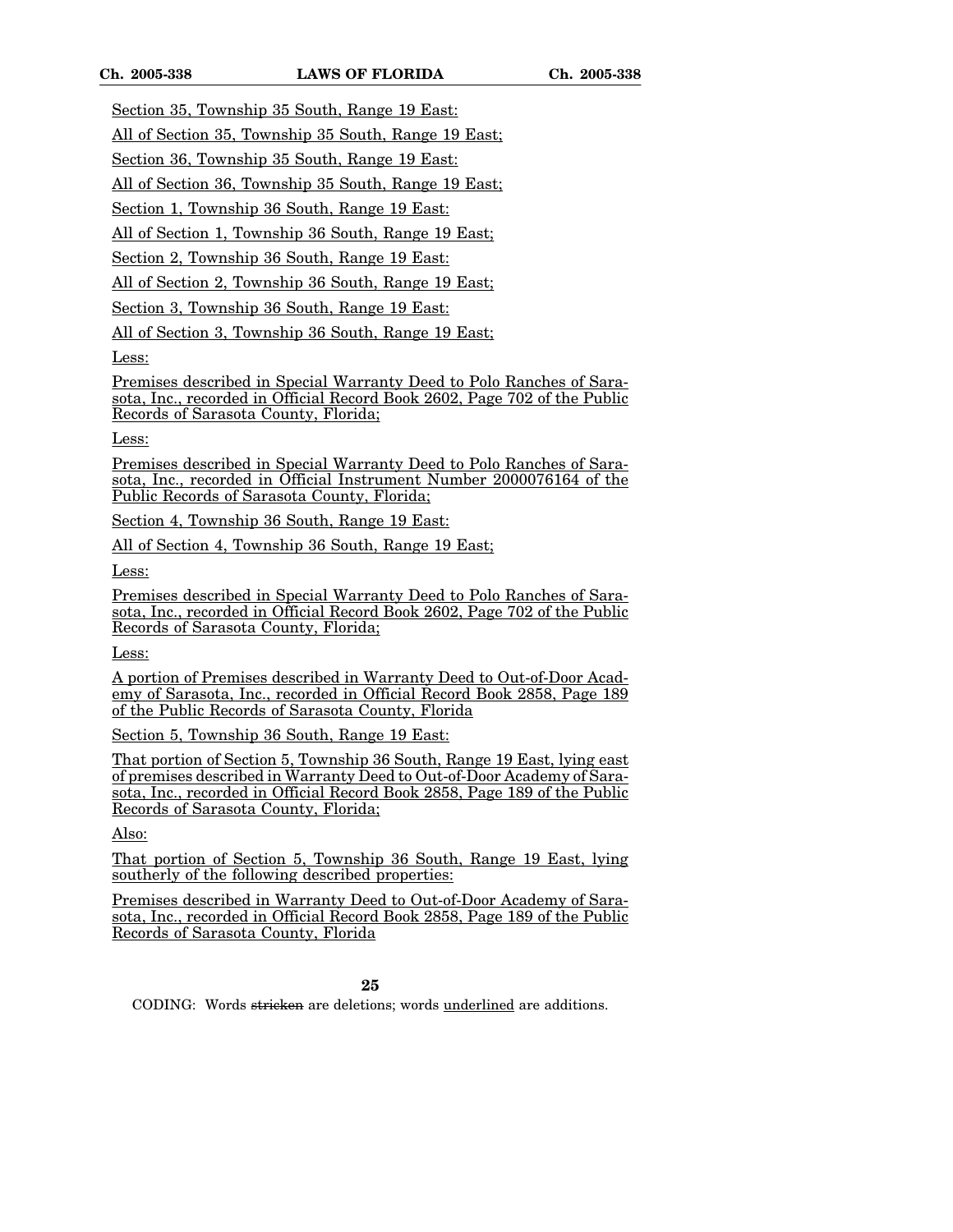Lakewood Ranch Corporate Park, Unit 3C, recorded in Plat Book 43, Page 34, Public Records of Sarasota County, Florida;

Lakewood Ranch Corporate Park, Unit 3B, recorded in Plat Book 42, Page 30, Public Records of Sarasota County, Florida;

Lakewood Ranch Corporate Park, Unit 3A, recorded in Plat Book 41, Page 19, Public Records of Sarasota County, Florida;

Lakewood Ranch Corporate Park, Unit 1, recorded in Plat Book 38, Page 26, Public Records of Sarasota County, Florida;

Lakewood Ranch Corporate Park, Unit 4, Phase 1, recorded in Plat Book 43, Page 22, Public Records of Sarasota County, Florida;

Section 6, Township 36 South, Range 19 East:

That portion of Section 6, Township 36 South, Range 19 East, lying east of the right-of-way of Interstate 75 and south of the following described properties:

Lakewood Ranch Corporate Park, Unit 4, Phase 1, recorded in Plat Book 43, Page 22, Public Records of Sarasota County, Florida;

Lakewood Ranch Corporate Park, Unit 4, recorded in Plat Book 40, Page 37, Public Records of Sarasota County, Florida;

Lakewood Ranch Corporate Park, Unit 6, Phase 2, recorded in Plat Book 42, Page 23, Public Records of Sarasota County, Florida;

Less:

Premises described in Corporate Warranty Deed to Sarasota County, recorded in Official Record Instrument Number 2002146329, Public Records of Sarasota County, Florida;

Section 7, Township 36 South, Range 19 East:

That portion of Section 7, Township 36 South, Range 19 East, lying east of the right-of-way of Interstate 75;

Less:

Premises described in Warranty Deed to Sarasota County, recorded in Official Instrument Number 2004118447, Public Records of Sarasota County, Florida;

Less:

Premises described in Corporate Warranty Deed to Sarasota County, recorded in Official Record Book 2880, Page 1528, Public Records of Sarasota County, Florida;

Section 8, Township 36 South, Range 19 East:

All of Section 8, Township 36 South, Range 19 East;

Less:

Premises described in Special Warranty Deed to Florida Power & Light Company, recorded in Official Record Book 2848, Page 77, Public Records of Sarasota County, Florida;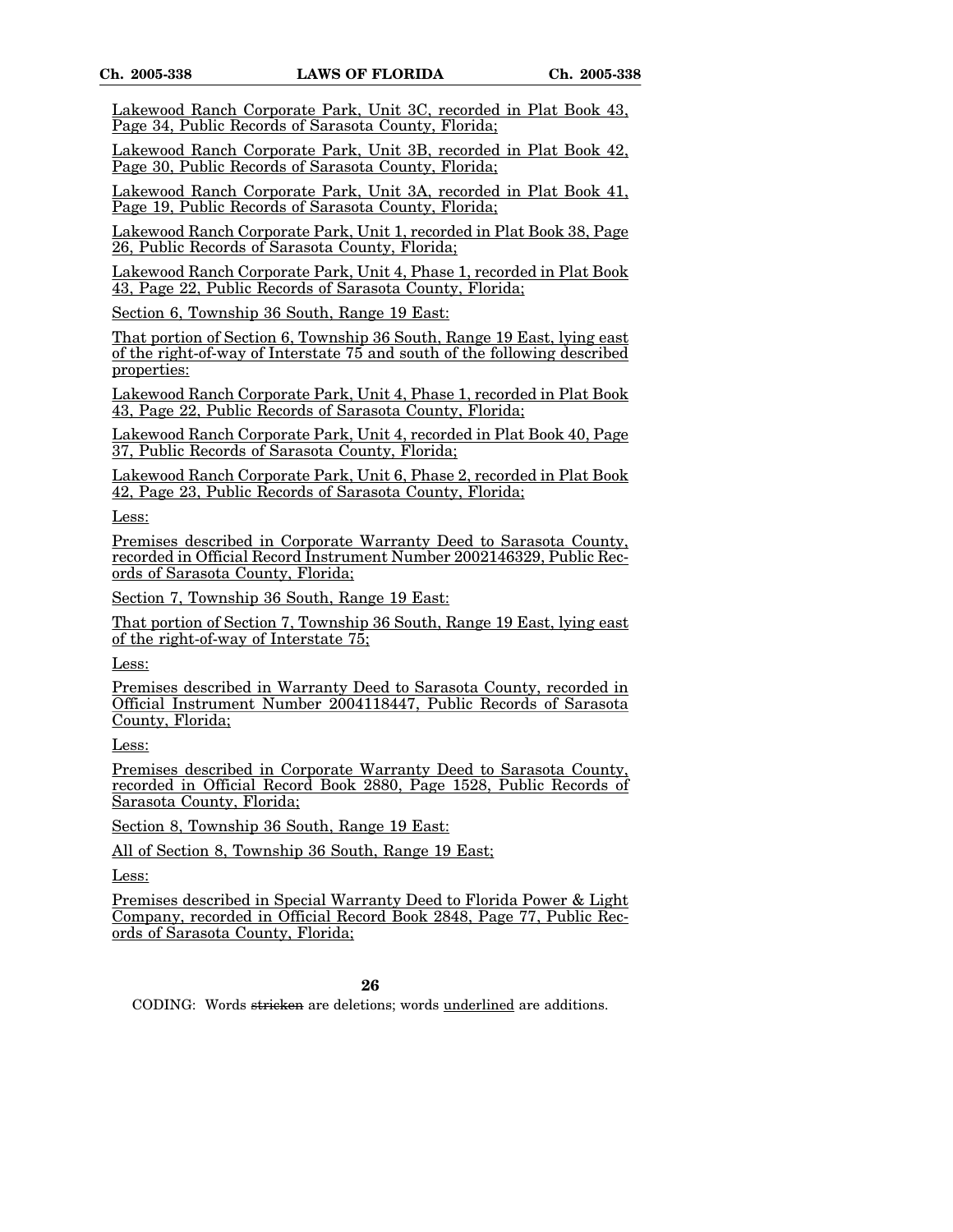Section 9, Township 36 South, Range 19 East: All of Section 9, Township 36 South, Range 19 East;

Section 10, Township 36 South, Range 19 East:

All of Section 10, Township 36 South, Range 19 East;

Section 11, Township 36 South, Range 19 East:

All of Section 11, Township 36 South, Range 19 East;

Section 12, Township 36 South, Range 19 East:

All of Section 12, Township 36 South, Range 19 East;

Section 5, Township 36 South, Range 20 East:

The south half of Section 5, Township 36 South, Range 20 East;

Section 6, Township 36 South, Range 20 East:

All of Section 6, Township 36 South, Range 20 East;

Section 7, Township 36 South, Range 20 East:

All of Section 7, Township 36 South, Range 20 East;

Section 8, Township 36 South, Range 20 East:

All of Section 8, Township 36 South, Range 20 East;

Less:

A strip of land 50-feet wide, described as beginning at the southwest corner of Section 8, Township 36 South, Range 20 East, thence South 87°10¢13² East, 511.24 feet for POINT OF BEGINNING; thence North 42°59¢05² West to a point lying 50 feet north of the south line of Section 8; thence easterly along a line parallel to and 50 feet north of, the south line of Section 8 to a point lying 529.3 feet west of the east line of said Section 8; thence southwesterly 70.7 feet to point on south line of Section 8, lying 600 feet westerly of the southeast corner of Section 8; thence westerly along the south section line of said Section 8 to the POINT OF BEGINNING, lying and being in Section 8, Township 36 South, Range 20 East, Sarasota County, Florida.

CONTAINING A TOTAL AREA OF 23,055 ACRES, PLUS OR MINUS.

Section 5. Board of Supervisors; members and meetings; organization; powers; duties; terms of office; related election requirements.—

(1) The board of the District shall exercise the powers granted to the District pursuant to this act. The board shall consist of five members, each of whom shall hold office for a term of 4 years, as provided in this section, except as otherwise provided herein for initial board members, and until a successor is chosen and qualified. The members of the board must be residents of the state and citizens of the United States.

 $(2)(a)$  Within 90 days following the effective date of the law establishing the District, there shall be held a meeting of the landowners of the District for the purpose of electing five supervisors for the District. Notice of the

**27**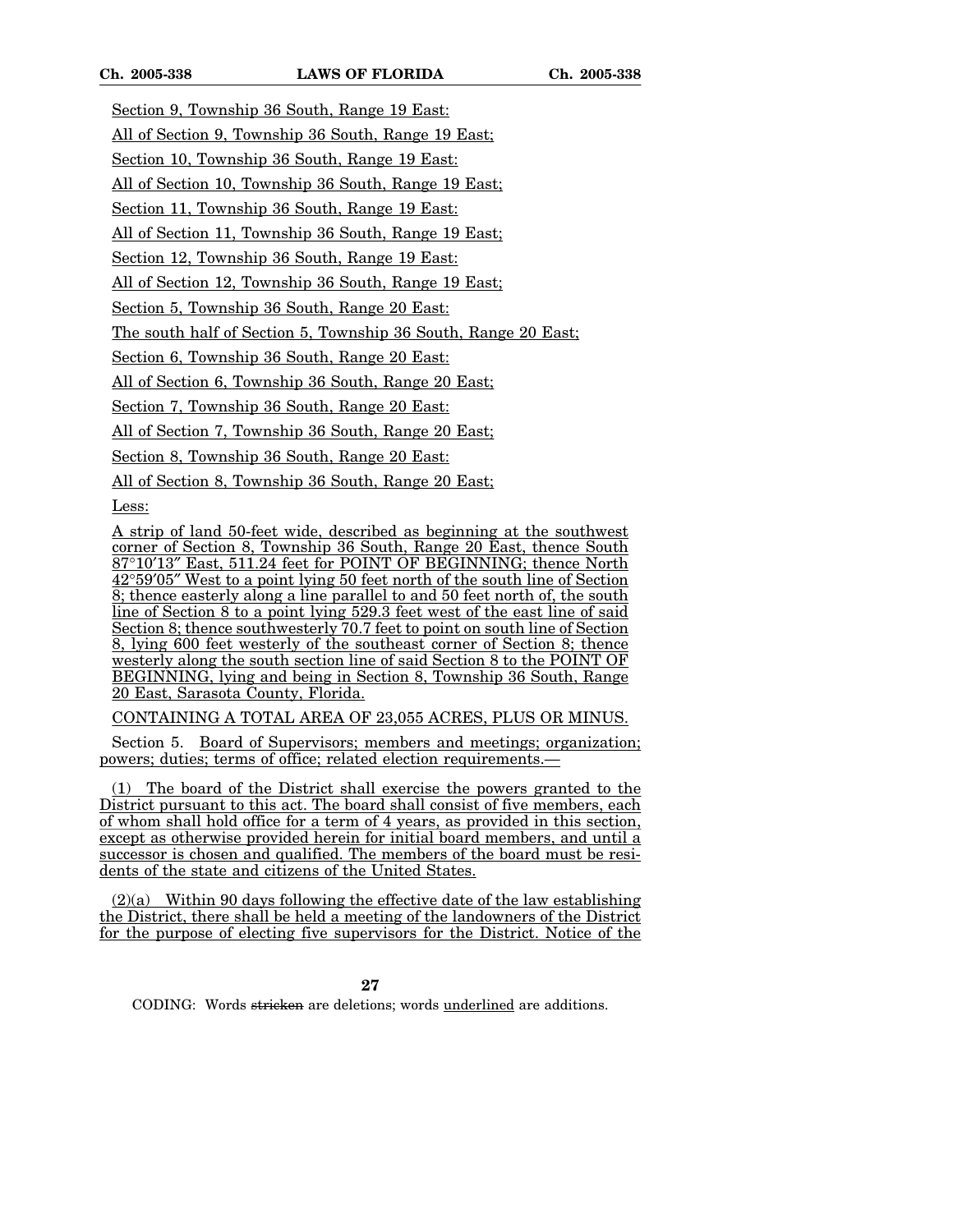landowners' meeting shall be published once a week for 2 consecutive weeks in a newspaper which is in general circulation in the area of the District, the last day of such publication to be not fewer than 14 days or more than 28 days before the date of the election. The landowners, when assembled at such meeting, shall organize by electing a chair, who shall conduct the meeting. The chair may be any person present at the meeting. If the chair is a landowner or proxy holder of a landowner, he or she may nominate candidates and make and second motions. The landowners present at the meeting, in person or by proxy, shall constitute a quorum. At any landowners' meeting, 50 percent of the District acreage shall not be required to constitute a quorum, and each governing board member elected by landowners shall be elected by a majority of the acreage represented either by owner or proxy present and voting at said meeting.

(b) At such meeting, each landowner shall be entitled to cast one vote per acre of land owned by him or her and located within the District for each person to be elected. A landowner may vote in person or by proxy in writing. Each proxy must be signed by one of the legal owners of the property for which the vote is cast and must contain the typed or printed name of the individual who signed the proxy; the street address, legal description of the property, or tax parcel identification number; and the number of authorized votes. If the proxy authorizes more than one vote, each property must be listed and the number of acres of each property must be included. The signature on a proxy need not be notarized. A fraction of an acre shall be treated as 1 acre, entitling the landowner to one vote with respect thereto. The two candidates receiving the highest number of votes shall be elected for a term expiring November 18, 2008, and the three candidates receiving the next largest number of votes shall be elected for a term expiring November 7, 2006, with the term of office for each successful candidate commencing upon election. The members of the first board elected by landowners shall serve their respective terms; however, the next election of board members shall be held on the first Tuesday after the first Monday in November 2006. Thereafter, there shall be an election by landowners for the District every 2 years on the first Tuesday after the first Monday in November, which shall be noticed pursuant to paragraph (a). The second and subsequent landowners' election shall be announced at a public meeting of the board at least 90 days prior to the date of the landowners' meeting and shall also be noticed pursuant to paragraph (a). Instructions on how all landowners may participate in the election, along with sample proxies, shall be provided during the board meeting that announces the landowners' meeting. Each supervisor elected in or after November 2006 shall serve a 4-year term.

 $(3)(a)1$ . The board may not exercise the ad valorem taxing power authorized by this act until such time as all members of the board are qualified electors who are elected by qualified electors of the District.

2.a. Regardless of whether the District has proposed to levy ad valorem taxes, board members shall begin being elected by qualified electors of the District as the District becomes populated with qualified electors. The transition shall occur such that the composition of the Board, after the first general election following a trigger of the qualified elector population thresholds set forth below, shall be as follows: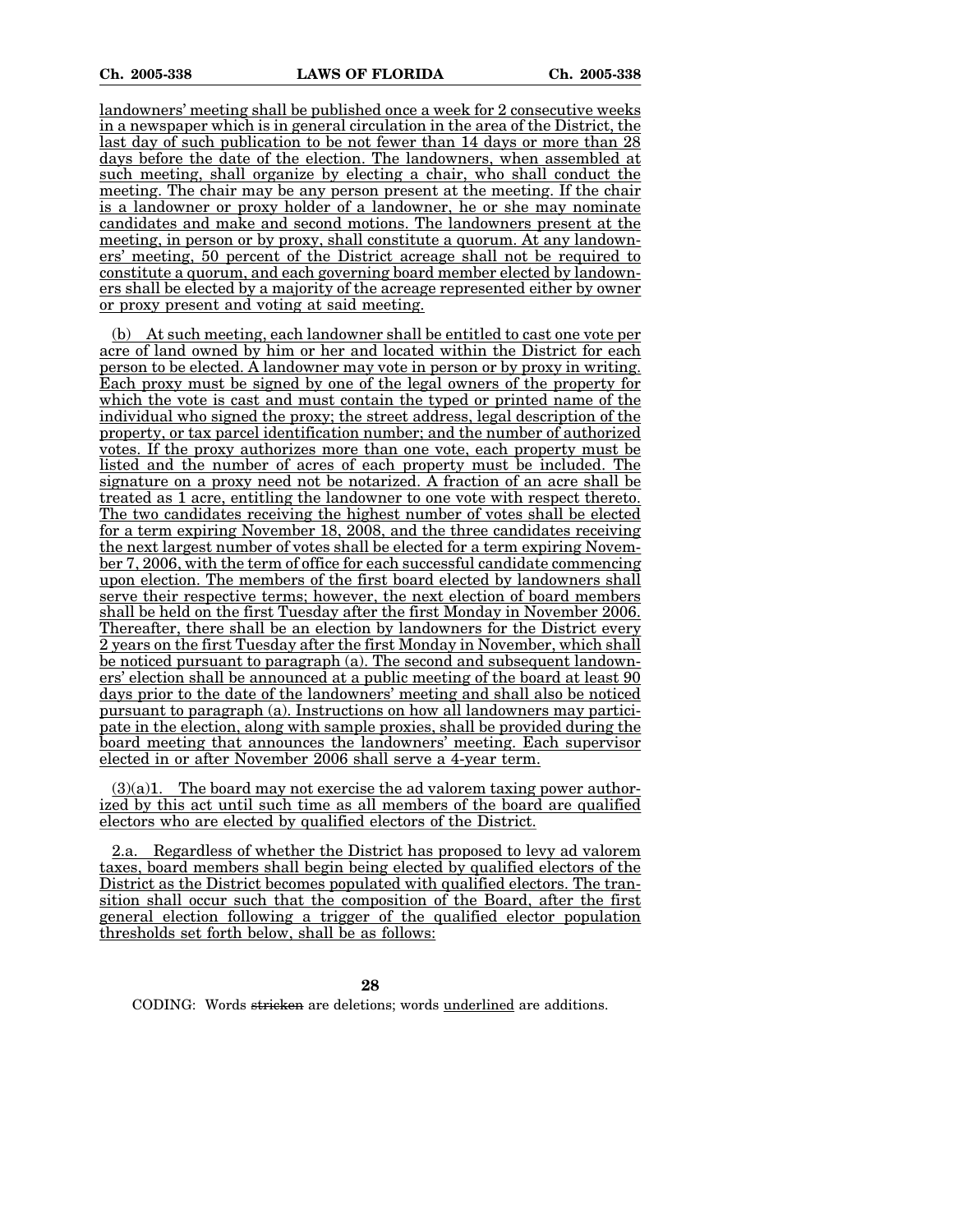(I) Once 10,000 qualified electors reside within the District, one governing board member shall be a person who was elected by the qualified electors, and four governing board members shall persons who were elected by the landowners.

(II) Once 20,000 qualified electors reside within the District, two governing board members shall be persons who were elected by the qualified electors, and three governing board members shall be persons elected by the landowners.

(III) Once 30,000 qualified electors reside within the District, three governing board members shall be persons who were elected by the qualified electors and two governing board members shall be persons who were elected by the landowners.

(IV) Once 40,000 qualified electors reside within the District, four governing board members shall be persons who were elected by the qualified electors and one governing board member shall be a person who was elected by the landowners.

(V) Once 45,000 qualified electors reside within the District, all five governing board members shall be persons who were elected by the qualified electors.

Nothing in this sub-subparagraph is intended to require an election prior to the expiration of an existing board member's term.

b. On or before June 1 of each year, the board shall determine the number of qualified electors in the District as of the immediately preceding April 15. The board shall use and rely upon the official records maintained by the supervisor of elections and property appraiser or tax collector in each county in making this determination. Such determination shall be made at a properly noticed meeting of the board and shall become a part of the official minutes of the District.

All governing board members elected by qualified electors shall be elected at large at an election occurring as provided in subsection (2) and this subsection.

d. The board member seat first available for election by qualified electors because the District has 10,000 qualified electors shall be designated seat number one. The board member seat first available for election by qualified electors because the District has 20,000 qualified electors shall be designated seat number two. The board member seat first available for election by qualified electors because the District has 30,000 qualified electors shall be designated seat number three. The board member seat first available for election by qualified electors because the District has 40,000 qualified electors shall be designated seat number four. The board member seat first available for election by qualified electors because the District has 45,000 qualified electors shall be designated seat number five.

The board member elected to fill seat one when that seat is first filled by election by qualified electors of the District shall be a qualified elector of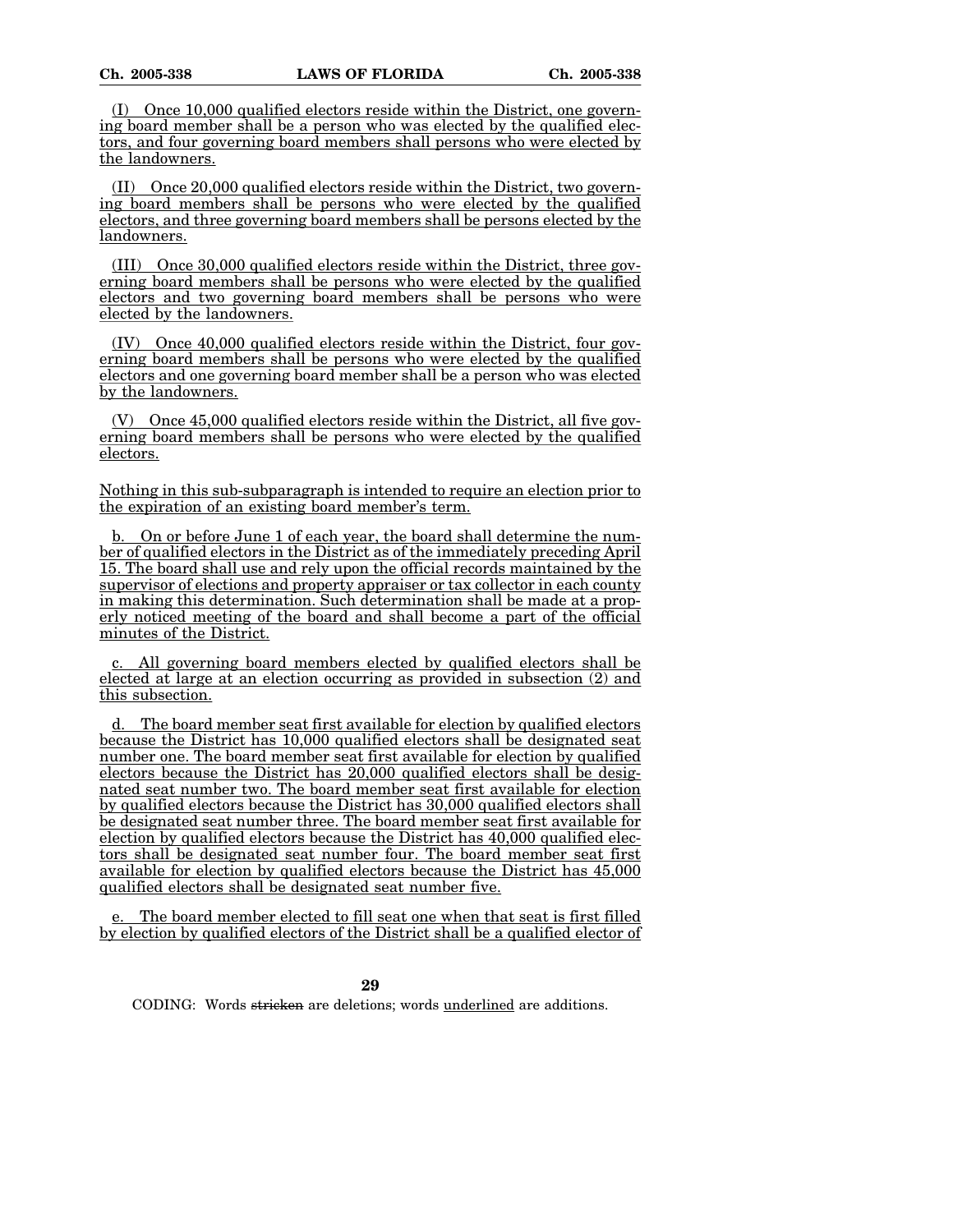Manatee County. However, if, at the time that seat is available for election, the District does not have both an executed interlocal agreement with Manatee County and at least 500 qualified electors residing within the District in Manatee County, the seat shall be filled by a qualified elector of Sarasota County.

f. The board member elected to fill seat two when that seat is first filled by election by qualified electors of the District shall be a qualified elector of Sarasota County. However, if, at the time that seat is available for election, seat one has already been designated as the seat to be filled by a qualified elector of Sarasota County pursuant to paragraph e., seat two shall be filled by a qualified elector of Manatee County. Provided further that, if at the time seat two is available for election the District does not have both an executed interlocal agreement with Sarasota County and at least 500 qualified electors residing in Sarasota County, the seat shall be filled by a qualified elector of Manatee County. In such event, the next seat available for election after the District has both an interlocal agreement with Sarasota County and at least 500 qualified electors in Sarasota County shall be filled by a qualified elector of Sarasota County.

g. Once one seat is designated as a seat to be filled by a qualified elector from a specific county, that seat shall thereafter be filled by a qualified elector who resides within that county.

h. Once a District qualifies to have any of its board members elected by the qualified electors of the District, the initial and all subsequent elections by the qualified electors of the District shall be held at the general election in November. The board shall adopt a resolution if necessary to implement this requirement. The transition process described herein is intended to be in lieu of the process set forth in section 189.4051, Florida Statutes.

(b) Elections of board members by qualified electors held pursuant to this subsection shall be nonpartisan and shall be conducted in the manner prescribed by law for holding general elections. Board members shall assume the office on the second Tuesday following their election.

(c) Candidates seeking election to office by qualified electors under this subsection shall conduct their campaigns in accordance with the provisions of chapter 106, Florida Statutes, and shall file qualifying papers and qualify for individual seats in accordance with section 99.061, Florida Statutes. Candidates shall pay a qualifying fee, which shall consist of a filing fee and an election assessment or, as an alternative, shall file a petition signed by not less than 1 percent of the registered voters of the District, and take the oath required in section 99.021, Florida Statutes, with the supervisor of elections in the county affected by such candidacy. The amount of the filing fee is 3 percent of \$4,800; however, if the electors have provided for compensation, the amount of the filing fee is 3 percent of the maximum annual compensation so provided. The amount of the election assessment is 1 percent of \$4,800; however, if the electors have provided for compensation, the amount of the election assessment is 1 percent of the maximum annual compensation so provided. The filing fee and election assessment shall be distributed as provided in section 105.031(3), Florida Statutes.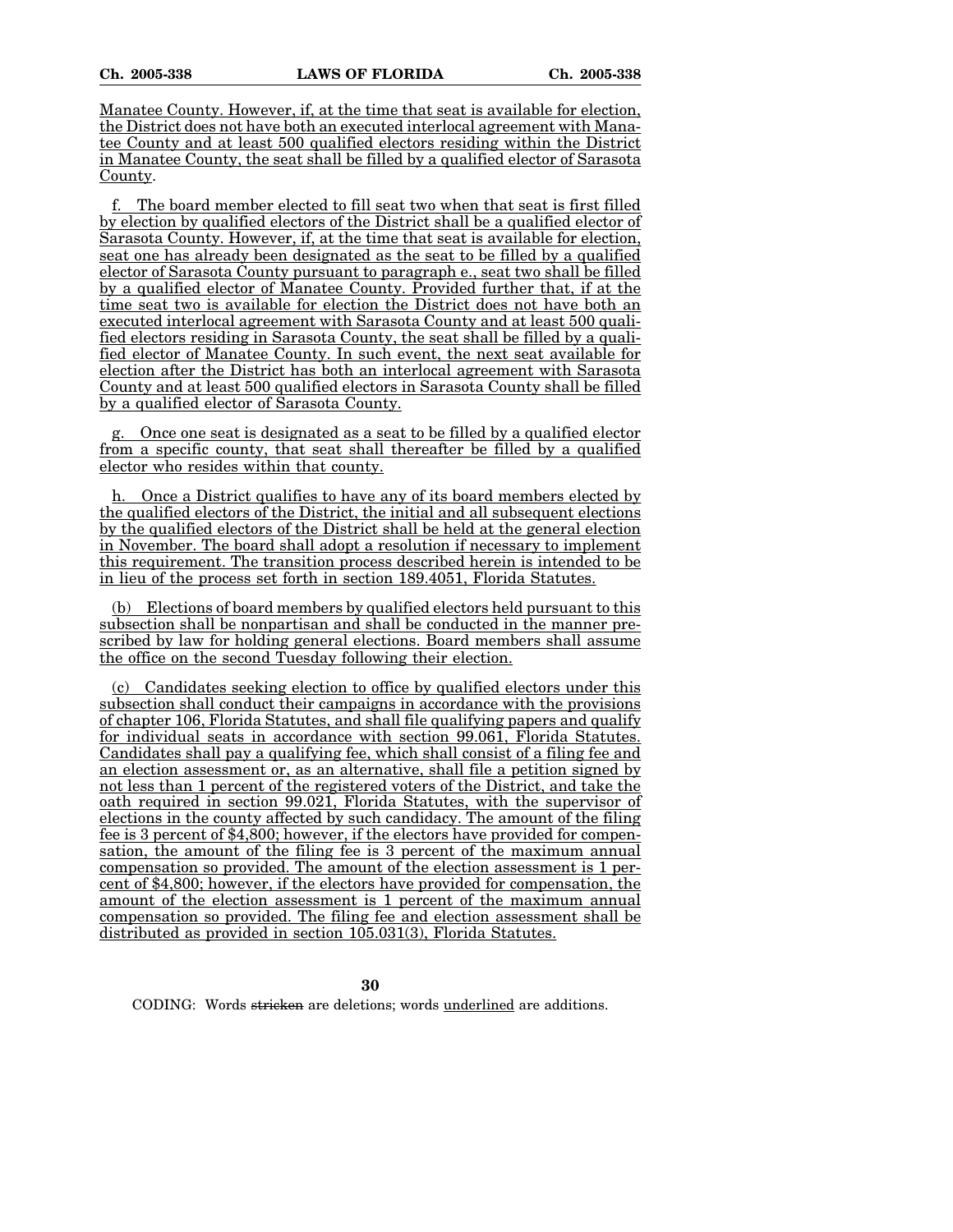(d) The supervisors of elections shall appoint the inspectors and clerks of elections, prepare and furnish the ballots, designate polling places, and canvass the returns of the election of board members by qualified electors. The county canvassing boards shall declare and certify the results of the election.

(4) Members of the board, regardless of how elected, shall be public officers, shall be known as supervisors, and, upon entering into office, shall take and subscribe to the oath of office as prescribed by section 876.05, Florida Statutes. Members of the board shall be subject to ethics and conflict of interest laws of the state that apply to all local public officers. They shall hold office for the terms for which they were elected or appointed and until their successors are chosen and qualified. If, during the term of office, a vacancy occurs, the remaining members of the board shall fill each vacancy by an appointment for the remainder of the unexpired term.

(5) Any elected member of the Board of Supervisors may be removed by the Governor for malfeasance, misfeasance, dishonesty, incompetency, or failure to perform the duties imposed upon him or her by this act, and any vacancies that may occur in such office for such reasons shall be filled by the Governor as soon as practicable.

(6) A majority of the members of the board constitutes a quorum for the purposes of conducting its business and exercising its powers and for all other purposes. Action taken by the District shall be upon a vote of a majority of the members present unless general law or a rule of the District requires a greater number.

(7) As soon as practicable after each election or appointment, the board shall organize by electing one of its members as chair and by electing a secretary, who need not be a member of the board, and such other officers as the board may deem necessary.

(8) The board shall keep a permanent record book entitled "Record of Proceedings of Lakewood Ranch Stewardship District," in which shall be recorded minutes of all meetings, resolutions, proceedings, certificates, bonds given by all employees, and any and all corporate acts. The record book and all other District records shall at reasonable times be opened to inspection in the same manner as state, county, and municipal records pursuant to chapter 119, Florida Statutes. The record book shall be kept at the office or other regular place of business maintained by the board in a designated location in either Manatee County or Sarasota County.

(9) Each supervisor shall be entitled to receive for his or her services an amount not to exceed \$200 per meeting of the Board of Supervisors, not to exceed \$4,800 per year per supervisor, or an amount established by the electors at referendum. In addition, each supervisor shall receive travel and per diem expenses as set forth in section 112.061, Florida Statutes.

(10) All meetings of the board shall be open to the public and governed by the provisions of chapter 286, Florida Statutes.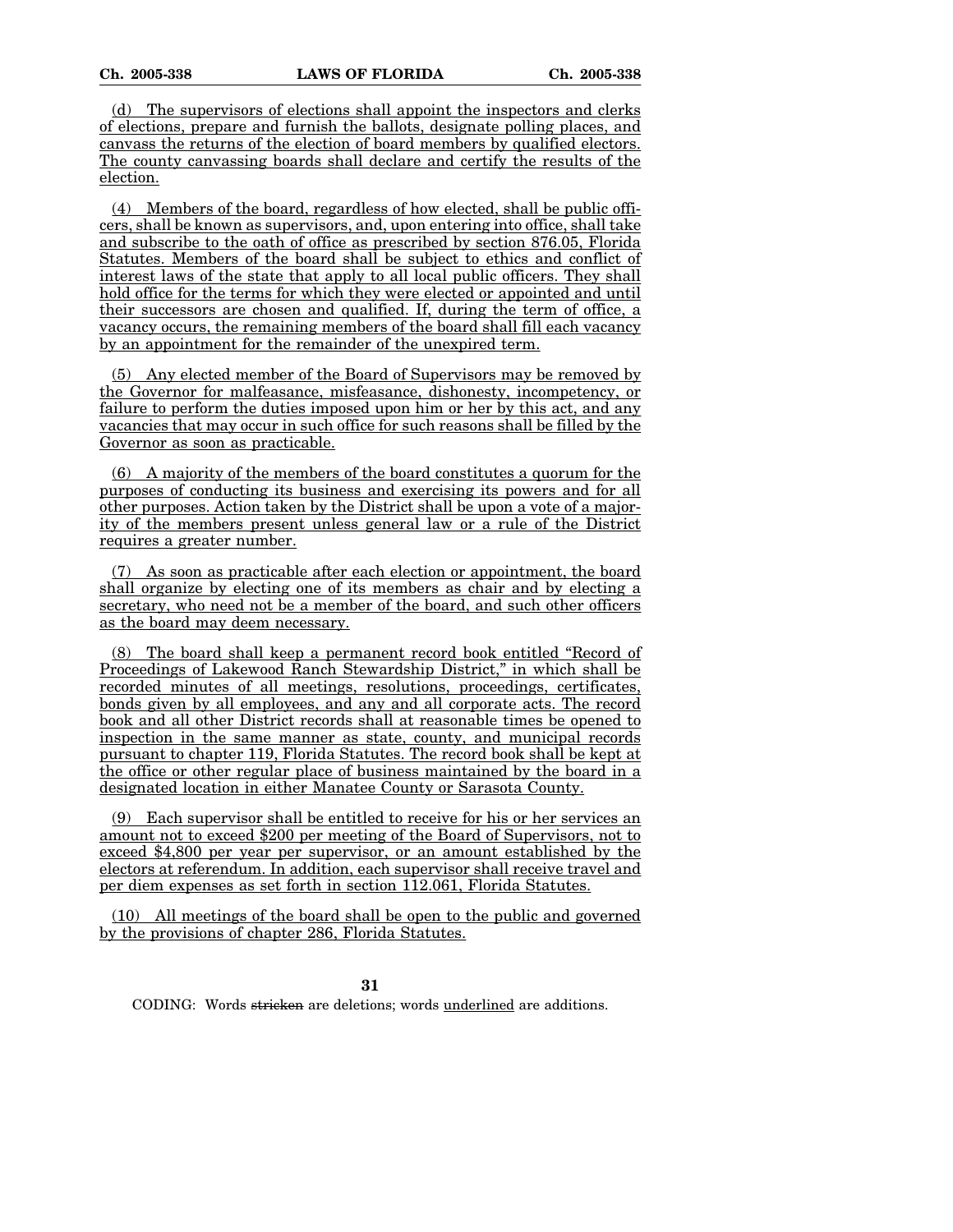## Section 6. Board of Supervisors; general duties.—

(1) DISTRICT MANAGER AND EMPLOYEES.—The board shall employ and fix the compensation of a district manager, who shall have charge and supervision of the works of the District and shall be responsible for preserving and maintaining any improvement or facility constructed or erected pursuant to the provisions of this act, for maintaining and operating the equipment owned by the District, and for performing such other duties as may be prescribed by the board. It shall not be a conflict of interest under chapter 112, Florida Statutes, for a board member, the district manager, or another employee of the District to be a stockholder, officer, or employee of a landowner. The district manager may hire or otherwise employ and terminate the employment of such other persons, including, without limitation, professional, supervisory, and clerical employees, as may be necessary and authorized by the board. The compensation and other conditions of employment of the officers and employees of the District shall be as provided by the board.

(2) TREASURER.—The board shall designate a person who is a resident of the state as treasurer of the District, who shall have charge of the funds of the District. Such funds shall be disbursed only upon the order of or pursuant to a resolution of the board by warrant or check countersigned by the treasurer and by such other person as may be authorized by the board. The board may give the treasurer such other or additional powers and duties as the board may deem appropriate and may fix his or her compensation. The board may require the treasurer to give a bond in such amount, on such terms, and with such sureties as may be deemed satisfactory to the board to secure the performance by the treasurer of his or her powers and duties. The financial records of the board shall be audited by an independent certified public accountant at least once a year.

(3) PUBLIC DEPOSITORY.—The board is authorized to select as a depository for its funds any qualified public depository as defined in section 280.02, Florida Statutes, which meets all the requirements of chapter 280, Florida Statutes, and has been designated by the treasurer as a qualified public depository upon such terms and conditions as to the payment of interest by such depository upon the funds so deposited as the board may deem just and reasonable.

### (4) BUDGET; REPORTS AND REVIEWS.—

(a) The District shall provide financial reports in such form and such manner as prescribed pursuant to this act and chapter 218, Florida Statutes, as amended from time to time.

(b) On or before July 15 of each year, the district manager shall prepare a proposed budget for the ensuing fiscal year to be submitted to the board for board approval. The proposed budget shall include at the direction of the board an estimate of all necessary expenditures of the District for the ensuing fiscal year and an estimate of income to the District from the taxes and assessments provided in this act. The board shall consider the proposed budget item by item and may either approve the budget as proposed by the district manager or modify the same in part or in whole. The board shall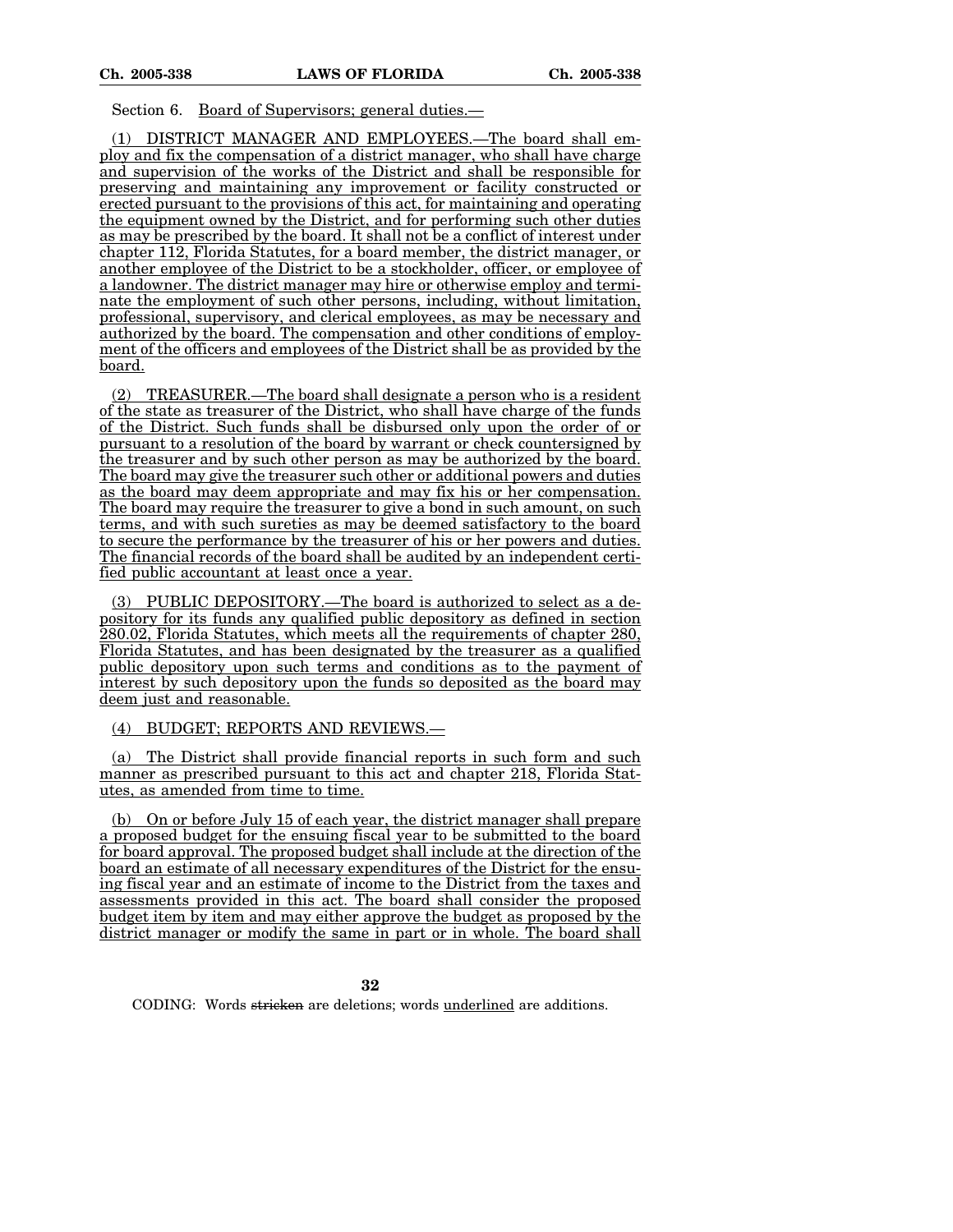indicate its approval of the budget by resolution, which resolution shall provide for a hearing on the budget as approved. Notice of the hearing on the budget shall be published in a newspaper of general circulation in the area of the District once a week for 2 consecutive weeks, except that the first publication shall be not fewer than 15 days prior to the date of the hearing. The notice shall further contain a designation of the day, time, and place of the public hearing. At the time and place designated in the notice, the board shall hear all objections to the budget as proposed and may make such changes as the board deems necessary. At the conclusion of the budget hearing, the board shall, by resolution, adopt the budget as finally approved by the board. The budget shall be adopted prior to October 1 of each year.

At least 60 days prior to adoption, the Board of Supervisors of the District shall submit to the Manatee County and Sarasota County Boards of County Commissioners, for purposes of disclosure and information only, the proposed annual budget for the ensuing fiscal year, and each Board of County Commissioners may submit written comments to the Board of Supervisors solely for the assistance and information of the Board of Supervisors of the District in adopting its annual District budget.

(d) The Board of Supervisors of the District shall submit annually, to the Boards of County Commissioners of Manatee and Sarasota Counties, its District public facilities report under section 189.415(2), Florida Statutes, which report the boards of county commissioners shall use and rely on the District public facilities report in the preparation or revision of their respective comprehensive plans, specifically under section 189.415(6), Florida Statutes.

(5) DISCLOSURE OF PUBLIC FINANCING.—The District shall take affirmative steps to provide for the full disclosure of information relating to the public financing and maintenance of improvements to real property undertaken by the District. Such information shall be made available to all existing residents and all prospective residents of the District. The District shall furnish each developer of a residential development within the District with sufficient copies of that information to provide each prospective initial purchaser of property in that development with a copy; and any developer of a residential development within the District, when required by law to provide a public offering statement, shall include a copy of such information relating to the public financing and maintenance of improvements in the public offering statement. The Division of Florida Land Sales, Condominiums, and Mobile Homes of the Department of Business and Professional Regulation shall ensure that disclosures made by developers pursuant to chapter 498, Florida Statutes, meet the requirements of section 190.009(1), Florida Statutes.

(6) GENERAL POWERS.—The District shall have, and the board may exercise, the following general powers:

(a) To sue and be sued in the name of the District; to adopt and use a seal and authorize the use of a facsimile thereof; to acquire, by purchase, gift, devise, or otherwise, and to dispose of, real and personal property, or any estate therein; and to make and execute contracts and other instruments necessary or convenient to the exercise of its powers.

**33**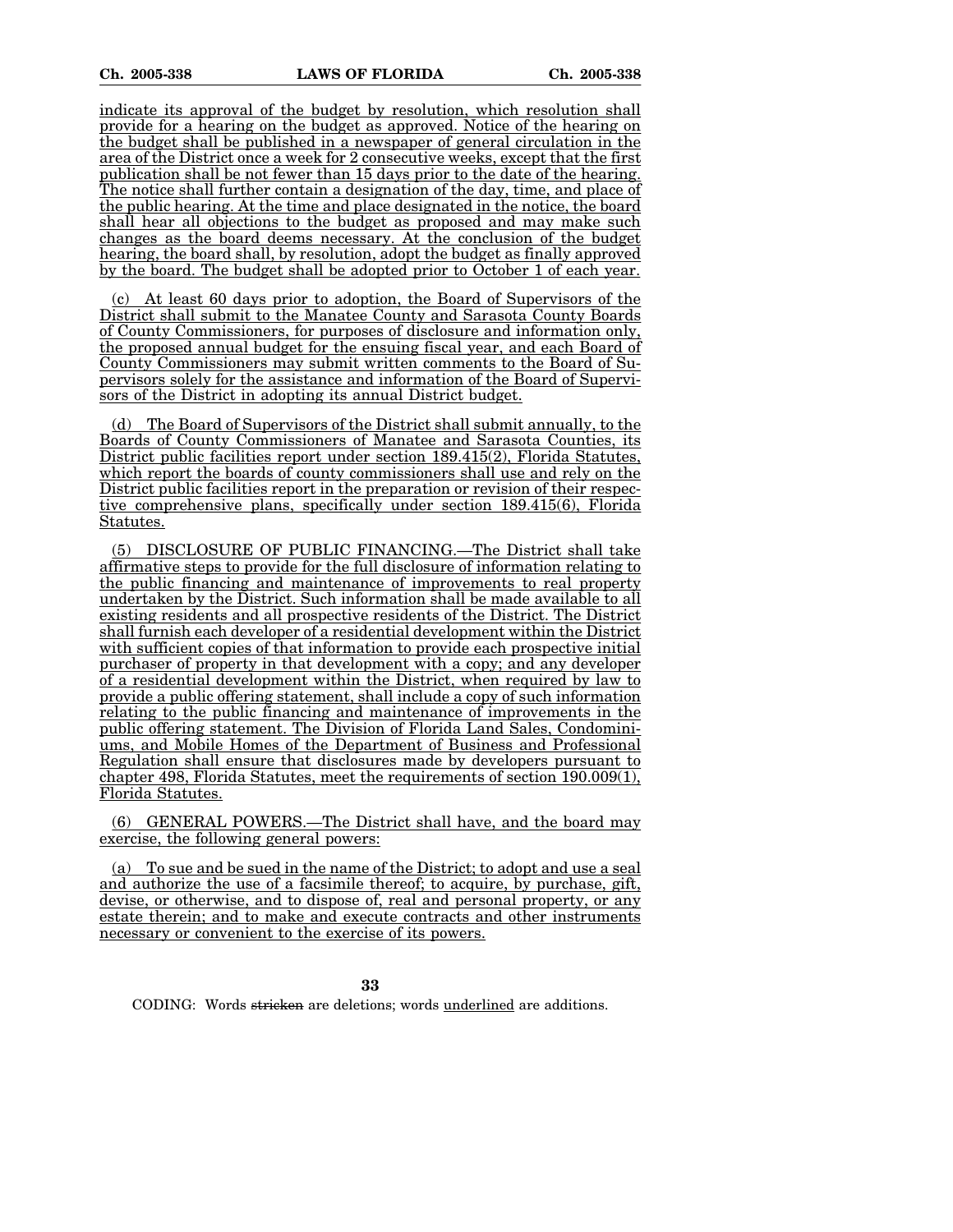(b) To apply for coverage of its employees under the Florida Retirement System in the same manner as if such employees were state employees, subject to necessary action by the District to pay employer contributions into the Florida Retirement System Trust Fund.

(c) To contract for the services of consultants to perform planning, engineering, legal, or other appropriate services of a professional nature. Such contracts shall be subject to public bidding or competitive negotiation requirements as set forth in general law applicable to independent special districts.

(d) To borrow money and accept gifts; to apply for and use grants or loans of money or other property from the United States, the state, a unit of local government, or any person for any District purposes and enter into agreements required in connection therewith; and to hold, use, and dispose of such moneys or property for any District purposes in accordance with the terms of the gift, grant, loan, or agreement relating thereto.

(e) To adopt and enforce rules and orders pursuant to the provisions of chapter 120, Florida Statutes, prescribing the powers, duties, and functions of the officers of the District; the conduct of the business of the District; the maintenance of records; and the form of certificates evidencing tax liens and all other documents and records of the District. The board may also adopt and enforce administrative rules with respect to any of the projects of the District and define the area to be included therein. The board may also adopt resolutions which may be necessary for the conduct of District business.

(f) To maintain an office at such place or places as the Board of Supervisors designates in either Manatee County or Sarasota County, and within the District when facilities are available.

 $(g)$  To hold, control, and acquire by donation, purchase, or condemnation, or dispose of, any public easements, dedications to public use, platted reservations for public purposes, or any reservations for those purposes authorized by this act and to make use of such easements, dedications, or reservations for the purposes authorized by this act.

(h) To lease as lessor or lessee to or from any person, firm, corporation, association, or body, public or private, any projects of the type that the District is authorized to undertake and facilities or property of any nature for the use of the District to carry out the purposes authorized by this act.

(i) To borrow money and issue bonds, certificates, warrants, notes, or other evidence of indebtedness as hereinafter provided; to levy such taxes and assessments as may be authorized; and to charge, collect, and enforce fees and other user charges.

(j) To raise, by user charges or fees authorized by resolution of the board, amounts of money which are necessary for the conduct of District activities and services and to enforce their receipt and collection in the manner prescribed by resolution not inconsistent with law.

(k) To exercise within the District, or beyond the District with prior approval by vote of a resolution of the governing body of the county if the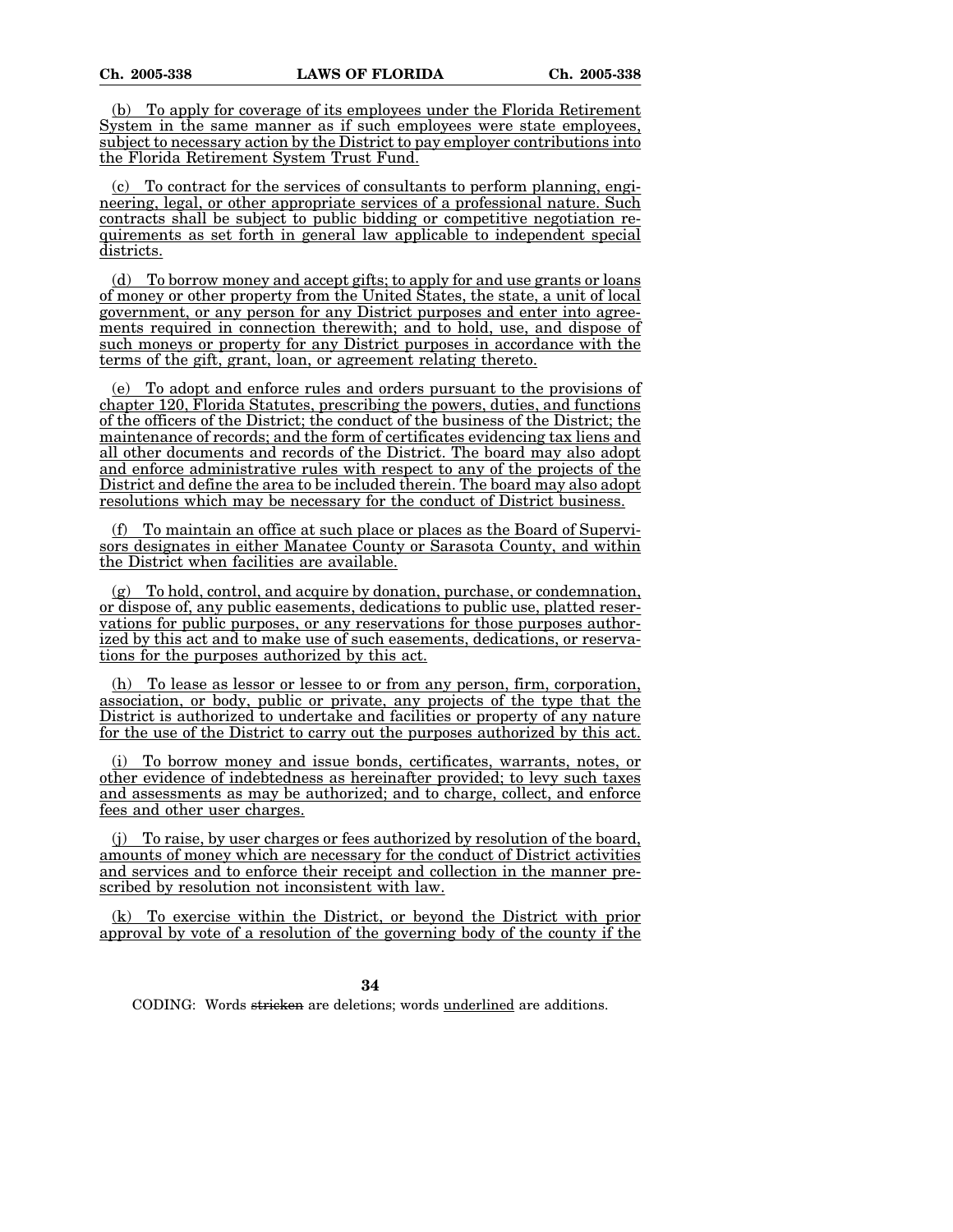taking will occur in an unincorporated area in that county, the right and power of eminent domain, pursuant to the provisions of chapters 73 and 74, Florida Statutes, over any property within the state, except municipal, county, state, and federal property, for the uses and purpose of the District relating solely to water, sewer, District roads, and water management, specifically including, without limitation, the power for the taking of easements for the drainage of the land of one person over and through the land of another.

(l) To cooperate with, or contract with, other governmental agencies as may be necessary, convenient, incidental, or proper in connection with any of the powers, duties, or purposes authorized by this act.

(m) To assess and to impose upon lands in the District ad valorem taxes as provided by this act.

(n) If and when authorized by general law, to determine, order, levy, impose, collect, and enforce maintenance taxes.

(o) To determine, order, levy, impose, collect, and enforce assessments pursuant to this act and chapter 170, Florida Statutes, as amended from time to time, pursuant to authority granted in section 197.3631, Florida Statutes, or pursuant to other provisions of general law now or hereinafter enacted which provide or authorize a supplemental means to order, levy, impose, or collect special assessments. Such special assessments, in the discretion of the District, may be collected and enforced pursuant to the provisions of sections 197.3632 and 197.3635, Florida Statutes, and chapters 170 and 173, Florida Statutes, as they may be amended from time to time, or as provided by this act, or by other means authorized by general law now or hereinafter enacted.

(p) To exercise such special powers and other express powers as may be authorized and granted by this act in the charter of the District, including powers as provided in any interlocal agreement entered into pursuant to chapter 163, Florida Statutes, or which shall be required or permitted to be undertaken by the District pursuant to any development order or development of regional impact, including any interlocal service agreement with Manatee County or Sarasota County for fair-share capital construction funding for any certain capital facilities or systems required of the developer pursuant to any applicable development order or agreement.

(q) To exercise all of the powers necessary, convenient, incidental, or proper in connection with any other powers or duties or the special purpose of the District authorized by this act.

The provisions of this subsection shall be construed liberally in order to carry out effectively the specialized purpose of this act. However, nothing in this subsection regarding the exercise of general powers by the District is intended to allow the District to exercise one or more special powers in Manatee County absent an interlocal agreement with Manatee County consenting to the exercise of such powers within that county, or to allow the District to exercise one or more special powers in Sarasota County absent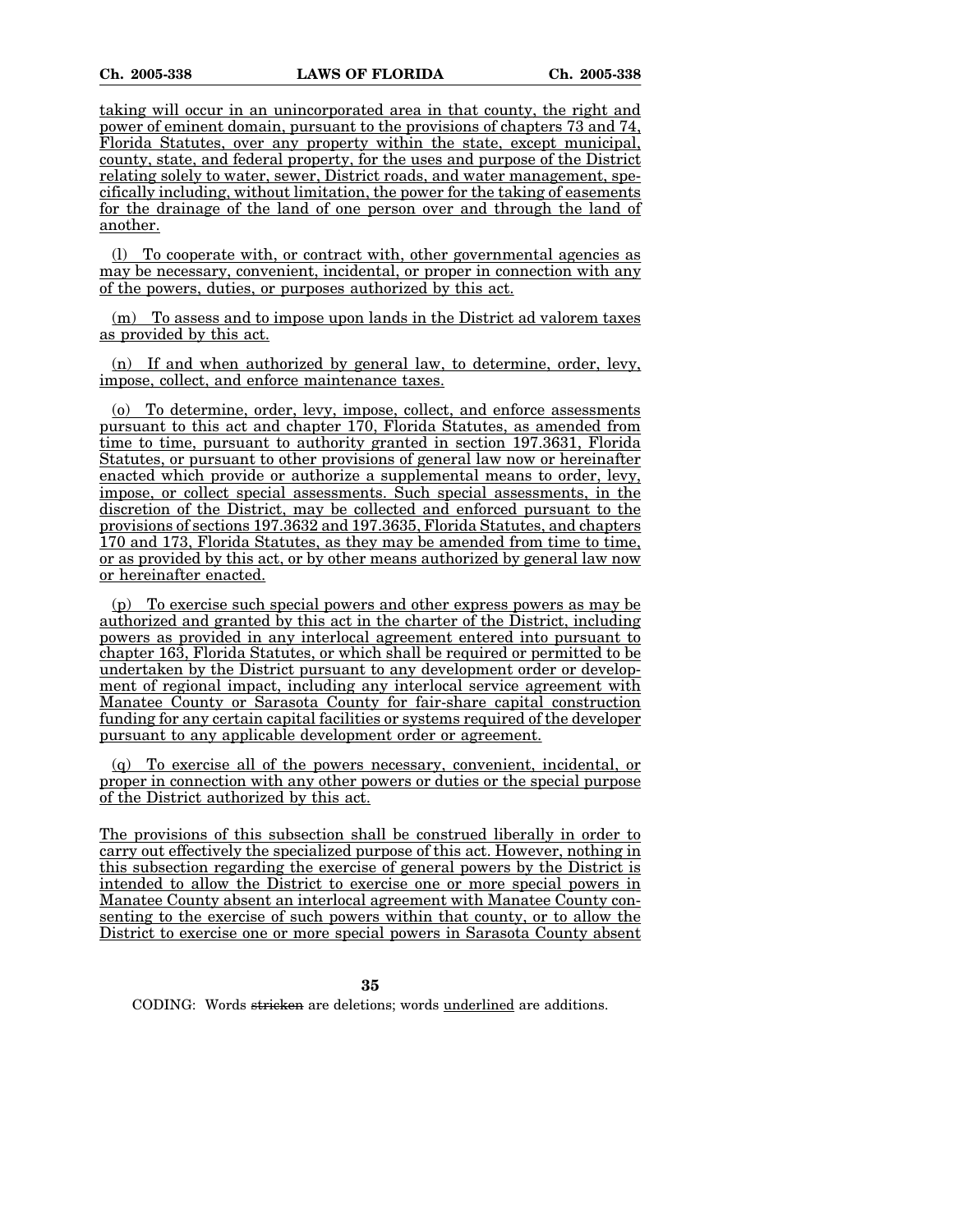an interlocal agreement with Sarasota County consenting to the exercise of such powers within that county.

(7) SPECIAL POWERS.—The District shall have, and the board may exercise, the following special powers to implement its lawful and special purpose and to provide, pursuant to that purpose, systems, facilities, services, improvements, projects, works, and infrastructure, each of which constitutes a lawful public purpose when exercised pursuant to this charter, subject to, and not inconsistent with, the regulatory jurisdiction and permitting authority of all other applicable governmental bodies, agencies, and any special districts having authority with respect to any area included therein, and to plan, establish, acquire, construct or reconstruct, enlarge or extend, equip, operate, finance, fund, and maintain improvements, systems, facilities, services, works, projects, and infrastructure. Any or all of the following special powers are granted by this act in order to implement the special purpose of the District:

(a) To provide water management and control for the lands within the District and to connect some or any of such facilities with roads and bridges. In the event that the board assumes the responsibility for providing water management and control for the District which is to be financed by benefit special assessments, the board shall adopt plans and assessments pursuant to law or may proceed to adopt water management and control plans, assess for benefits, and apportion and levy special assessments, as follows:

The board shall cause to be made by the District's engineer, or such other engineer or engineers as the board may employ for that purpose, complete and comprehensive water management and control plans for the lands located within the District that will be improved in any part or in whole by any system of facilities that may be outlined and adopted, and the engineer shall make a report in writing to the board with maps and profiles of said surveys and an estimate of the cost of carrying out and completing the plans.

2. Upon the completion of such plans, the board shall hold a hearing thereon to hear objections thereto, shall give notice of the time and place fixed for such hearing by publication once each week for 2 consecutive weeks in a newspaper of general circulation in the general area of the District, and shall permit the inspection of the plan at the office of the District by all persons interested. All objections to the plan shall be filed at or before the time fixed in the notice for the hearing and shall be in writing.

After the hearing, the board shall consider the proposed plan and any objections thereto and may modify, reject, or adopt the plan or continue the hearing until a day certain for further consideration of the proposed plan or modifications thereof.

4. When the board approves a plan, a resolution shall be adopted and a certified copy thereof shall be filed in the office of the secretary and incorporated by him or her into the records of the District.

5. The water management and control plan may be altered in detail from time to time until the appraisal record herein provided is filed but not in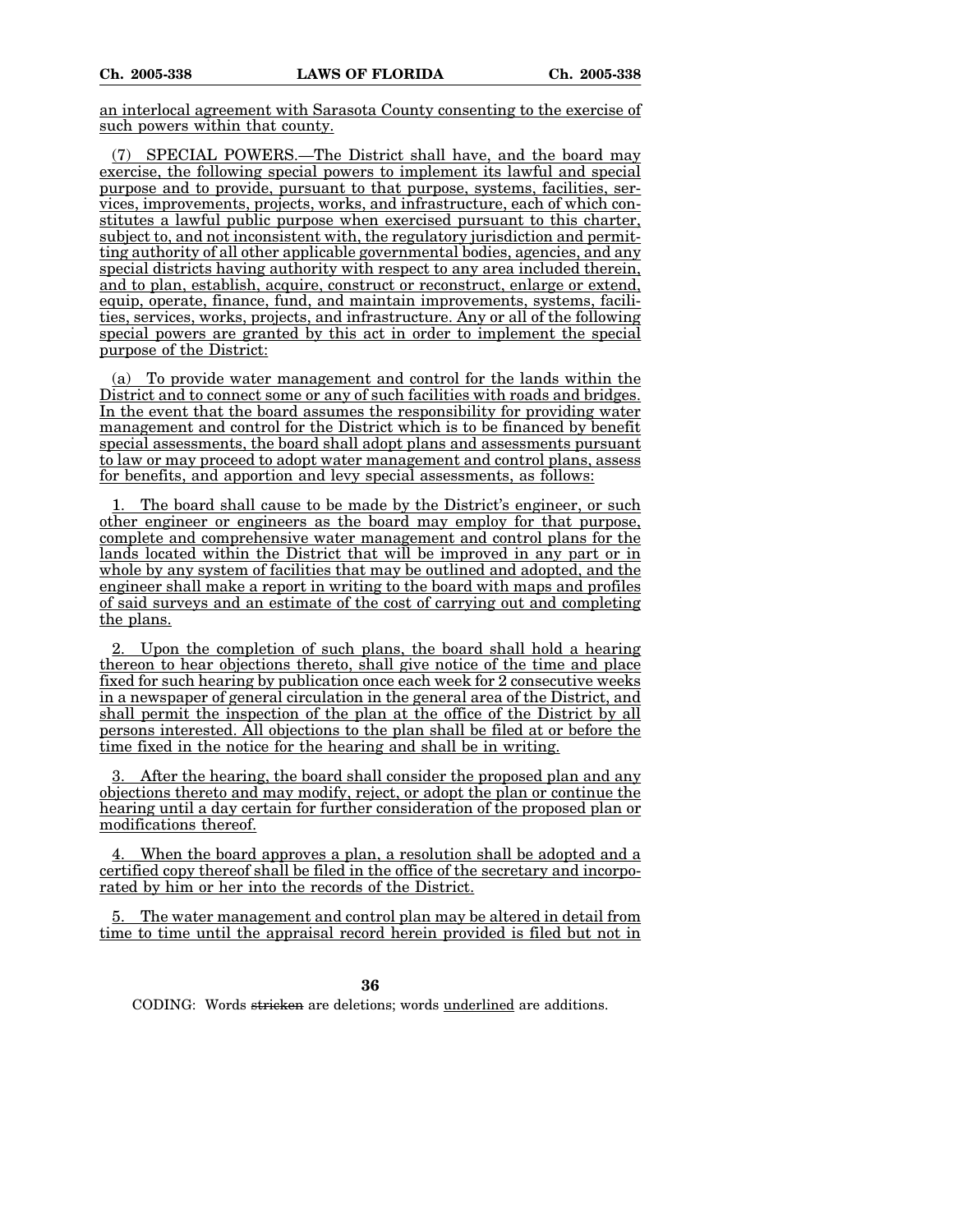such manner as to affect materially the conditions of its adoption. After the appraisal record has been filed, no alteration of the plan shall be made, except as provided by this act.

6. Within 20 days after the final adoption of the plan by the board, the board shall proceed pursuant to section 298.301, Florida Statutes.

(b) To provide water supply, sewer, and wastewater management, reclamation, and reuse, or any combination thereof, and any irrigation systems, facilities, and services and to construct and operate connecting intercepting or outlet sewers and sewer mains and pipes and water mains, conduits, or pipelines in, along, and under any street, alley, highway, or other public place or ways, and to dispose of any effluent, residue, or other byproducts of such system or sewer system.

1. The District may not purchase or sell a water, sewer, or wastewater reuse utility that provides service to the public for compensation, or enter into a wastewater facility privatization contract for a wastewater facility, until the governing body of the District has held a public hearing on the purchase, sale, or wastewater facility privatization contract and made a determination that the purchase, sale, or wastewater facility privatization contract is in the public interest.

2. In determining if the purchase, sale, or wastewater facility privatization contract is in the public interest, the District shall consider, at a minimum, the following:

a. The most recent available income and expense statement for the utility.

b. The most recent available balance sheet for the utility, listing assets and liabilities and clearly showing the amount of contributions in aid of construction and the accumulated depreciation thereon.

c. A statement of the existing rate base of the utility for regulatory purposes.

d. The physical condition of the utility facilities being purchased or sold or subject to a wastewater facility privatization contract.

The reasonableness of the purchase, sale, or wastewater facility privatization contract price and terms.

f. The impacts of the purchase, sale, or wastewater facility privatization contract on utility customers, both positive and negative.

g. Any additional investment required and the ability and willingness of the purchaser or the private firm under a wastewater facility privatization contract to make that investment, whether the purchaser is the District or the entity purchasing the utility from the District.

h. In the case of a wastewater facility privatization contract, the terms and conditions on which the private firm will provide capital investment and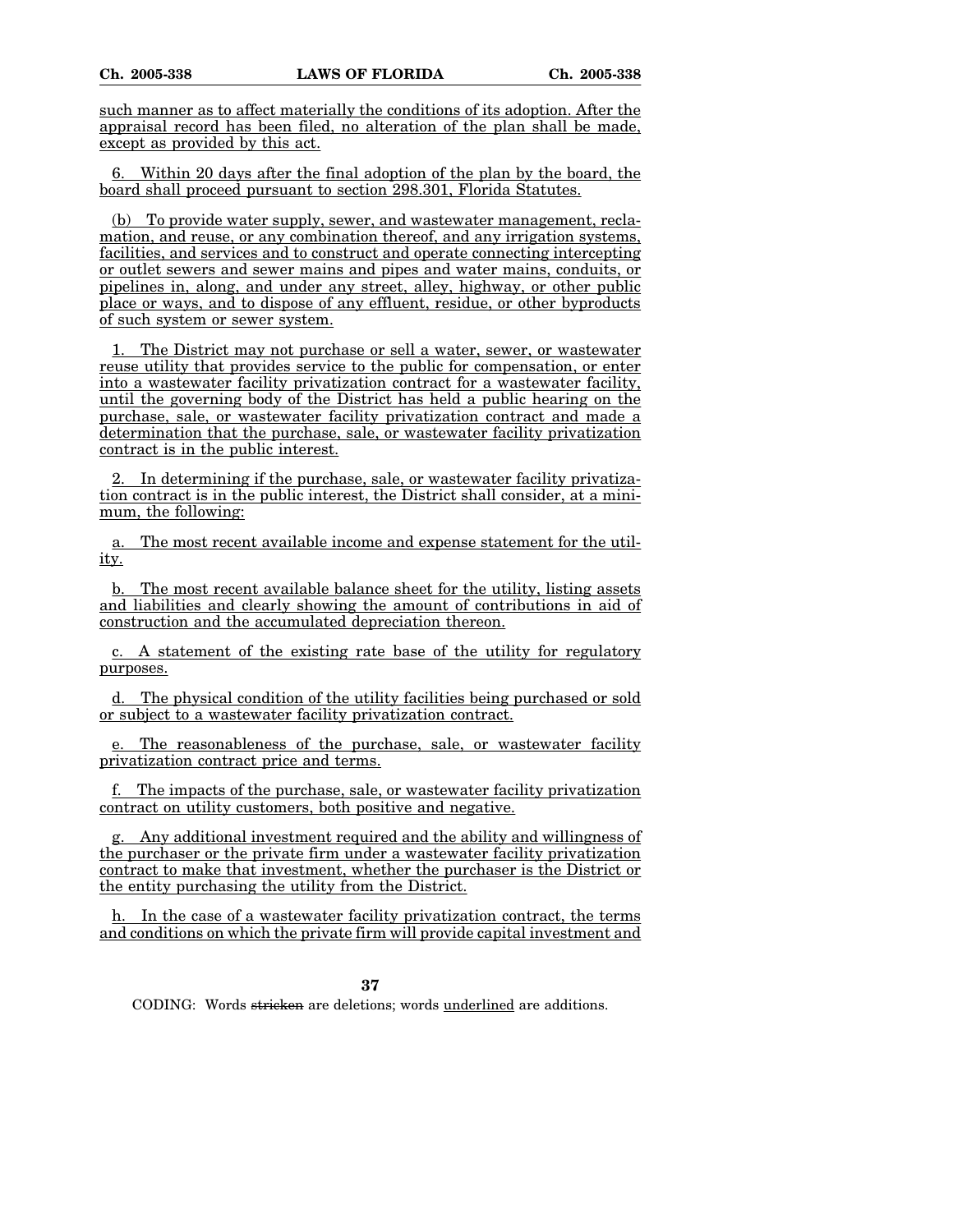financing or a combination thereof for contemplated capital replacements, additions, expansions, and repairs.

i. The alternatives to the purchase, sale, or wastewater facility privatization contract and the potential impact on utility customers if the purchase, sale, or wastewater facility privatization contract is not made.

The ability of the purchaser or the private firm under a wastewater facility privatization contract to provide and maintain high-quality and costeffective utility service, whether the purchaser is the District or the entity purchasing the utility from the District.

In the case of a wastewater facility privatization contract, the District shall give significant weight to the technical expertise and experience of the private firm in carrying out the obligations specified in the wastewater facility privatization contract.

l. All moneys paid by a private firm to a District pursuant to a wastewater facility privatization contract shall be used for the purpose of reducing or offsetting property taxes, wastewater service rates, or debt reduction or making infrastructure improvements or capital asset expenditures or other public purpose, provided, however, that nothing herein shall preclude the District from using all or part of the moneys for the purpose of the District's qualification for relief from the repayment of federal grant awards associated with the wastewater system as may be required by federal law or regulation. The District shall prepare a statement showing that the purchase, sale, or wastewater facility privatization contract is in the public interest, including a summary of the purchaser's or private firm's experience in water, sewer, or wastewater reuse utility operation and a showing of financial ability to provide the service, whether the purchaser or private firm is the District or the entity purchasing the utility from the District.

To provide bridges or culverts that may be needed across any drain, ditch, canal, floodway, holding basin, excavation, public highway, tract, grade, fill, or cut and roadways over levees and embankments, and to construct any and all of such works and improvements across, through, or over any public right-of way, highway, grade, fill, or cut.

(d) To provide district roads equal to or exceeding the specifications of the county in which such District roads are located, and to provide street lights, including conditions of development approval for which specifications may sometimes be different than the normal specifications of the county. This special power includes, but is not limited to, roads, parkways, bridges, landscaping, hardscaping, irrigation, bicycle lanes, jogging paths, street lighting, traffic signals, regulatory or informational signage, road striping, underground conduit, underground cable or fiber or wire installed to pursuant an agreement with or tariff of a retail provider of services, and all other customary elements of a functioning modern road system in general or as tied to the conditions of development approval for the area within the District, and parking facilities that are freestanding or that may be related to any innovative strategic intermodal system of transportation pursuant to applicable federal, state, and local law and ordinance.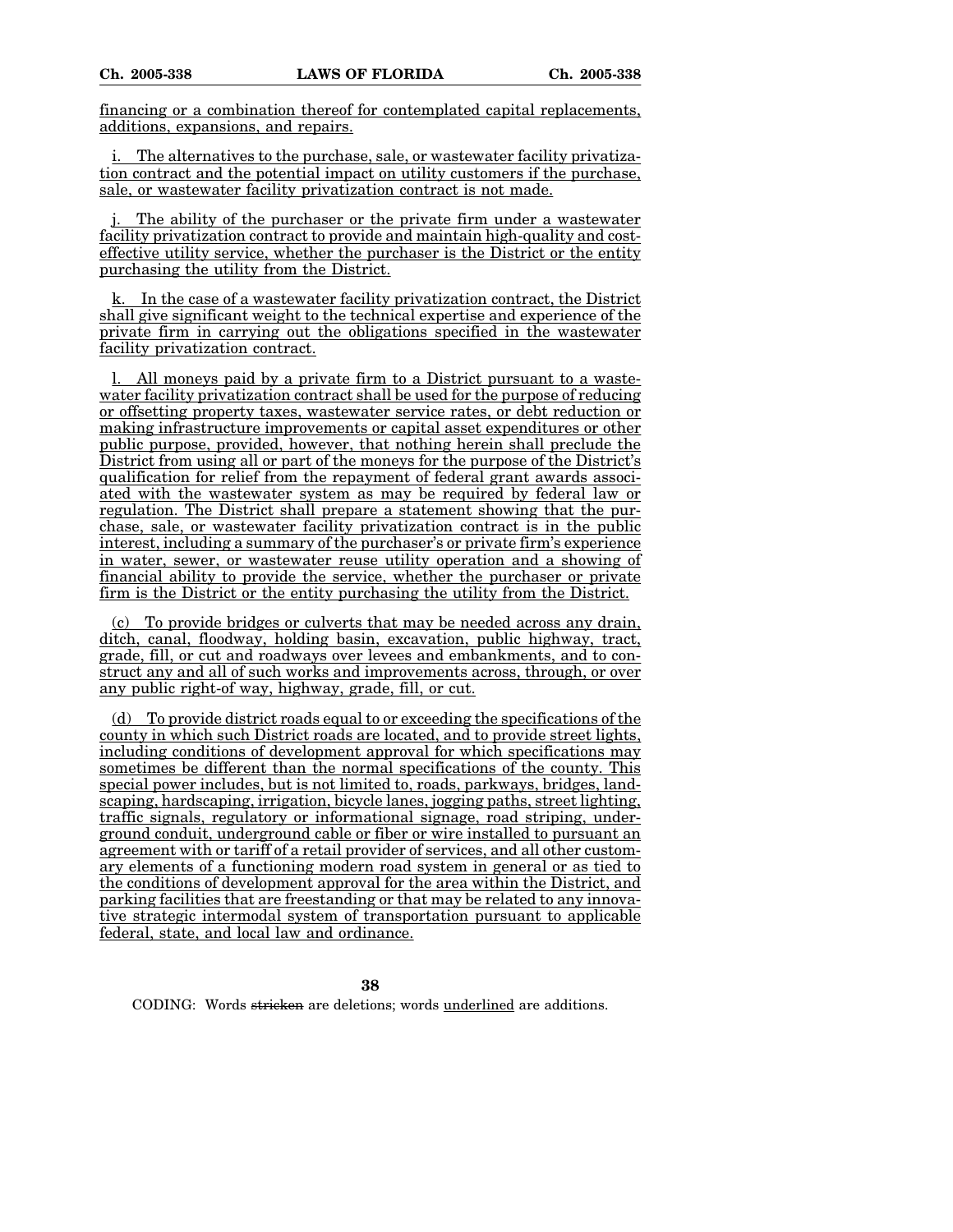(e) To provide buses, trolleys, transit shelters, ridesharing facilities and services, parking improvements, and related signage.

(f) To provide investigation and remediation costs associated with the cleanup of actual or perceived environmental contamination within the District under the supervision or direction of a competent governmental authority unless the covered costs benefit any person who is a landowner within the District and who caused or contributed to the contamination.

 $(g)$  To provide observation areas, mitigation areas, and wildlife habitat, including the maintenance of any plant or animal species, and any related interest in real or personal property.

(h) Using its general and special powers as set forth in this act, to provide any other project within or without the boundaries of the District when the project is the subject of an agreement between the District and the Board of County Commissioners of either Manatee County or Sarasota County or with any other applicable public or private entity, and is not inconsistent with the effective local comprehensive plans.

(i) To provide parks and facilities for indoor and outdoor recreational, cultural, and educational uses.

(j) To provide fire prevention and control, including fire stations, water mains and plugs, fire trucks, and other vehicles and equipment.

(k) To provide school buildings and related structures, which may be leased, sold, or donated to the school district, for use in the educational system when authorized by the district school board.

(l) To provide security, including, but not limited to, guardhouses, fences, and gates, electronic intrusion-detection systems, and patrol cars, when authorized by proper governmental agencies; however, the District may not exercise any powers of a law enforcement agency but may contract with the appropriate local general-purpose government agencies for an increased level of such services within the District boundaries. Notwithstanding any provision of general law, the District may operate guardhouses for the limited purpose of providing security for the residents of the District and which serve a predominate public, as opposed to private, purpose. Such guardhouses shall be operated by the District or any other unit of local government pursuant to procedures designed to serve such security purposes as set forth in rules adopted by the board, from time to time, following the procedures set forth in chapter 120, Florida Statutes.

(m) To provide control and elimination of mosquitoes and other arthropods of public health importance.

(n) To provide waste collection and disposal.

(o) To enter into impact fee credit agreements with Manatee County or Sarasota County. Under such agreements, if the District constructs or makes contributions for public systems, facilities, services, projects, improvements, works, and infrastructures for which impact fee credits would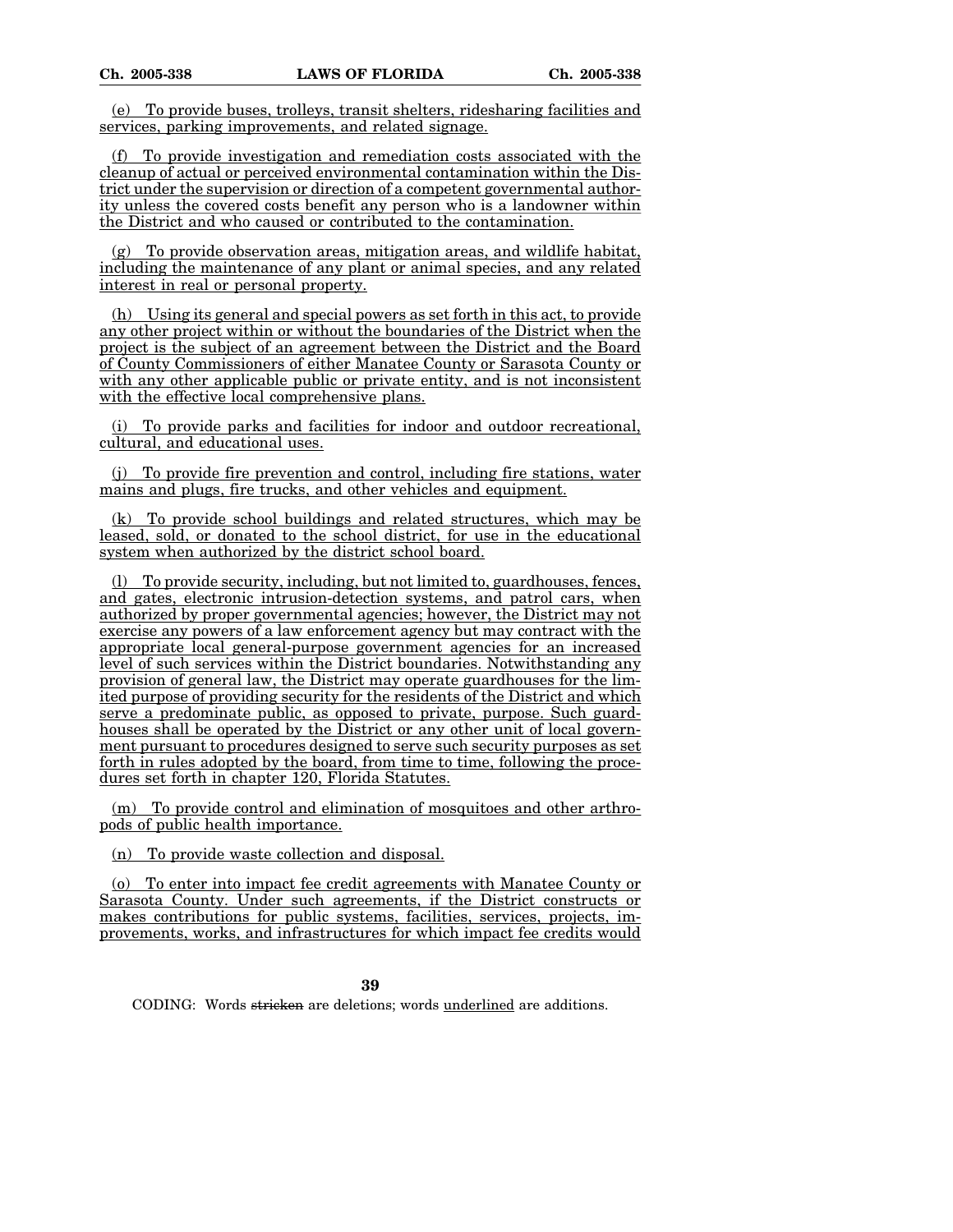be available to the landowner developer under the applicable impact fee ordinance, the agreement authorized by this act shall provide that such impact fee credit shall inure to the landowners within the District in proportion to assessments or other burdens levied and imposed upon the landowners with respect to assessable improvements giving rise to such impact fee credits, and the District shall from time to time execute such instruments, such as assignments of impact fee credits, as may be necessary, appropriate, or desirable to accomplish or to confirm the foregoing.

(p) To provide buildings and structures for District offices, maintenance facilities, meeting facilities, town centers, or any other project authorized or granted by this act.

(q) To establish and create, at noticed meetings, such governmental departments of the Board of Supervisors of the District, as well as committees, task forces, boards, or commissions, or other agencies under the supervision and control of the District, as from time to time the members of the board may deem necessary or desirable in the performance of the acts or other things necessary to exercise the board's general or special powers to implement an innovative project to carry out the special purpose of the District as provided in this act and to delegate the exercise of its powers to such departments, boards, task forces, committees, or other agencies and such administrative duties and other powers as the board may deem necessary or desirable but only if there is a set of expressed limitations for accountability, notice, and periodic written reporting to the board that shall retain the powers of the board.

The enumeration of special powers herein shall not be deemed exclusive or restrictive but shall be deemed to incorporate all powers express or implied necessary or incident to carrying out such enumerated special powers, including also the general powers provided by this special act charter to the District to implement its single purpose. Further, the provisions of this subsection shall be construed liberally in order to carry out effectively the special purpose of this District under this act. The District shall only exercise the special powers described in paragraphs (a) through (p) within Manatee County upon the execution of an interlocal agreement between the District and Manatee County consenting to the District's exercise of those powers within Manatee County. The District shall only exercise the special powers described in paragraphs (a) through (p) within Sarasota County upon the execution of an interlocal agreement between the District and Sarasota County consenting to the District's exercise of those powers within Sarasota County. The District may exercise different powers within each county, depending upon the timing and content of the respective interlocal agreement, as either may be amended from time to time.

(8) ISSUANCE OF BOND ANTICIPATION NOTES.—In addition to the other powers provided for in this act, and not in limitation thereof, the District shall have the power, at any time and from time to time after the issuance of any bonds of the District shall have been authorized, to borrow money for the purposes for which such bonds are to be issued in anticipation of the receipt of the proceeds of the sale of such bonds and to issue bond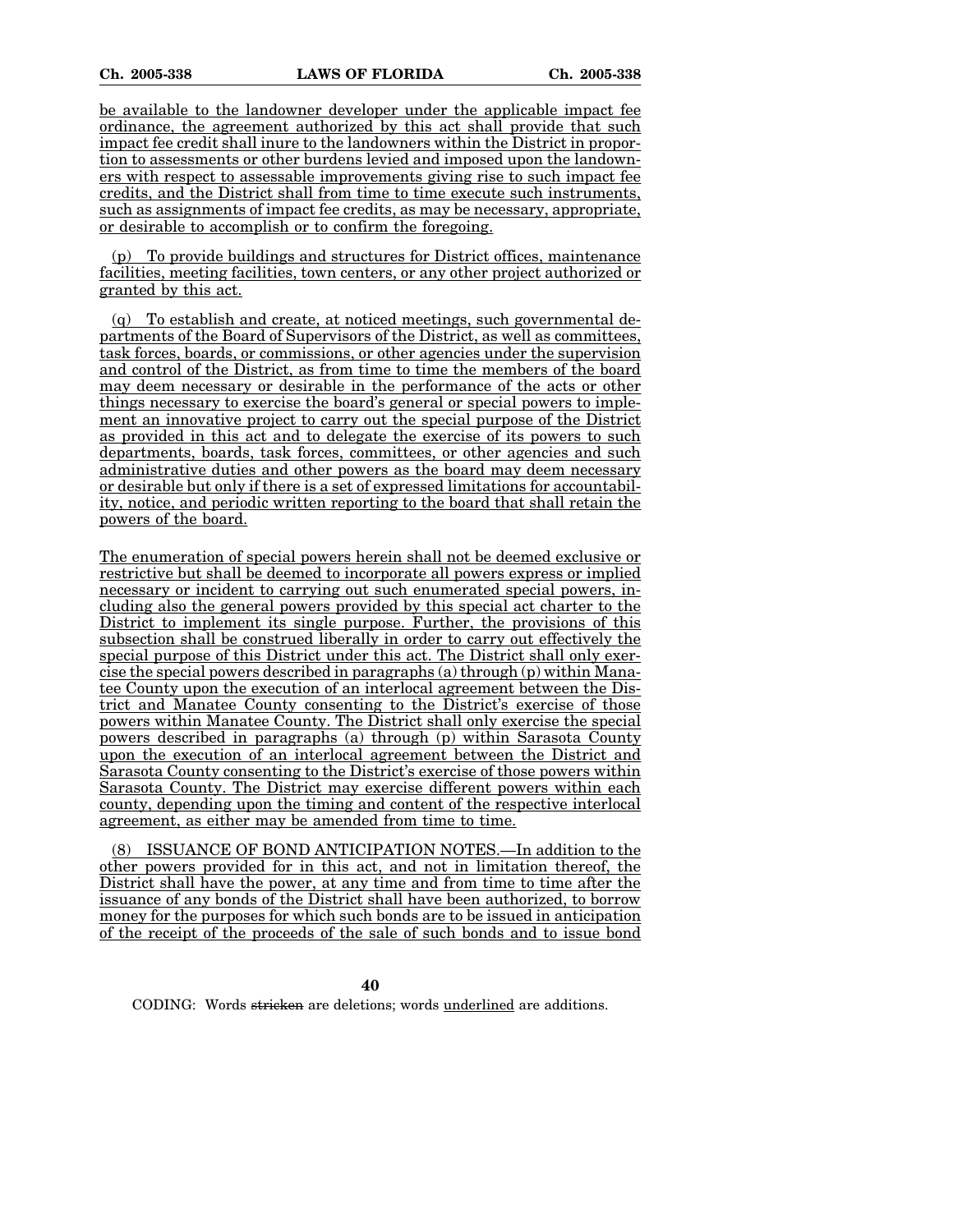anticipation notes in a principal sum not in excess of the authorized maximum amount of such bond issue. Such notes shall be in such denomination or denominations, bear interest at such rate as the board may determine not to exceed the maximum rate allowed by general law, mature at such time or times not later than 5 years from the date of issuance, and be in such form and executed in such manner as the board shall prescribe. Such notes may be sold at either public or private sale or, if such notes shall be renewal notes, may be exchanged for notes then outstanding on such terms as the board shall determine. Such notes shall be paid from the proceeds of such bonds when issued. The board may, in its discretion, in lieu of retiring the notes by means of bonds, retire them by means of current revenues or from any taxes or assessments levied for the payment of such bonds, but, in such event, a like amount of the bonds authorized shall not be issued.

(9) BORROWING.—The District at any time may obtain loans, in such amount and on such terms and conditions as the board may approve, for the purpose of paying any of the expenses of the District or any costs incurred or that may be incurred in connection with any of the projects of the District, which loans shall bear interest as the board determines, not to exceed the maximum rate allowed by general law, and may be payable from and secured by a pledge of such funds, revenues, taxes, and assessments as the board may determine, subject, however, to the provisions contained in any proceeding under which bonds were theretofore issued and are then outstanding. For the purpose of defraying such costs and expenses, the District may issue negotiable notes, warrants, or other evidences of debt to be payable at such times and to bear such interest as the board may determine, not to exceed the maximum rate allowed by general law, and to be sold or discounted at such price or prices not less than 95 percent of par value and on such terms as the board may deem advisable. The board shall have the right to provide for the payment thereof by pledging the whole or any part of the funds, revenues, taxes, and assessments of the District. The approval of the electors residing in the District shall not be necessary except when required by the State Constitution.

(10) BONDS.—

(a) Sale of bonds.—Bonds may be sold in blocks or installments at different times, or an entire issue or series may be sold at one time. Bonds may be sold at public or private sale after such advertisement, if any, as the board may deem advisable but not in any event at less than 90 percent of the par value thereof, together with accrued interest thereon. Bonds may be sold or exchanged for refunding bonds. Special assessment and revenue bonds may be delivered by the District as payment of the purchase price of any project or part thereof, or a combination of projects or parts thereof, or as the purchase price or exchange for any property, real, personal, or mixed, including franchises or services rendered by any contractor, engineer, or other person, all at one time or in blocks from time to time, in such manner and upon such terms as the board in its discretion shall determine. The price or prices for any bonds sold, exchanged, or delivered may be:

1. The money paid for the bonds.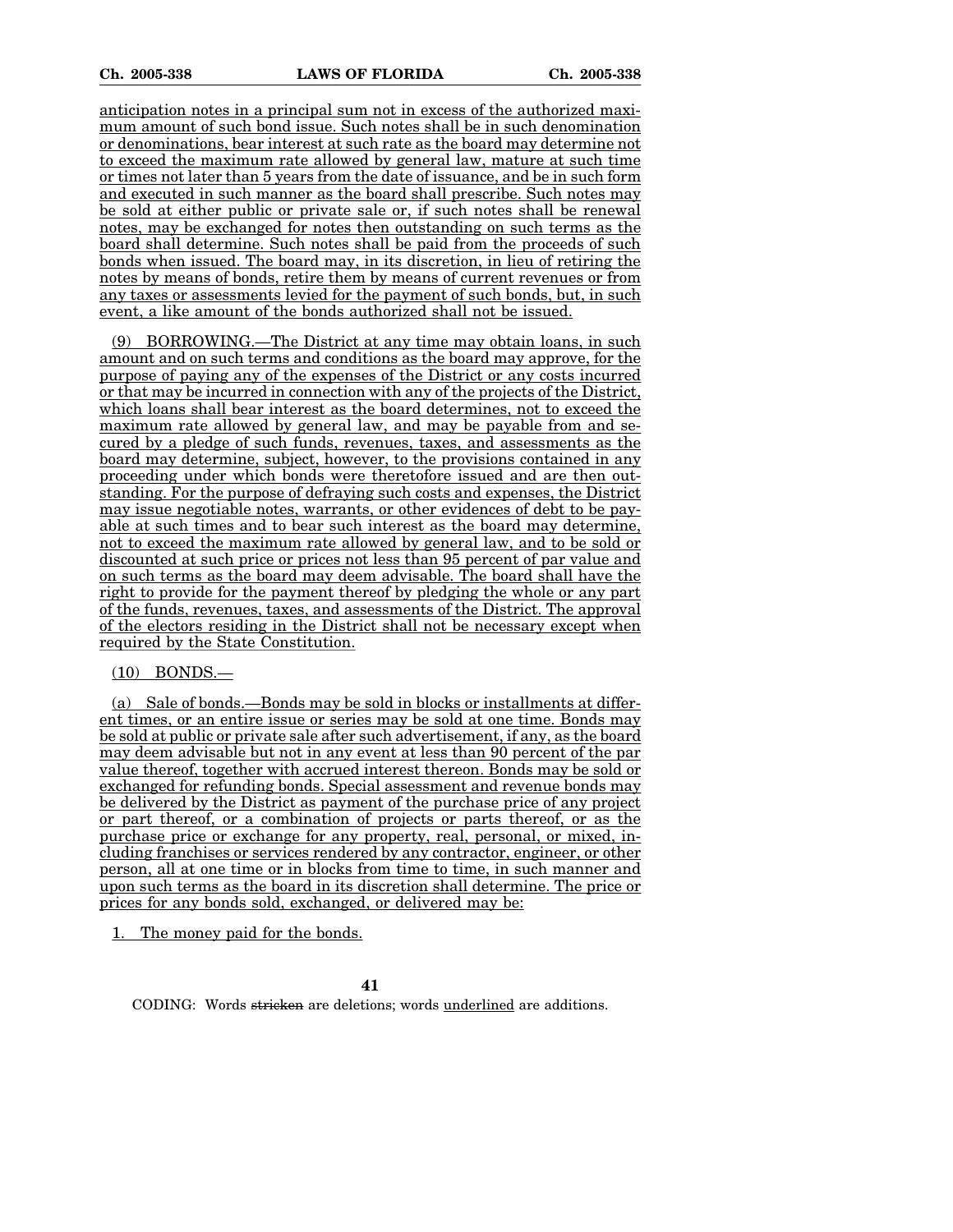2. The principal amount, plus accrued interest to the date of redemption or exchange, or outstanding obligations exchanged for refunding bonds.

3. In the case of special assessment or revenue bonds, the amount of any indebtedness to contractors or other persons paid with such bonds, or the fair value of any properties exchanged for the bonds, as determined by the board.

(b) Authorization and form of bonds.—Any general obligation bonds, special assessment bonds, or revenue bonds may be authorized by resolution or resolutions of the board which shall be adopted by a majority of all the members thereof then in office. Such resolution or resolutions may be adopted at the same meeting at which they are introduced and need not be published or posted. The board may, by resolution, authorize the issuance of bonds and fix the aggregate amount of bonds to be issued; the purpose or purposes for which the moneys derived therefrom shall be expended, including, but not limited to, payment of costs as defined in section  $2(2)(i)$ ; the rate or rates of interest, not to exceed the maximum rate allowed by general law; the denomination of the bonds; whether or not the bonds are to be issued in one or more series; the date or dates of maturity, which shall not exceed 40 years from their respective dates of issuance; the medium of payment; the place or places within or without the state at which payment shall be made; registration privileges; redemption terms and privileges, whether with or without premium; the manner of execution; the form of the bonds, including any interest coupons to be attached thereto; the manner of execution of bonds and coupons; and any and all other terms, covenants, and conditions thereof and the establishment of revenue or other funds. Such authorizing resolution or resolutions may further provide for the contracts authorized by section  $159.825(1)(f)$  and (g), Florida Statutes, regardless of the tax treatment of such bonds being authorized, subject to the finding by the board of a net saving to the District resulting by reason thereof. Such authorizing resolution may further provide that such bonds may be executed in accordance with the Registered Public Obligations Act, except that bonds not issued in registered form shall be valid if manually countersigned by an officer designated by appropriate resolution of the board. The seal of the District may be affixed, lithographed, engraved, or otherwise reproduced in facsimile on such bonds. In case any officer whose signature shall appear on any bonds or coupons shall cease to be such officer before the delivery of such bonds, such signature or facsimile shall nevertheless be valid and sufficient for all purposes the same as if he or she had remained in office until such delivery.

(c) Interim certificates; replacement certificates.—Pending the preparation of definitive bonds, the board may issue interim certificates or receipts or temporary bonds, in such form and with such provisions as the board may determine, exchangeable for definitive bonds when such bonds have been executed and are available for delivery. The board may also provide for the replacement of any bonds which become mutilated, lost, or destroyed.

(d) Negotiability of bonds.—Any bond issued under this act or any temporary bond, in the absence of an express recital on the face thereof that it is nonnegotiable, shall be fully negotiable and shall be and constitute a nego-

**42**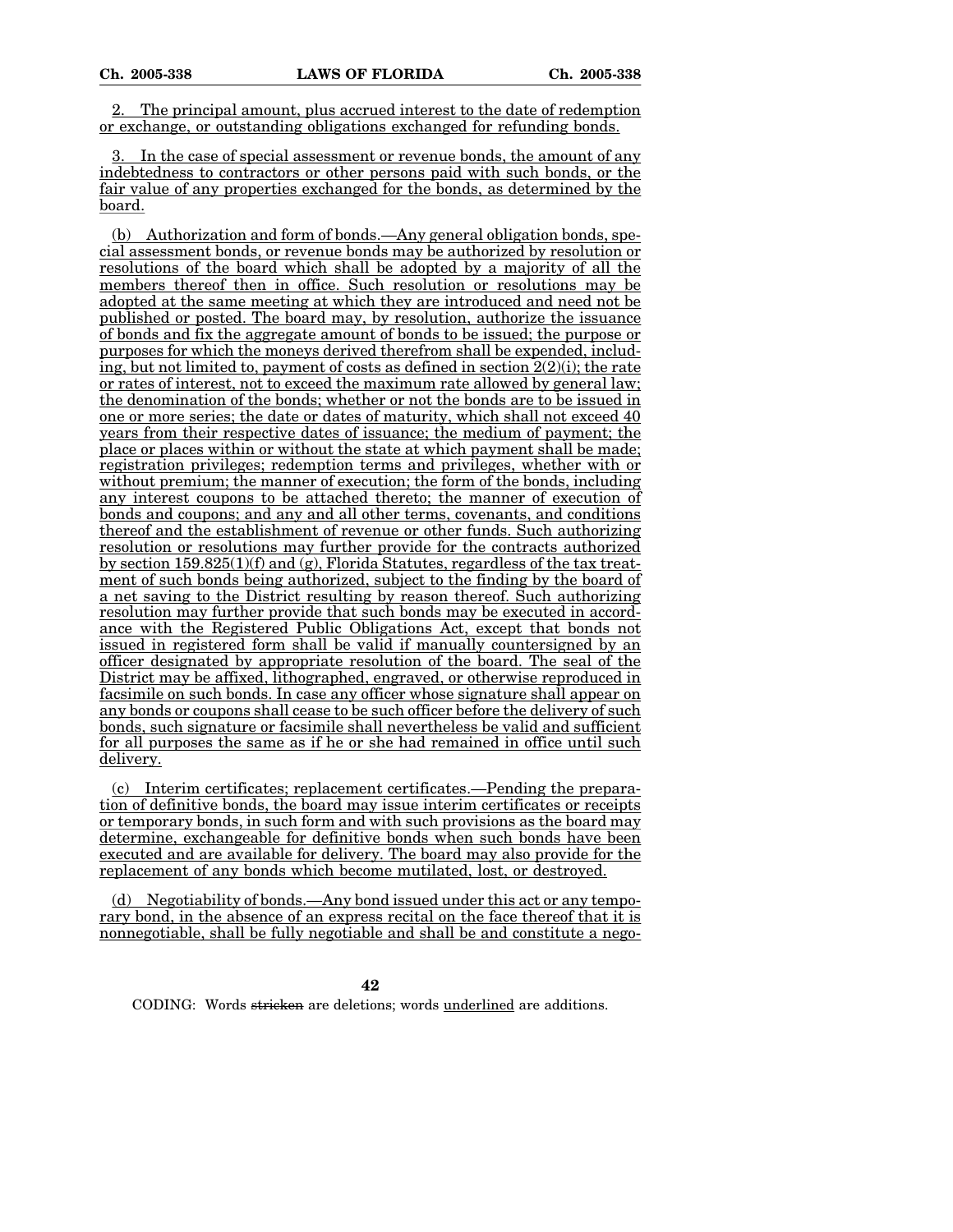tiable instrument within the meaning and for all purposes of the law merchant and the laws of the state.

(e) Defeasance.—The board may make such provision with respect to the defeasance of the right, title, and interest of the holders of any of the bonds and obligations of the District in any revenues, funds, or other properties by which such bonds are secured as the board deems appropriate and, without limitation on the foregoing, may provide that when such bonds or obligations become due and payable or shall have been called for redemption and the whole amount of the principal and interest and premium, if any, due and payable upon the bonds or obligations then outstanding shall be held in trust for such purpose, and provision shall also be made for paying all other sums payable in connection with such bonds or other obligations, then and in such event the right, title, and interest of the holders of the bonds in any revenues, funds, or other properties by which such bonds are secured shall thereupon cease, terminate, and become void; and the board may apply any surplus in any sinking fund established in connection with such bonds or obligations and all balances remaining in all other funds or accounts other than moneys held for the redemption or payment of the bonds or other obligations to any lawful purpose of the District as the board shall determine.

(f) Issuance of additional bonds.—If the proceeds of any bonds are less than the cost of completing the project in connection with which such bonds were issued, the board may authorize the issuance of additional bonds, upon such terms and conditions as the board may provide in the resolution authorizing the issuance thereof, but only in compliance with the resolution or other proceedings authorizing the issuance of the original bonds.

(g) Refunding bonds.—The District shall have the power to issue bonds to provide for the retirement or refunding of any bonds or obligations of the District that at the time of such issuance are or subsequent thereto become due and payable, or that at the time of issuance have been called or are or will be subject to call for redemption within 10 years thereafter, or the surrender of which can be procured from the holders thereof at prices satisfactory to the board. Refunding bonds may be issued at any time that in the judgment of the board such issuance will be advantageous to the District. No approval of the qualified electors residing in the District shall be required for the issuance of refunding bonds except in cases in which such approval is required by the State Constitution. The board may by resolution confer upon the holders of such refunding bonds all rights, powers, and remedies to which the holders would be entitled if they continued to be the owners and had possession of the bonds for the refinancing of which such refunding bonds are issued, including, but not limited to, the preservation of the lien of such bonds on the revenues of any project or on pledged funds, without extinguishment, impairment, or diminution thereof. The provisions of this act pertaining to bonds of the District shall, unless the context otherwise requires, govern the issuance of refunding bonds, the form and other details thereof, the rights of the holders thereof, and the duties of the board with respect to them.

(h) Revenue bonds.—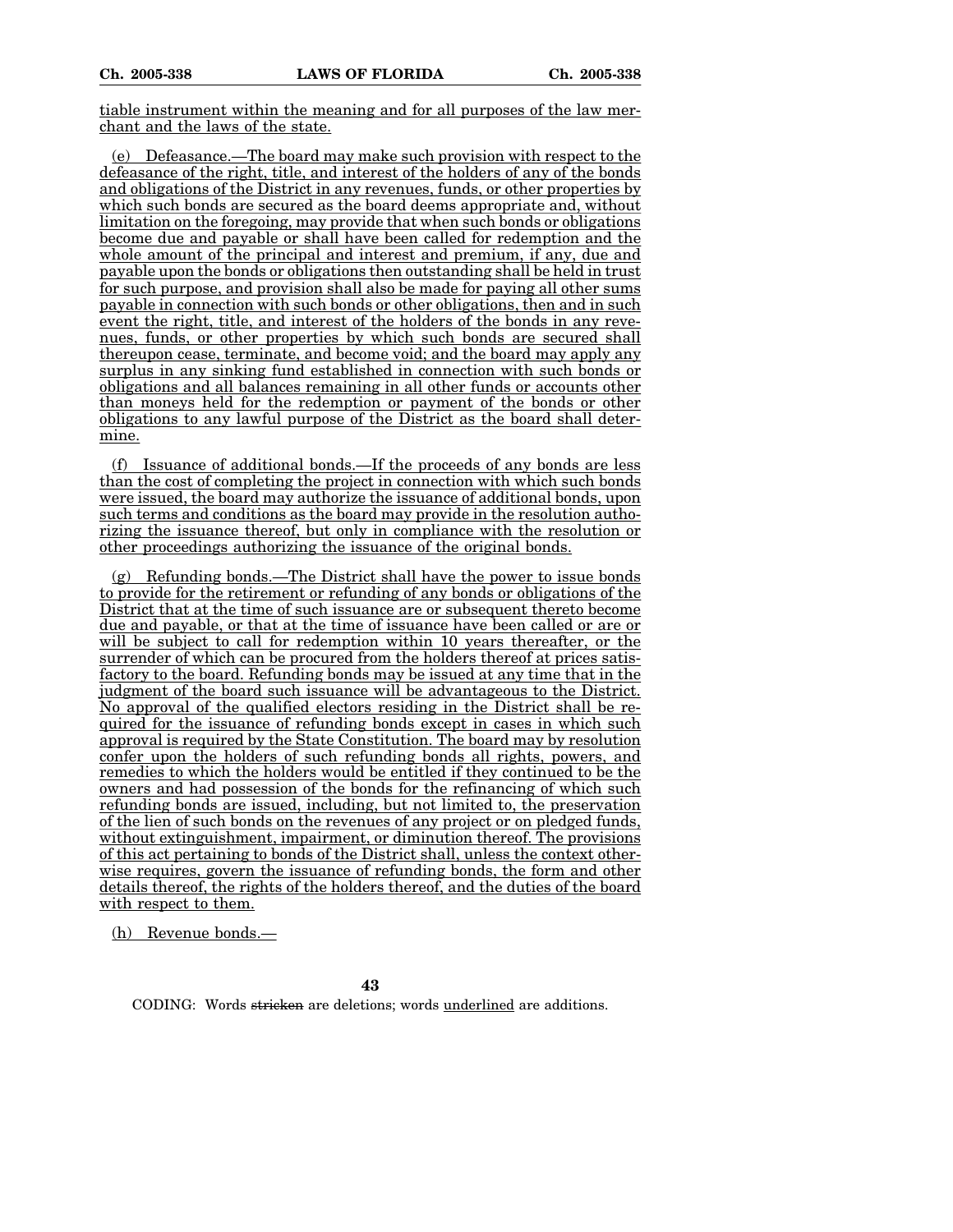1. The District shall have the power to issue revenue bonds from time to time without limitation as to amount. Such revenue bonds may be secured by, or payable from, the gross or net pledge of the revenues to be derived from any project or combination of projects; from the rates, fees, or other charges to be collected from the users of any project or projects; from any revenue-producing undertaking or activity of the District; from special assessments; or from benefit special assessments; or from any other source or pledged security. Such bonds shall not constitute an indebtedness of the District, and the approval of the qualified electors shall not be required unless such bonds are additionally secured by the full faith and credit and taxing power of the District.

2. Any two or more projects may be combined and consolidated into a single project and may hereafter be operated and maintained as a single project. The revenue bonds authorized herein may be issued to finance any one or more of such projects, regardless of whether or not such projects have been combined and consolidated into a single project. If the board deems it advisable, the proceedings authorizing such revenue bonds may provide that the District may thereafter combine the projects then being financed or theretofore financed with other projects to be subsequently financed by the District and that revenue bonds to be thereafter issued by the District shall be on parity with the revenue bonds then being issued, all on such terms, conditions, and limitations as shall have been provided in the proceeding which authorized the original bonds.

(i) General obligation bonds.—

1. Subject to the limitations of this charter, the District shall have the power from time to time to issue general obligation bonds to finance or refinance capital projects or to refund outstanding bonds in an aggregate principal amount of bonds outstanding at any one time not in excess of 35 percent of the assessed value of the taxable property within the District as shown on the pertinent tax records at the time of the authorization of the general obligation bonds for which the full faith and credit of the District is pledged. Except for refunding bonds, no general obligation bonds shall be issued unless the bonds are issued to finance or refinance a capital project and the issuance has been approved at an election held in accordance with the requirements for such election as prescribed by the State Constitution. Such elections shall be called to be held in the District by the Board of County Commissioners of Manatee and Sarasota Counties upon the request of the board of the District. The expenses of calling and holding an election shall be at the expense of the District, and the District shall reimburse the county for any expenses incurred in calling or holding such election.

2. The District may pledge its full faith and credit for the payment of the principal and interest on such general obligation bonds and for any reserve funds provided therefor and may unconditionally and irrevocably pledge itself to levy ad valorem taxes on all taxable property in the District, to the extent necessary for the payment thereof, without limitation as to rate or amount.

If the board determines to issue general obligation bonds for more than one capital project, the approval of the issuance of the bonds for each and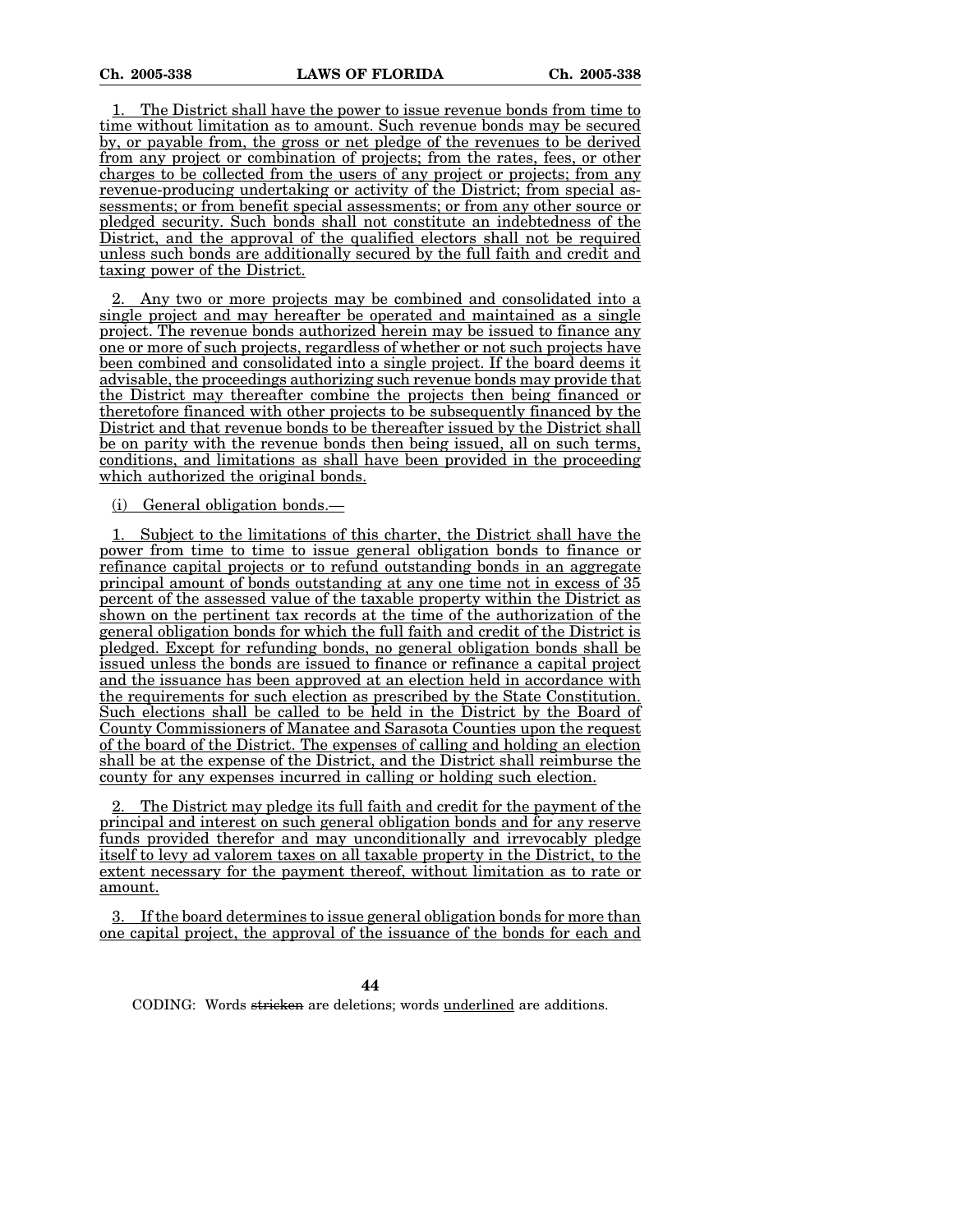all such projects may be submitted to the electors on one and the same ballot. The failure of the electors to approve the issuance of bonds for any one or more capital projects shall not defeat the approval of bonds for any capital project which has been approved by the electors.

4. In arriving at the amount of general obligation bonds permitted to be outstanding at any one time pursuant to subparagraph 1., there shall not be included any general obligation bonds which are additionally secured by the pledge of:

a. Any assessments levied in an amount sufficient to pay the principal and interest on the general obligation bonds so additionally secured, which assessments have been equalized and confirmed by resolution of the board pursuant to this act or section 170.08, Florida Statutes.

b. Water revenues, sewer revenues, or water and sewer revenues of the District to be derived from user fees in an amount sufficient to pay the principal and interest on the general obligation bonds so additionally secured.

c. Any combination of assessments and revenues described in subsubparagraphs a. and b.

(j) Bonds as legal investment or security.—

1. Notwithstanding any provisions of any other law to the contrary, all bonds issued under the provisions of this act shall constitute legal investments for savings banks, banks, trust companies, insurance companies, executors, administrators, trustees, guardians, and other fiduciaries and for any board, body, agency, instrumentality, county, municipality, or other political subdivision of the state and shall be and constitute security which may be deposited by banks or trust companies as security for deposits of state, county, municipal, or other public funds or by insurance companies as required or voluntary statutory deposits.

2. Any bonds issued by the District shall be incontestable in the hands of bona fide purchasers or holders for value and shall not be invalid because of any irregularity or defect in the proceedings for the issue and sale thereof.

(k) Covenants.—Any resolution authorizing the issuance of bonds may contain such covenants as the board may deem advisable, and all such covenants shall constitute valid and legally binding and enforceable contracts between the District and the bondholders, regardless of the time of issuance thereof. Such covenants may include, without limitation, covenants concerning the disposition of the bond proceeds; the use and disposition of project revenues; the pledging of revenues, taxes, and assessments; the obligations of the District with respect to the operation of the project and the maintenance of adequate project revenues; the issuance of additional bonds; the appointment, powers, and duties of trustees and receivers; the acquisition of outstanding bonds and obligations; restrictions on the establishing of competing projects or facilities; restrictions on the sale or disposal of the assets and property of the District; the priority of assessment liens; the priority of claims by bondholders on the taxing power of the District; the

**45**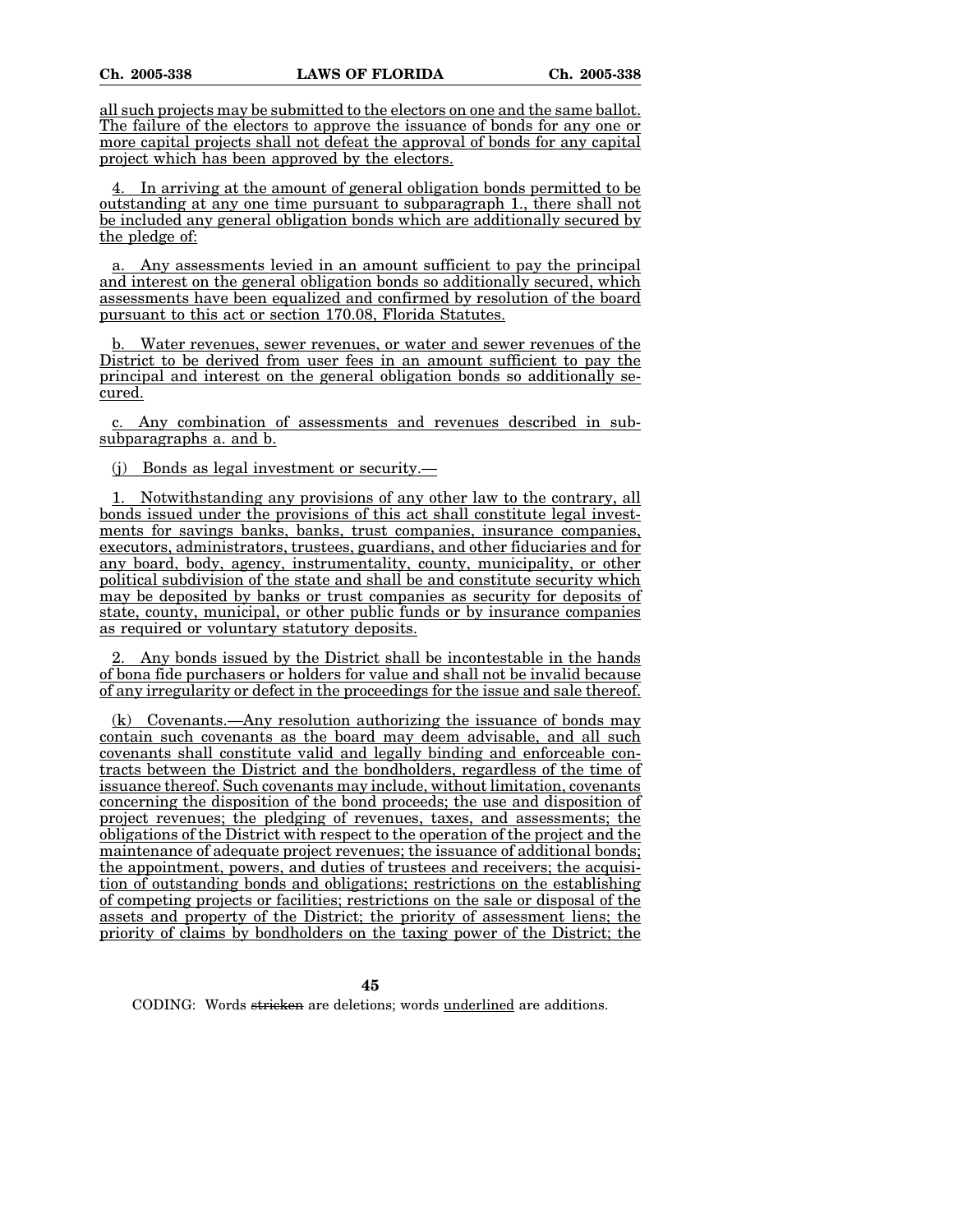maintenance of deposits to ensure the payment of revenues by users of District facilities and services; the discontinuance of District services by reason of delinquent payments; acceleration upon default; the execution of necessary instruments; the procedure for amending or abrogating covenants with the bondholders; and such other covenants as may be deemed necessary or desirable for the security of the bondholders.

(l) Validation proceedings.—The power of the District to issue bonds under the provisions of this act may be determined, and any of the bonds of the District maturing over a period of more than 5 years shall be validated and confirmed, by court decree, under the provisions of chapter 75, Florida Statutes, and laws amendatory thereof or supplementary thereto.

(m) Tax exemption.—To the extent allowed by general law, all bonds issued hereunder and interest paid thereon and all fees, charges, and other revenues derived by the District from the projects provided by this act are exempt from all taxes by the state or by any political subdivision, agency, or instrumentality thereof; however, any interest, income, or profits on debt obligations issued hereunder are not exempt from the tax imposed by chapter 220, Florida Statutes. Further, the District is not exempt from the provisions of chapter 212, Florida Statutes.

(n) Application of section 189.4085, Florida Statutes.—Bonds issued by the District shall meet the criteria set forth in section 189.4085, Florida Statutes.

(o) Act furnishes full authority for issuance of bonds.—This act constitutes full and complete authority for the issuance of bonds and the exercise of the powers of the District provided herein. No procedures or proceedings, publications, notices, consents, approvals, orders, acts, or things by the board, or any board, officer, commission, department, agency, or instrumentality of the District, other than those required by this act, shall be required to perform anything under this act, except that the issuance or sale of bonds pursuant to the provisions of this act shall comply with the general law requirements applicable to the issuance or sale of bonds by the District. Nothing in this act shall be construed to authorize the District to utilize bond proceeds to fund the ongoing operations of the District.

(p) Pledge by the state to the bondholders of the District.—The state pledges to the holders of any bonds issued under this act that it will not limit or alter the rights of the District to own, acquire, construct, reconstruct, improve, maintain, operate, or furnish the projects or to levy and collect the taxes, assessments, rentals, rates, fees, and other charges provided for herein and to fulfill the terms of any agreement made with the holders of such bonds or other obligations and that it will not in any way impair the rights or remedies of such holders.

(q) Default.—A default on the bonds or obligations of a District shall not constitute a debt or obligation of the state or any general-purpose local government or the state.

(11) TRUST AGREEMENTS.—Any issue of bonds shall be secured by a trust agreement by and between the District and a corporate trustee or

CODING: Words stricken are deletions; words underlined are additions.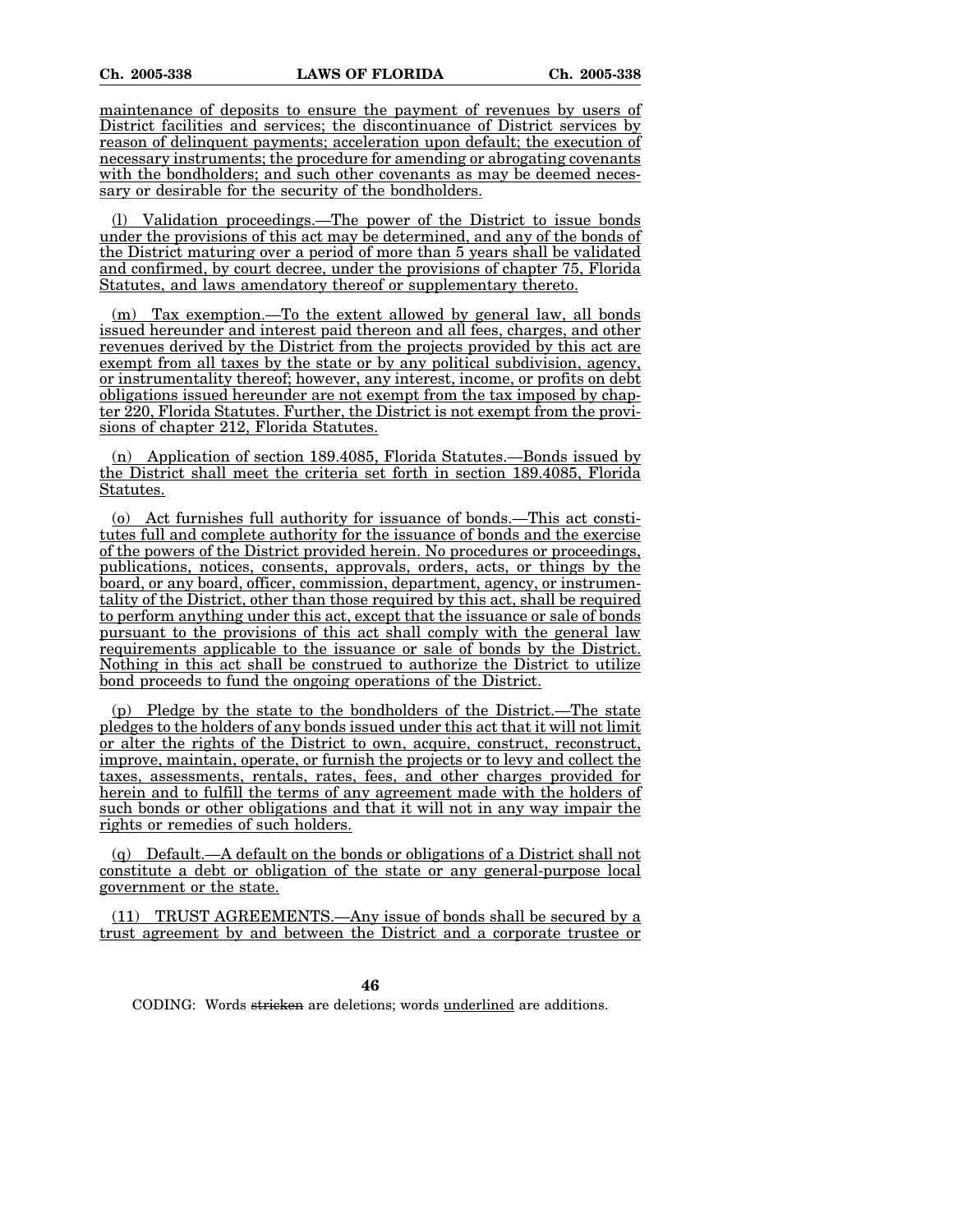trustees, which may be any trust company or bank having the powers of a trust company within or without the state. The resolution authorizing the issuance of the bonds or such trust agreement may pledge the revenues to be received from any projects of the District and may contain such provisions for protecting and enforcing the rights and remedies of the bondholders as the board may approve, including, without limitation, covenants setting forth the duties of the District in relation to: the acquisition, construction, reconstruction, improvement, maintenance, repair, operation, and insurance of any projects; the fixing and revising of the rates, fees, and charges; and the custody, safeguarding, and application of all moneys and for the employment of consulting engineers in connection with such acquisition, construction, reconstruction, improvement, maintenance, repair, or operation. It shall be lawful for any bank or trust company within or without the state which may act as a depository of the proceeds of bonds or of revenues to furnish such indemnifying bonds or to pledge such securities as may be required by the District. Such resolution or trust agreement may set forth the rights and remedies of the bondholders and of the trustee, if any, and may restrict the individual right of action by bondholders. The board may provide for the payment of proceeds of the sale of the bonds and the revenues of any project to such officer, board, or depository as it may designate for the custody thereof and may provide for the method of disbursement thereof with such safeguards and restrictions as it may determine. All expenses incurred in carrying out the provisions of such resolution or trust agreement may be treated as part of the cost of operation of the project to which such trust agreement pertains.

(12) AD VALOREM TAXES; ASSESSMENTS, BENEFIT SPECIAL AS-SESSMENTS, MAINTENANCE SPECIAL ASSESSMENTS, AND SPE-CIAL ASSESSMENTS; MAINTENANCE TAXES.—

(a) Ad valorem taxes.—An elected board shall have the power to levy and assess an ad valorem tax on all the taxable property in the District to construct, operate, and maintain assessable improvements; to pay the principal of, and interest on, any general obligation bonds of the District; and to provide for any sinking or other funds established in connection with any such bonds. An ad valorem tax levied by the board for operating purposes, exclusive of debt service on bonds, shall not exceed 3 mills. The ad valorem tax provided for herein shall be in addition to county and all other ad valorem taxes provided for by law. Such tax shall be assessed, levied, and collected in the same manner and at the same time as county taxes. The levy of ad valorem taxes must be approved by referendum as required by Section 9 of Article VII of the State Constitution.

(b) Benefit special assessments.—The board annually shall determine, order, and levy the annual installment of the total benefit special assessments for bonds issued and related expenses to finance assessable improvements. These assessments may be due and collected during each year that county taxes are due and collected, in which case such annual installment and levy shall be evidenced to and certified to the property appraiser by the board not later than August 31 of each year. Such assessment shall be entered by the property appraiser on the county tax rolls and shall be collected and enforced by the tax collector in the same manner and at the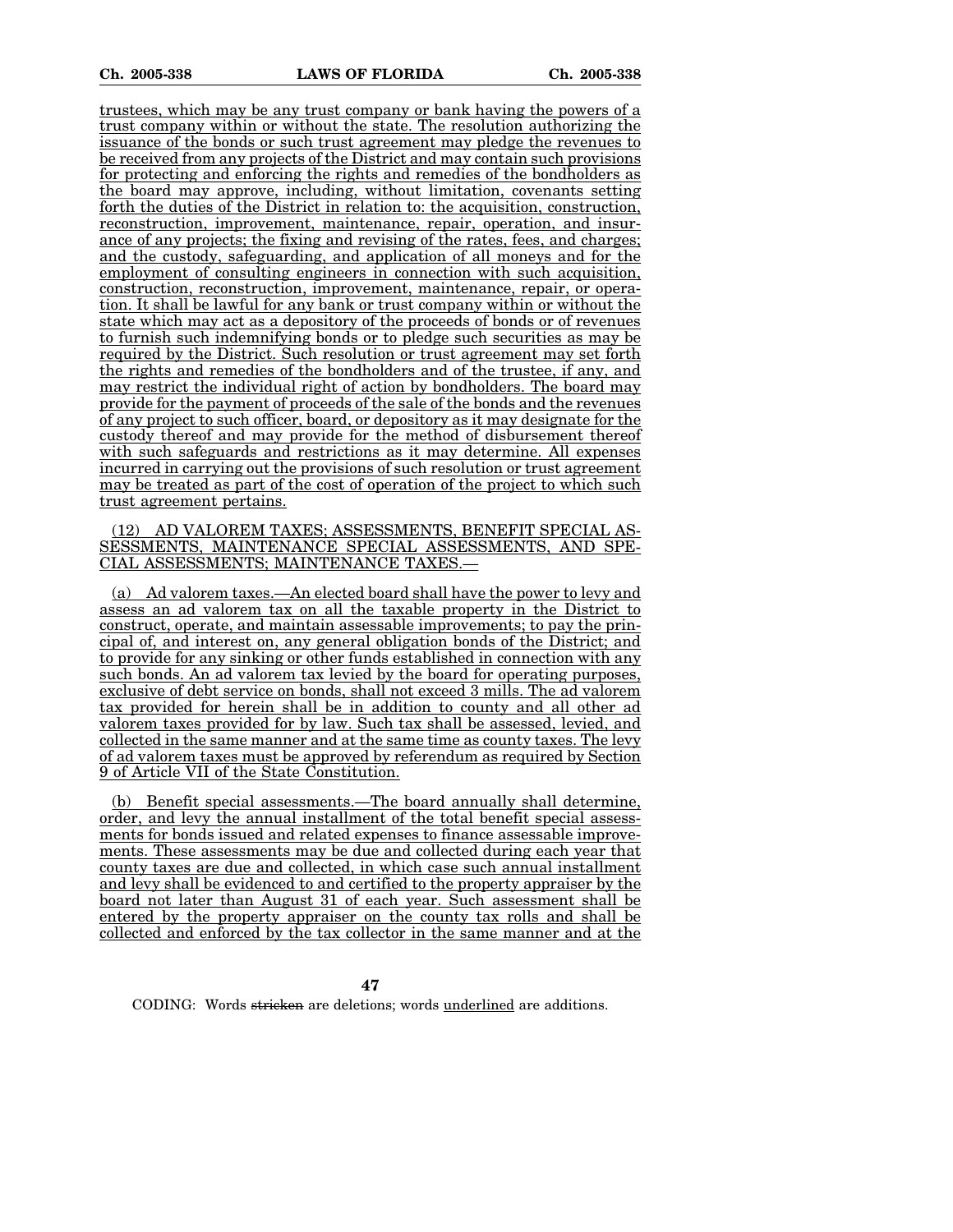same time as county taxes, and the proceeds thereof shall be paid to the District. However, this subsection shall not prohibit the District in its discretion from using the method prescribed in either section 197.3632 or chapter 173, Florida Statutes, as each may be amended from time to time, for collecting and enforcing these assessments. Each annual installment of benefit special assessments shall be a lien on the property against which assessed until paid and shall be enforceable in like manner as county taxes. The amount of the assessment for the exercise of the District's powers under subsections (6) and (7) shall be determined by the board based upon a report of the District's engineer and assessed by the board upon such lands, which may be part or all of the lands within the District benefited by the improvement, apportioned between benefited lands in proportion to the benefits received by each tract of land. The board may, if it determines it is in the best interests of the District, set forth in the proceedings initially levying such benefit special assessments or in subsequent proceedings a formula for the determination of an amount, which when paid by a taxpayer with respect to any tax parcel, shall constitute a prepayment of all future annual installments of such benefit special assessments and that the payment of which amount with respect to such tax parcel shall relieve and discharge such tax parcel of the lien of such benefit special assessments and any subsequent annual installment thereof. The board may provide further that upon delinquency in the payment of any annual installment of benefit special assessments, the prepayment amount of all future annual installments of benefit special assessments as determined in the preceding sentence shall be and become immediately due and payable together with such delinquent annual installment.

(c) Non-ad valorem maintenance taxes.—If and when authorized by general law, to maintain and to preserve the physical facilities and services constituting the works, improvements, or infrastructure provided by the District pursuant to this act, to repair and restore any one or more of them, when needed, and to defray the current expenses of the District, including any sum which may be required to pay state and county ad valorem taxes on any lands which may have been purchased and which are held by the District under the provisions of this act, the Board of Supervisors may, upon the completion of said systems, facilities, services, works, improvements, or infrastructure, in whole or in part, as may be certified to the board by the engineer of the board, levy annually a non-ad valorem and nonmillage tax upon each tract or parcel of land within the District, to be known as a "maintenance tax." This non-ad valorem maintenance tax shall be apportioned upon the basis of the net assessments of benefits assessed as accruing from the original construction and shall be evidenced to and certified by the Board of Supervisors of the District not later than June 1 of each year to the property appraisers of Manatee and Sarasota Counties and shall be extended by the property appraiser on the tax roll of the property appraiser, as certified by the property appraiser to the tax collector, and collected by the tax collector on the merged collection roll of the tax collector in the same manner and at the same time as county ad valorem taxes, and the proceeds therefrom shall be paid to the District. This non-ad valorem maintenance tax shall be a lien until paid on the property against which assessed and enforceable in like manner and of the same dignity as county ad valorem taxes.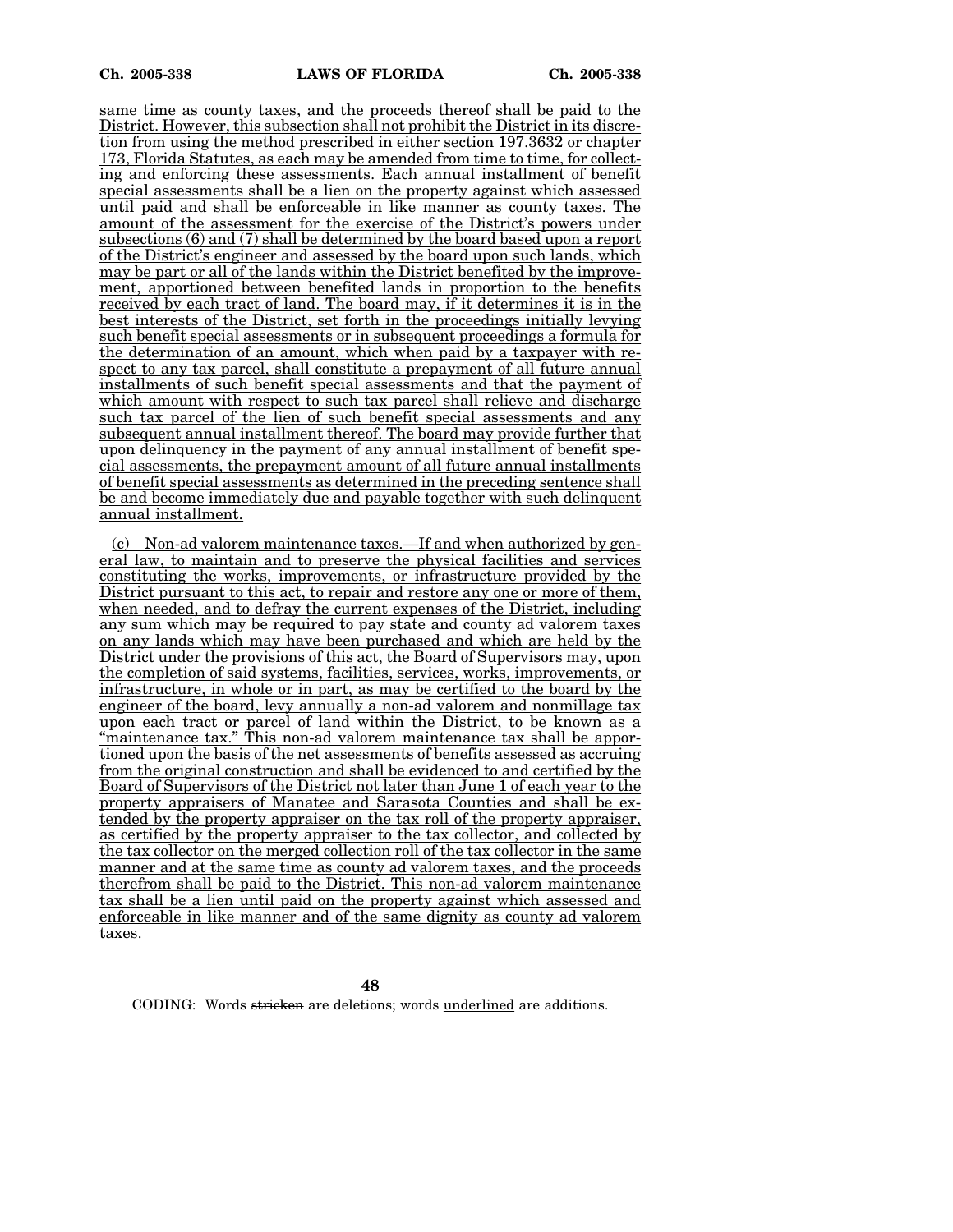(d) Maintenance special assessments.—To maintain and preserve the facilities and projects of the District, the board may levy a maintenance special assessment. This assessment may be evidenced to and certified to the property appraiser by the Board of Supervisors not later than August 31 of each year and shall be entered by the property appraiser on the county tax rolls and shall be collected and enforced by the tax collector in the same manner and at the same time as county taxes, and the proceeds therefrom shall be paid to the District. However, this subsection shall not prohibit the District in its discretion from using the method prescribed in either section 197.363, section 197.3631, or section 197.3632, Florida Statutes, for collecting and enforcing these assessments. These maintenance special assessments shall be a lien on the property against which assessed until paid and shall be enforceable in like manner as county taxes. The amount of the maintenance special assessment for the exercise of the District's powers under this section shall be determined by the board based upon a report of the District's engineer and assessed by the board upon such lands, which may be all of the lands within the District benefited by the maintenance thereof, apportioned between the benefited lands in proportion to the benefits received by each tract of land.

(e) Special assessments.—To levy and impose any special assessments pursuant to this subsection.

(f) Enforcement of taxes.—The collection and enforcement of all taxes levied by the District shall be at the same time and in like manner as county taxes, and the provisions of the laws of Florida relating to the sale of lands for unpaid and delinquent county taxes; the issuance, sale, and delivery of tax certificates for such unpaid and delinquent county taxes; the redemption thereof; the issuance to individuals of tax deeds based thereon; and all other procedures in connection therewith shall be applicable to the District to the same extent as if such statutory provisions were expressly set forth herein. All taxes shall be subject to the same discounts as county taxes.

(g) When unpaid tax is delinquent; penalty.—All taxes provided for in this act shall become delinquent and bear penalties on the amount of such taxes in the same manner as county taxes.

(h) Status of assessments.—Benefit special assessments, maintenance special assessments, and special assessments are hereby found and determined to be non-ad valorem assessments as defined by section 197.3632, Florida Statutes. Maintenance taxes are non-ad valorem taxes and are not special assessments.

(i) Assessments constitute liens; collection.—Any and all assessments, including special assessments, benefit special assessments, and maintenance special assessments authorized by this section, and including special assessments as defined by section  $2(2)(z)$  and granted and authorized by this subsection, and including maintenance taxes if authorized by general law, shall constitute a lien on the property against which assessed from the date of levy and imposition thereof until paid, coequal with the lien of state, county, municipal, and school board taxes. These assessments may be collected, at the District's discretion, under authority of section 197.3631, Florida Statutes, as amended from time to time, by the tax collector pursuant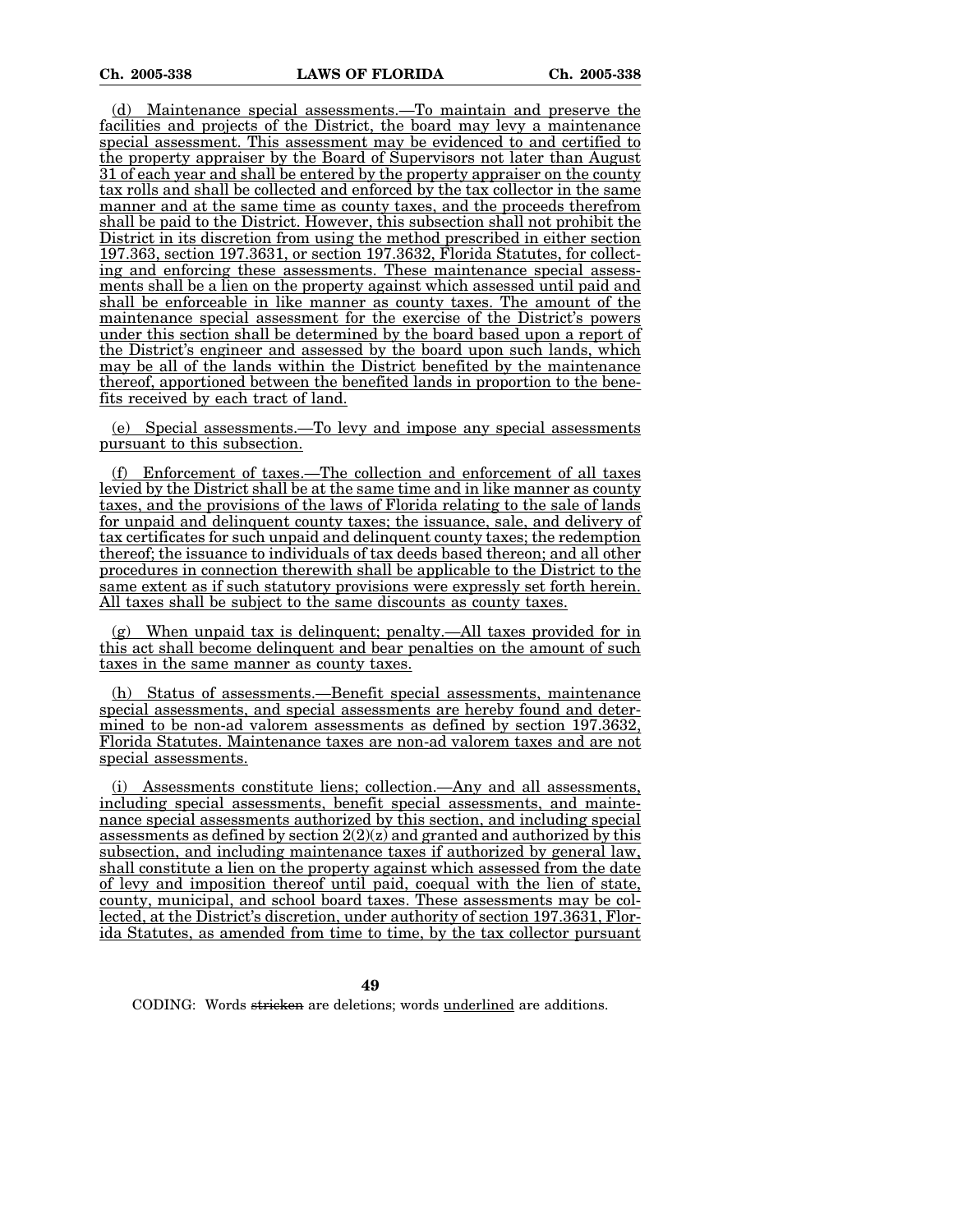to the provisions of sections 197.3632 and 197.3635, Florida Statutes, as amended from time to time, or in accordance with other collection measures provided by law. In addition to, and not in limitation of, any powers otherwise set forth herein or in general law, these assessments may also be enforced pursuant to the provisions of chapter 173, Florida Statutes, as amended from time to time.

(j) Land owned by governmental entity.—Except as otherwise provided by law, no levy of ad valorem taxes or non-ad valorem assessments under this act, chapter 170, or chapter 197, Florida Statutes, as each may be amended from time to time, or otherwise, by a board of a District, on property of a governmental entity that is subject to a ground lease as described in section 190.003(13), Florida Statutes, shall constitute a lien or encumbrance on the underlying fee interest of such governmental entity.

#### (13) SPECIAL ASSESSMENTS.—

(a) As an alternative method to the levy and imposition of special assessments pursuant to chapter 170, Florida Statutes, pursuant to the authority of section 197.3631, Florida Statutes, or pursuant to other provisions of general law, now or hereafter enacted, which provide a supplemental means or authority to impose, levy, and collect special assessments as otherwise authorized under this act, the board may levy and impose special assessments to finance the exercise of any of its powers permitted under this act using the following uniform procedures:

1. At a noticed meeting, the Board of Supervisors of the District may consider and review an engineer's report on the costs of the systems, facilities, and services to be provided, a preliminary assessment methodology, and a preliminary roll based on acreage or platted lands, depending upon whether platting has occurred.

The assessment methodology shall address and discuss and the board shall consider whether the systems, facilities, and services being contemplated will result in special benefits peculiar to the property, different in kind and degree than general benefits, as a logical connection between the systems, facilities, and services themselves and the property, and whether the duty to pay the assessments by the property owners is apportioned in a manner that is fair and equitable and not in excess of the special benefit received. It shall be fair and equitable to designate a fixed proportion of the annual debt service, together with interest thereon, on the aggregate principal amount of bonds issued to finance such systems, facilities, and services which give rise to unique, special, and peculiar benefits to property of the same or similar characteristics under the assessment methodology so long as such fixed proportion does not exceed the unique, special, and peculiar benefits enjoyed by such property from such systems, facilities, and services.

b. The engineer's cost report shall identify the nature of the proposed systems, facilities, and services, their location, a cost breakdown plus a total estimated cost, including cost of construction or reconstruction, labor, and materials, lands, property, rights, easements, franchises, or systems, facilities, and services to be acquired, cost of plans and specifications, surveys of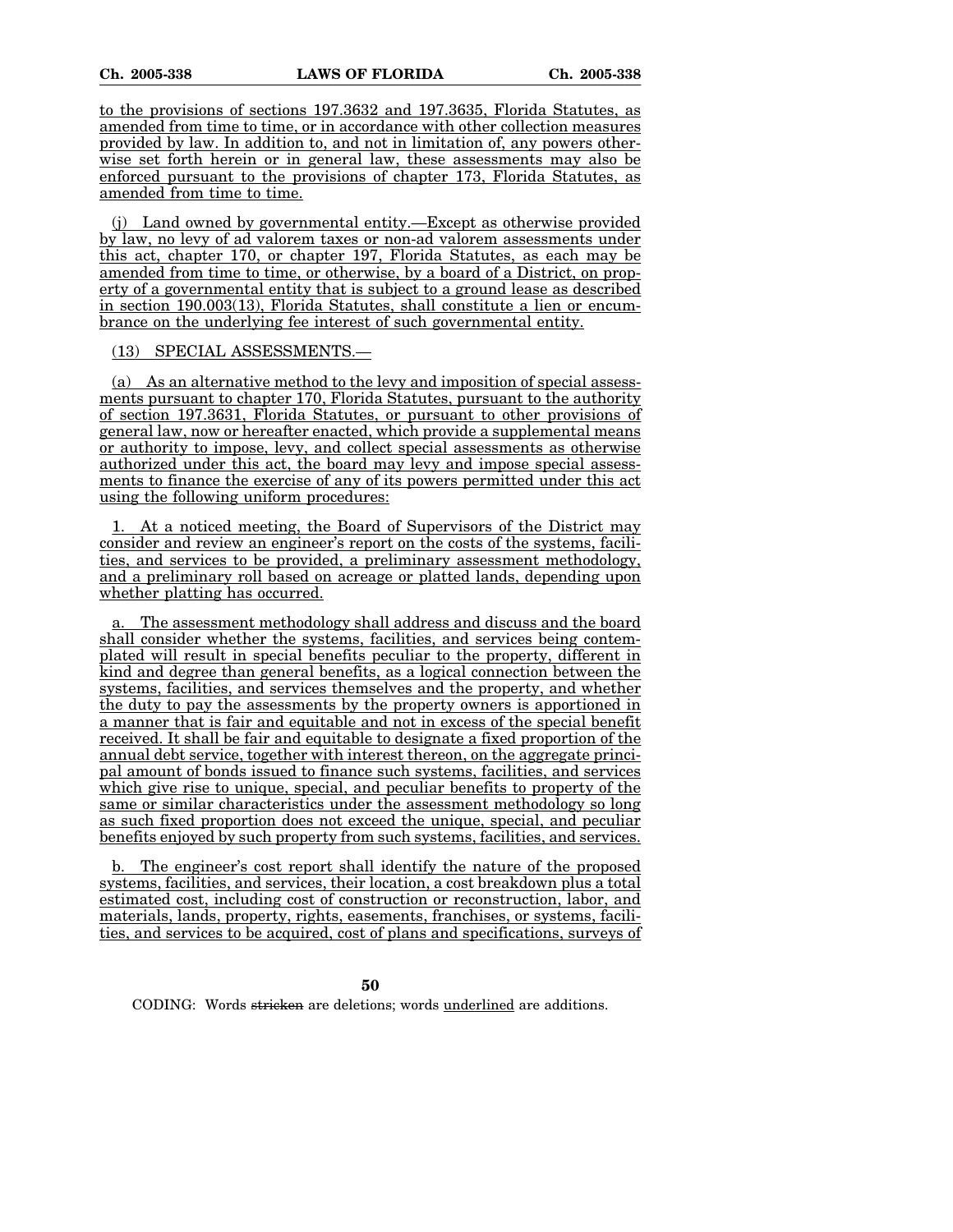estimates of costs and revenues, costs of engineering, legal, and other professional consultation services, and other expenses or costs necessary or incident to determining the feasibility or practicability of such construction, reconstruction, or acquisition, administrative expenses, relationship to the authority and power of the District in its charter, and such other expenses or costs as may be necessary or incident to the financing to be authorized by the Board of Supervisors.

The preliminary assessment roll to be prepared will be in accordance with the method of assessment provided for in the assessment methodology and as may be adopted by the Board of Supervisors; the assessment roll shall be completed as promptly as possible and shall show the acreage, lots, lands, or plats assessed and the amount of the fairly and reasonably apportioned assessment based on special and peculiar benefit to the property, lot, parcel, or acreage of land; and, if the assessment against each such lot, parcel, acreage, or portion of land is to be paid in installments, the number of annual installments in which the assessment is divided shall be entered into and shown upon the assessment roll.

2. The Board of Supervisors of the District may determine and declare by an initial assessment resolution to levy and assess the assessments with respect to assessable improvements stating the nature of the systems, facilities, and services, improvements, projects, or infrastructure constituting such assessable improvements, the information in the engineer's cost report, the information in the assessment methodology as determined by the board at the noticed meeting and referencing and incorporating as part of the resolution the engineer's cost report, the preliminary assessment methodology, and the preliminary assessment roll as referenced exhibits to the resolution by reference. If the board determines to declare and levy the special assessments by the initial assessment resolution, the board shall also adopt and declare a notice resolution which shall provide and cause the initial assessment resolution to be published once a week for a period of 2 weeks in newspapers of general circulation published in Manatee and Sarasota Counties and said board shall by the same resolution fix a time and place at which the owner or owners of the property to be assessed or any other persons interested therein may appear before said board and be heard as to the propriety and advisability of making such improvements, as to the costs thereof, as to the manner of payment therefor, and as to the amount thereof to be assessed against each property so improved. Thirty days' notice in writing of such time and place shall be given to such property owners. The notice shall include the amount of the assessment and shall be served by mailing a copy to each assessed property owner at his or her last known address, the names and addresses of such property owners to be obtained from the record of the property appraiser of the county political subdivision in which the land is located or from such other sources as the district manager or engineer deems reliable, and proof of such mailing shall be made by the affidavit of the manager of the District or by the engineer, said proof to be filed with the district manager, provided that failure to mail said notice or notices shall not invalidate any of the proceedings hereunder. It is provided further that the last publication shall be at least 1 week prior to the date of the hearing on the final assessment resolution. Said notice shall describe the general areas to be improved and advise all persons interested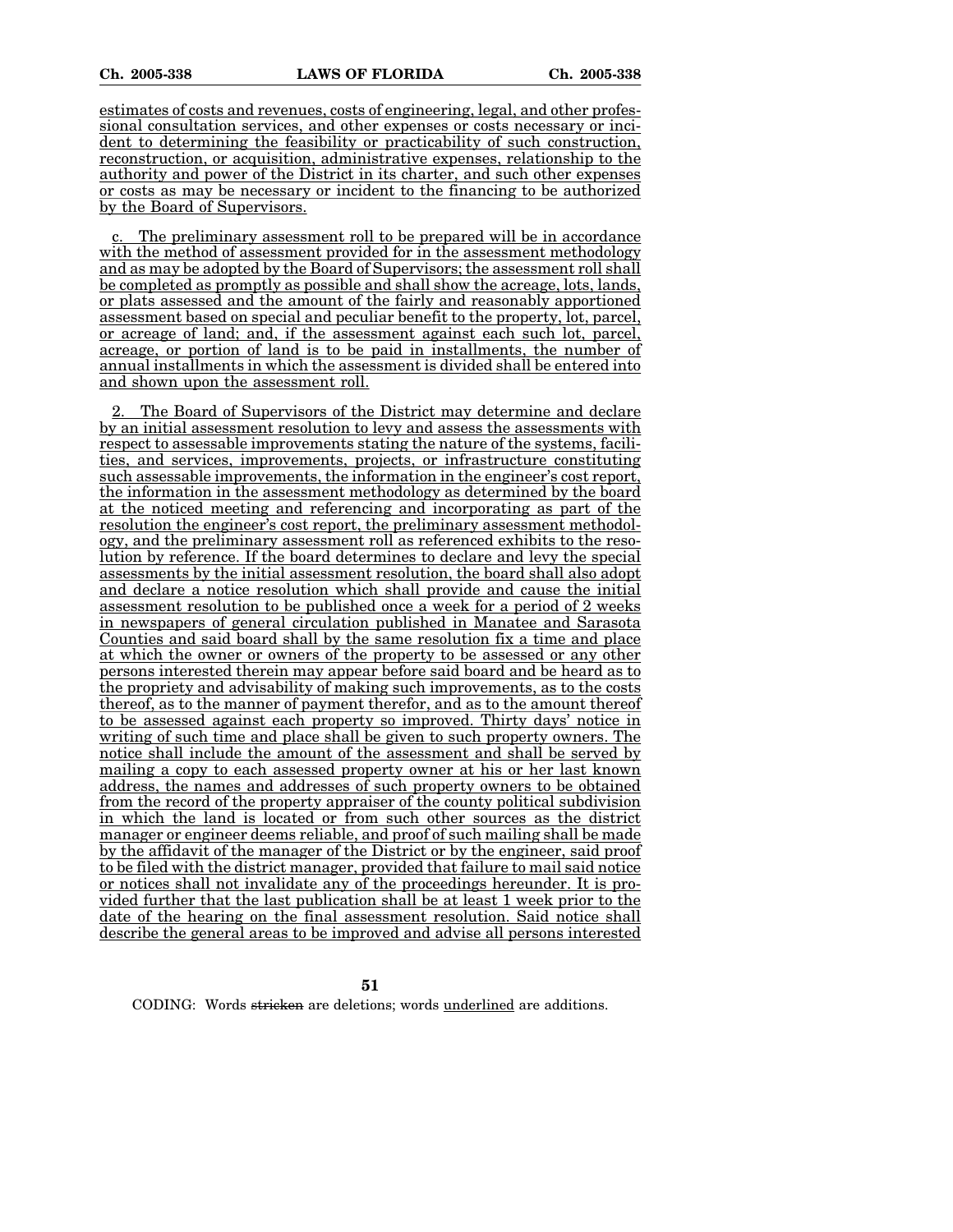that the description of each property to be assessed and the amount to be assessed to each piece, parcel, lot, or acre of property may be ascertained at the office of the manager of the District. Such service by publication shall be verified by the affidavit of the publisher and filed with the manager of the District. Moreover, the initial assessment resolution with its attached, referenced, and incorporated engineer's cost report, preliminary assessment methodology, and preliminary assessment roll, along with the notice resolution, shall be available for public inspection at the office of the manager and the office of the engineer or any other office designated by the Board of Supervisors in the notice resolution. Notwithstanding the foregoing, the landowners of all of the property which is proposed to be assessed may give the District written notice of waiver of any notice and publication provided for in this subparagraph and such notice and publication shall not be required, provided, however, that any meeting of the Board of Supervisors to consider such resolution shall be a publicly noticed meeting.

3. At the time and place named in the noticed resolution as provided for in subparagraph 2., the Board of Supervisors of the District shall meet and hear testimony from affected property owners as to the propriety and advisability of making the systems, facilities, services, projects, works, improvements, or infrastructure and funding them with assessments referenced in the initial assessment resolution on the property. Following the testimony and questions from the members of the board or any professional advisors to the District of the preparers of the engineer's cost report, the assessment methodology, and the assessment roll, the Board of Supervisors shall make a final decision on whether to levy and assess the particular assessments. Thereafter, the Board of Supervisors shall meet as an equalizing board to hear and to consider any and all complaints as to the particular assessments and shall adjust and equalize the assessments on the basis of justice and right.

4. When so equalized and approved by resolution or ordinance by the Board of Supervisors, to be called the final assessment resolution, a final assessment roll shall be filed with the clerk of the board and such assessment shall stand confirmed and remain legal, valid, and binding first liens on the property against which such assessments are made until paid, equal in dignity to the first liens of ad valorem taxation of county and municipal governments and school boards. However, upon completion of the systems, facilities, service, project, improvement, works, or infrastructure, the District shall credit to each of the assessments the difference in the assessment as originally made, approved, levied, assessed, and confirmed and the proportionate part of the actual cost of the improvement to be paid by the particular special assessments as finally determined upon the completion of the improvement; but in no event shall the final assessment exceed the amount of the special and peculiar benefits as apportioned fairly and reasonably to the property from the system, facility, or service being provided as originally assessed. Promptly after such confirmation, the assessment shall be recorded by the clerk of the District in the minutes of the proceedings of the District, and the record of the lien in this set of minutes shall constitute prima facie evidence of its validity. The Board of Supervisors, in its sole discretion, may, by resolution grant a discount equal to all or a part of the payee's proportionate share of the cost of the project consisting of bond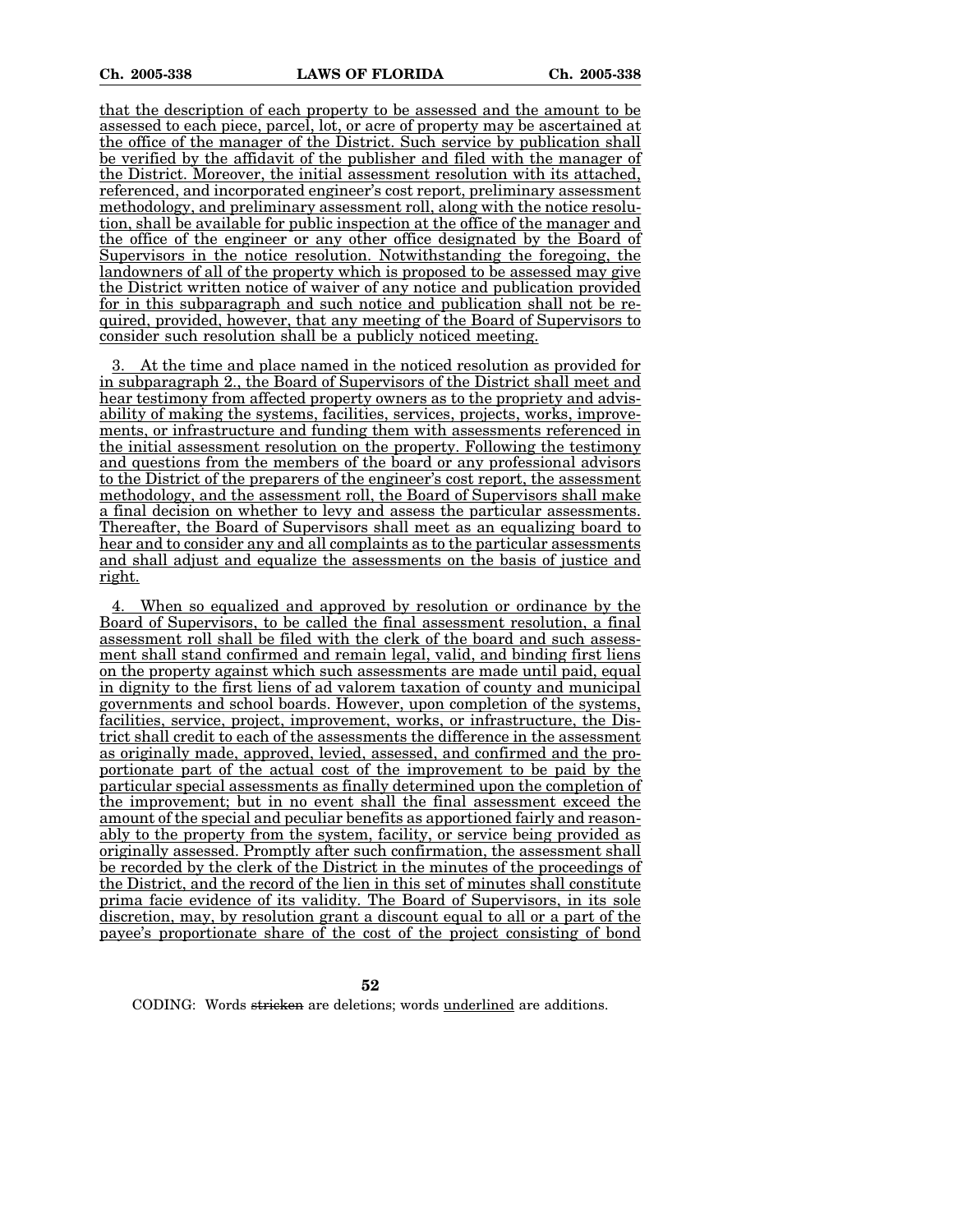financing cost, such as capitalized interest, funded reserves, and bond discounts included in the estimated cost of the project, upon payment in full of any assessments during such period prior to the time such financing costs are incurred as may be specified by the Board of Supervisors in such resolution.

5. District assessments may be made payable in installments over no more than 30 years from the date of the payment of the first installment thereof and may bear interest at fixed or variable rates.

(b) Notwithstanding any provision of this act or chapter 170, Florida Statutes, that portion of section 170.09, Florida Statutes, that provides that assessments may be paid without interest at any time within 30 days after the improvement is completed and a resolution accepting the same has been adopted by the governing authority shall not be applicable to any District assessments, whether imposed, levied, and collected pursuant to the provisions of this act or other provisions of Florida law, including, but not limited to chapter 170, Florida Statutes.

(c) In addition, the District is authorized expressly in the exercise of its rulemaking power to adopt a rule or rules which provides or provide for notice, levy, imposition, equalization, and collection of assessments.

(14) ISSUANCE OF CERTIFICATES OF INDEBTEDNESS BASED ON ASSESSMENTS FOR ASSESSABLE IMPROVEMENTS; ASSESSMENT BONDS.—

(a) The board may, after any special assessments or benefit special assessments for assessable improvements are made, determined, and confirmed as provided in this act, issue certificates of indebtedness for the amount so assessed against the abutting property or property otherwise benefited, as the case may be, and separate certificates shall be issued against each part or parcel of land or property assessed, which certificates shall state the general nature of the improvement for which the assessment is made. The certificates shall be payable in annual installments in accordance with the installments of the special assessment for which they are issued. The board may determine the interest to be borne by such certificates, not to exceed the maximum rate allowed by general law, and may sell such certificates at either private or public sale and determine the form, manner of execution, and other details of such certificates. The certificates shall recite that they are payable only from the special assessments levied and collected from the part or parcel of land or property against which they are issued. The proceeds of such certificates may be pledged for the payment of principal of and interest on any revenue bonds or general obligation bonds issued to finance in whole or in part such assessable improvement, or, if not so pledged, may be used to pay the cost or part of the cost of such assessable improvements.

(b) The District may also issue assessment bonds, revenue bonds, or other obligations payable from a special fund into which such certificates of indebtedness referred to in the preceding subsection may be deposited or, if such certificates of indebtedness have not been issued, the District may assign to such special fund for the benefit of the holders of such assessment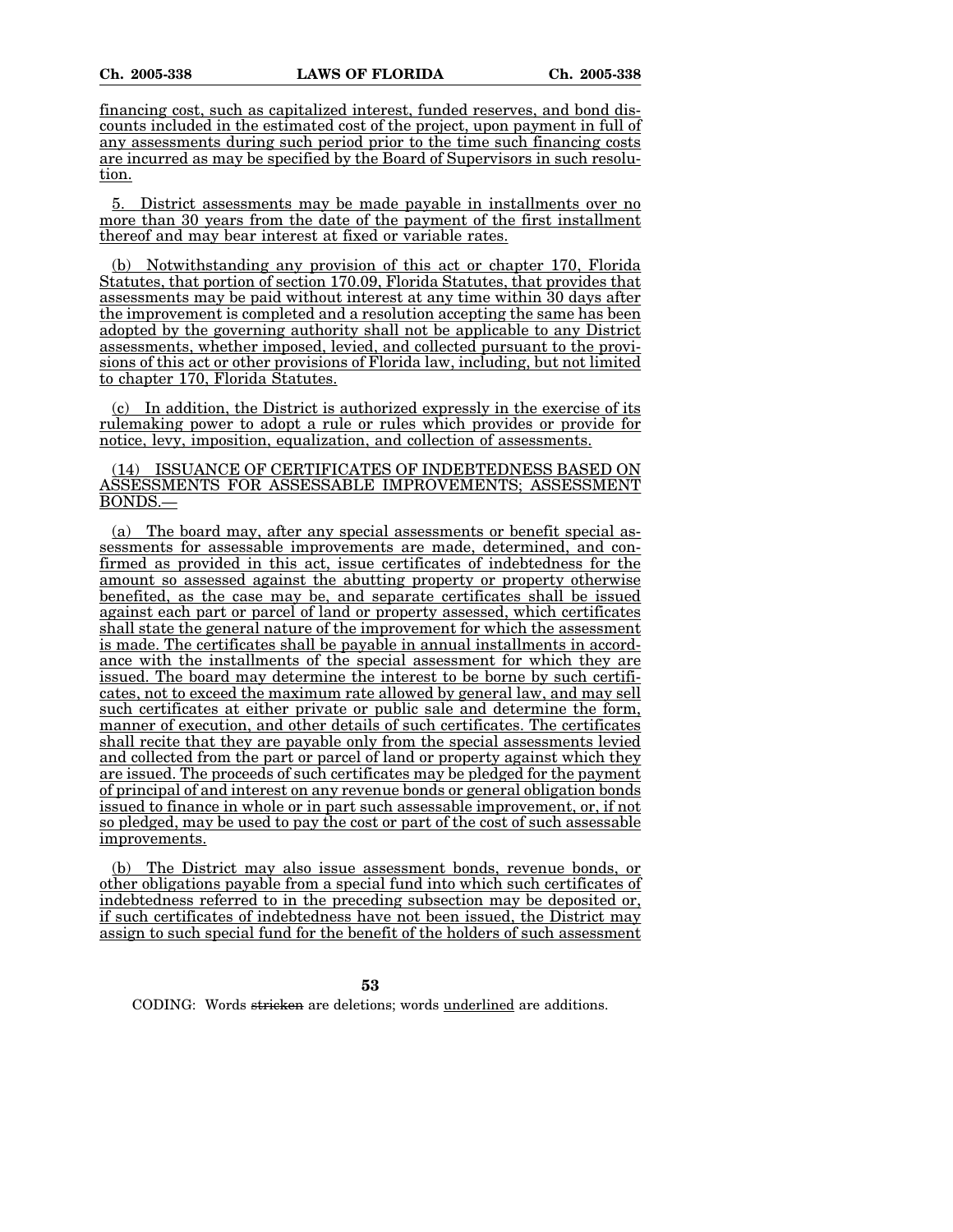bonds or other obligations, or to a trustee for such bondholders, the assessment liens provided for in this act unless such certificates of indebtedness or assessment liens have been theretofore pledged for any bonds or other obligations authorized hereunder. In the event of the creation of such special fund and the issuance of such assessment bonds or other obligations, the proceeds of such certificates of indebtedness or assessment liens deposited therein shall be used only for the payment of the assessment bonds or other obligations issued as provided in this section. The District is authorized to covenant with the holders of such assessment bonds, revenue bonds, or other obligations that it will diligently and faithfully enforce and collect all the special assessments, and interest and penalties thereon, for which such certificates of indebtedness or assessment liens have been deposited in or assigned to such fund; to foreclose such assessment liens so assigned to such special fund or represented by the certificates of indebtedness deposited in the special fund, after such assessment liens have become delinquent, and deposit the proceeds derived from such foreclosure, including interest and penalties, in such special fund; and to make any other covenants deemed necessary or advisable in order to properly secure the holders of such assessment bonds or other obligations.

The assessment bonds, revenue bonds, or other obligations issued pursuant to this section shall have such dates of issue and maturity as shall be deemed advisable by the board; however, the maturities of such assessment bonds or other obligations shall not be more than 2 years after the due date of the last installment which will be payable on any of the special assessments for which such assessment liens, or the certificates of indebtedness representing such assessment liens, are assigned to or deposited in such special fund.

(d) Such assessment bonds, revenue bonds, or other obligations issued under this section shall bear such interest as the board may determine, not to exceed the maximum rate allowed by general law, and shall be executed, shall have such provisions for redemption prior to maturity, shall be sold in the manner, and shall be subject to all of the applicable provisions contained in this act for revenue bonds, except as the same may be inconsistent with the provisions of this section.

(e) All assessment bonds, revenue bonds, or other obligations issued under the provisions of this section shall be, shall constitute, and shall have all the qualities and incidents of negotiable instruments under the law merchant and the laws of the state.

(15) TAX LIENS.—All taxes of the District provided for in this act, except together with all penalties for default in the payment of the same and all costs in collecting the same, including a reasonable attorney's fee fixed by the court and taxed as a cost in the action brought to enforce payment, shall, from January 1 for each year the property is liable to assessment and until paid, constitute a lien of equal dignity with the liens for state and county taxes and other taxes of equal dignity with state and county taxes upon all the lands against which such taxes shall be levied. A sale of any of the real property within the District for state and county or other taxes shall not operate to relieve or release the property so sold from the lien for subsequent

**54**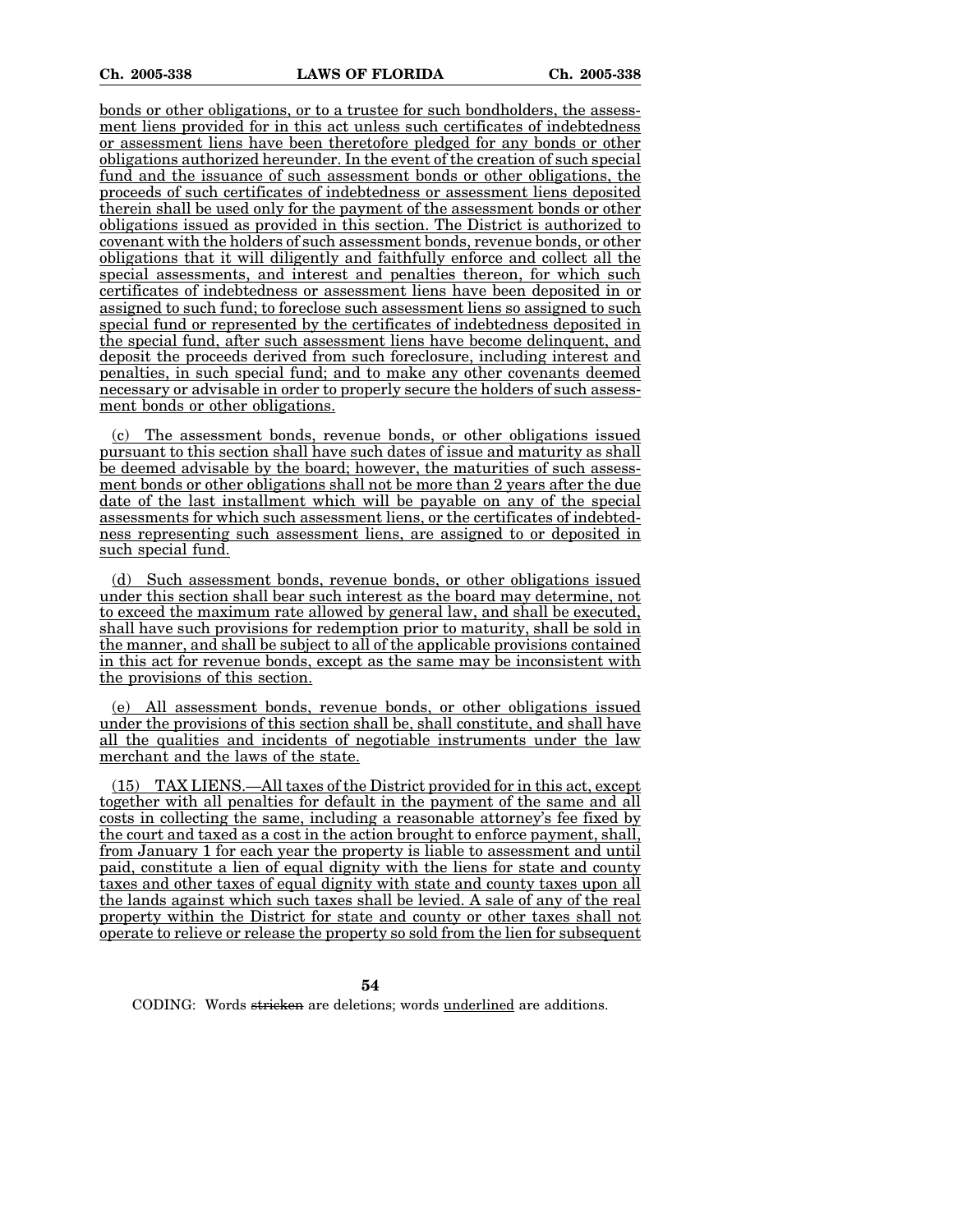District taxes or installments of District taxes, which lien may be enforced against such property as though no such sale thereof had been made. In addition to, and not in limitation of, the preceding sentence, for purposes of section 197.552, Florida Statutes, the lien of all special assessments levied by the District shall constitute a lien of record held by a municipal or county governmental unit. The provisions of sections 194.171, 197.122, 197.333, and 197.432, Florida Statutes, shall be applicable to District taxes with the same force and effect as if such provisions were expressly set forth in this act.

(16) PAYMENT OF TAXES AND REDEMPTION OF TAX LIENS BY THE DISTRICT; SHARING IN PROCEEDS OF TAX SALE.—

(a) The District shall have the power and right to:

1. Pay any delinquent state, county, District, municipal, or other tax or assessment upon lands located wholly or partially within the boundaries of the District.

2. Redeem or purchase any tax sales certificates issued or sold on account of any state, county, District, municipal, or other taxes or assessments upon lands located wholly or partially within the boundaries of the District.

(b) Delinquent taxes paid, or tax sales certificates redeemed or purchased, by the District, together with all penalties for the default in payment of the same and all costs in collecting the same and a reasonable attorney's fee, shall constitute a lien in favor of the District of equal dignity with the liens of state and county taxes and other taxes of equal dignity with state and county taxes upon all the real property against which the taxes were levied. The lien of the District may be foreclosed in the manner provided in this act.

(c) In any sale of land pursuant to section 197.542, Florida Statutes, as may be amended from time to time, the District may certify to the clerk of the circuit court of the county holding such sale the amount of taxes due to the District upon the lands sought to be sold, and the District shall share in the disbursement of the sales proceeds in accordance with the provisions of this act and under the laws of the state.

(17) FORECLOSURE OF LIENS.—Any lien in favor of the District arising under this act may be foreclosed by the District by foreclosure proceedings in the name of the District in a court of competent jurisdiction as provided by general law in like manner as is provided in chapter 173, Florida Statutes, and amendments thereto and the provisions of that chapter shall be applicable to such proceedings with the same force and effect as if those provisions were expressly set forth in this act. Any act required or authorized to be done by or on behalf of a municipality in foreclosure proceedings under chapter 173, Florida Statutes, may be performed by such officer or agent of the District as the Board of Supervisors may designate. Such foreclosure proceedings may be brought at any time after the expiration of 1 year from the date any tax, or installment thereof, becomes delinquent; however, no lien shall be foreclosed against any political subdivision or agency of the state. Other legal remedies shall remain available.

**55**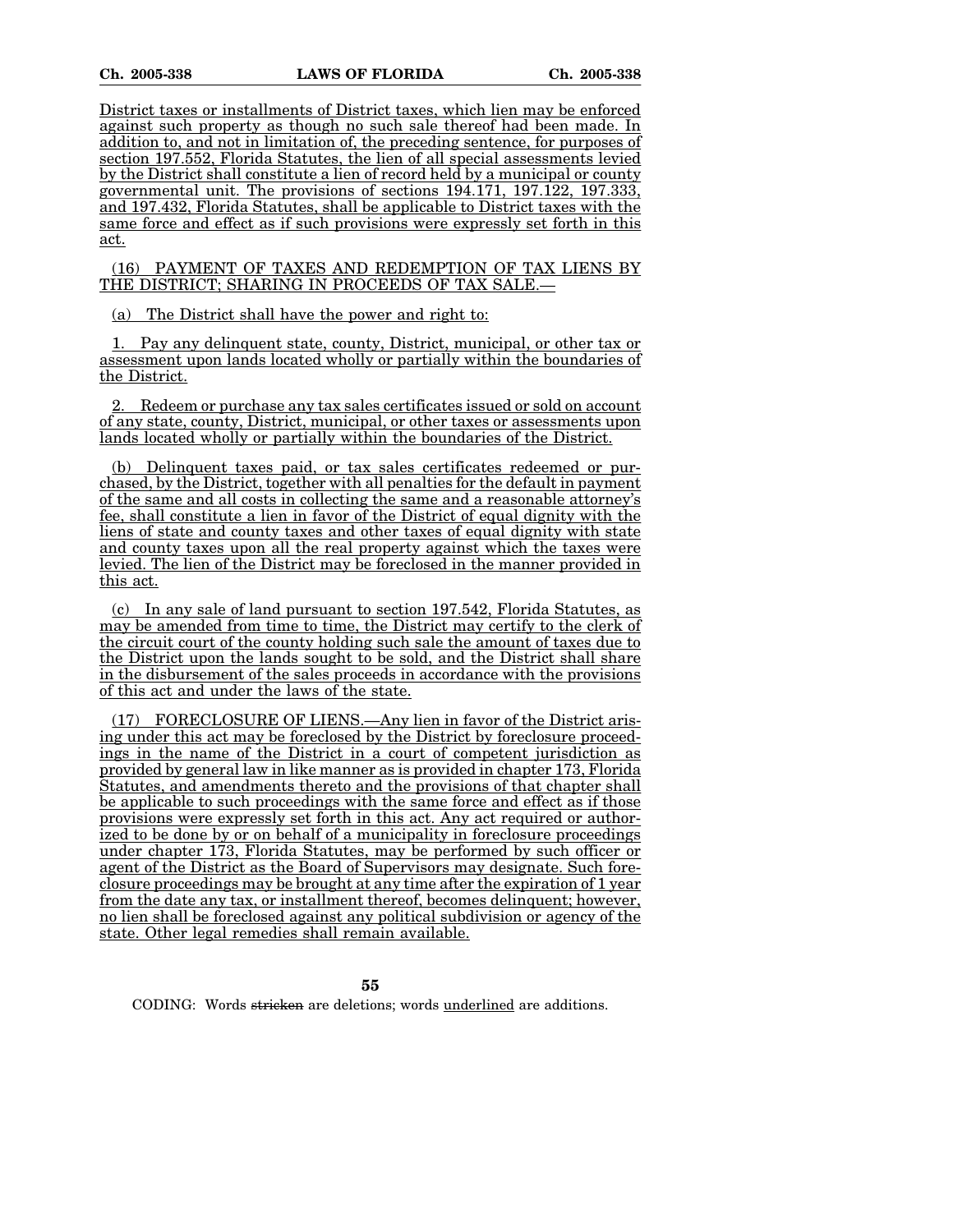(18) MANDATORY USE OF CERTAIN DISTRICT SYSTEMS, FACILI-TIES, AND SERVICES.—To the full extent permitted by law, the District shall require all lands, buildings, premises, persons, firms, and corporations within the District to use the water management and control facilities and water and sewer facilities of the District.

(19) COMPETITIVE PROCUREMENT; BIDS; NEGOTIATIONS; RE-LATED PROVISIONS REQUIRED.—

(a) No contract shall be let by the board for any goods, supplies, or materials to be purchased when the amount thereof to be paid by the District shall exceed the amount provided in section 287.017, Florida Statutes, as amended from time to time, for category four, unless notice of bids shall be advertised once in a newspaper in general circulation in either Manatee County or Sarasota County. Any board seeking to construct or improve a public building, structure, or other public works shall comply with the bidding procedures of section 255.20, Florida Statutes, as amended from time to time, and other applicable general law. In each case, the bid of the lowest responsive and responsible bidder shall be accepted unless all bids are rejected because the bids are too high or the board determines it is in the best interests of the District to reject all bids. The board may require the bidders to furnish bond with a responsible surety to be approved by the board. Nothing in this section shall prevent the board from undertaking and performing the construction, operation, and maintenance of any project or facility authorized by this act by the employment of labor, material, and machinery.

(b) The provisions of the Consultants' Competitive Negotiation Act, section 287.055, Florida Statutes, apply to contracts for engineering, architecture, landscape architecture, or registered surveying and mapping services let by the board.

(c) Contracts for maintenance services for any District facility or project shall be subject to competitive bidding requirements when the amount thereof to be paid by the District exceeds the amount provided in section 287.017, Florida Statutes, as amended from time to time, for category four. The District shall adopt rules, policies, or procedures establishing competitive bidding procedures for maintenance services. Contracts for other services shall not be subject to competitive bidding unless the District adopts a rule, policy, or procedure applying competitive bidding procedures to said contracts. Nothing herein shall preclude the use of requests for proposal instead of invitations to bid as determined by the District to be in its best interest.

(20) FEES, RENTALS, AND CHARGES; PROCEDURE FOR ADOPTION AND MODIFICATIONS: MINIMUM REVENUE REQUIRE-MODIFICATIONS: MINIMUM REVENUE MENTS.—

(a) The District is authorized to prescribe, fix, establish, and collect rates, fees, rentals, or other charges, hereinafter sometimes referred to as "revenues," and to revise the same from time to time, for the systems, facilities, and services furnished by the District, within the limits of the District, including, but not limited to, recreational facilities, water management and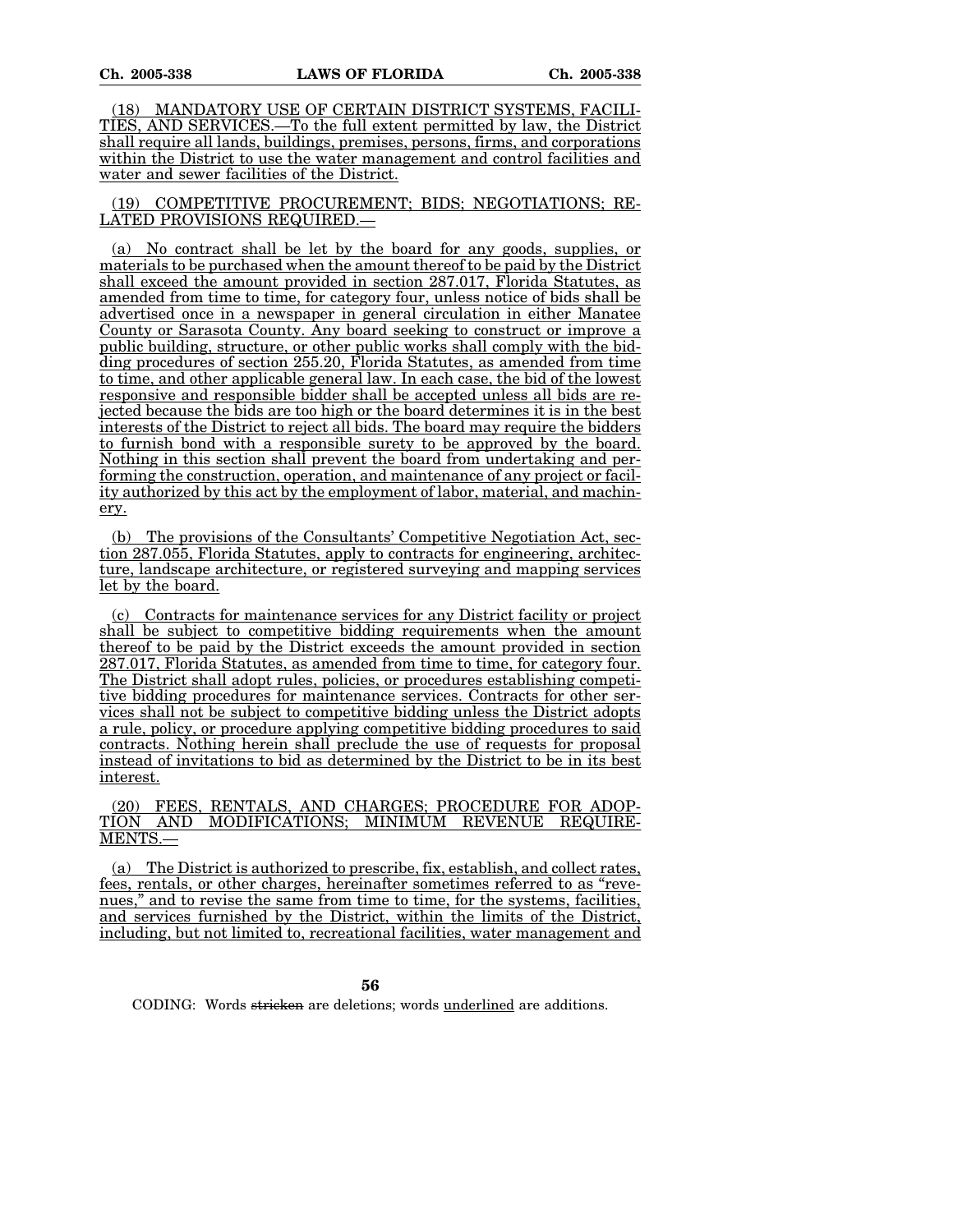control facilities, and water and sewer systems; to recover the costs of making connection with any District service, facility, or system; and to provide for reasonable penalties against any user or property for any such rates, fees, rentals, or other charges that are delinquent.

(b) No such rates, fees, rentals, or other charges for any of the facilities or services of the District shall be fixed until after a public hearing at which all the users of the proposed facility or services or owners, tenants, or occupants served or to be served thereby and all other interested persons shall have an opportunity to be heard concerning the proposed rates, fees, rentals, or other charges. Rates, fees, rentals, and other charges shall be adopted under the administrative rulemaking authority of the District, but shall not apply to District leases. Notice of such public hearing setting forth the proposed schedule or schedules of rates, fees, rentals, and other charges shall have been published in newspapers of general circulation in Manatee and Sarasota Counties at least once and at least 10 days prior to such public hearing. The rulemaking hearing may be adjourned from time to time. After such hearing, such schedule or schedules, either as initially proposed or as modified or amended, may be finally adopted. A copy of the schedule or schedules of such rates, fees, rentals, or charges as finally adopted shall be kept on file in an office designated by the board and shall be open at all reasonable times to public inspection. The rates, fees, rentals, or charges so fixed for any class of users or property served shall be extended to cover any additional users or properties thereafter served which shall fall in the same class, without the necessity of any notice or hearing.

(c) Such rates, fees, rentals, and charges shall be just and equitable and uniform for users of the same class, and when appropriate may be based or computed either upon the amount of service furnished, upon the average number of persons residing or working in or otherwise occupying the premises served, or upon any other factor affecting the use of the facilities furnished, or upon any combination of the foregoing factors, as may be determined by the board on an equitable basis.

(d) The rates, fees, rentals, or other charges prescribed shall be such as will produce revenues, together with any other assessments, taxes, revenues, or funds available or pledged for such purpose, at least sufficient to provide for the items hereinafter listed, but not necessarily in the order stated:

1. To provide for all expenses of operation and maintenance of such facility or service.

2. To pay when due all bonds and interest thereon for the payment of which such revenues are, or shall have been, pledged or encumbered, including reserves for such purpose.

3. To provide for any other funds which may be required under the resolution or resolutions authorizing the issuance of bonds pursuant to this act.

(e) The board shall have the power to enter into contracts for the use of the projects of the District and with respect to the services, systems, and facilities furnished or to be furnished by the District.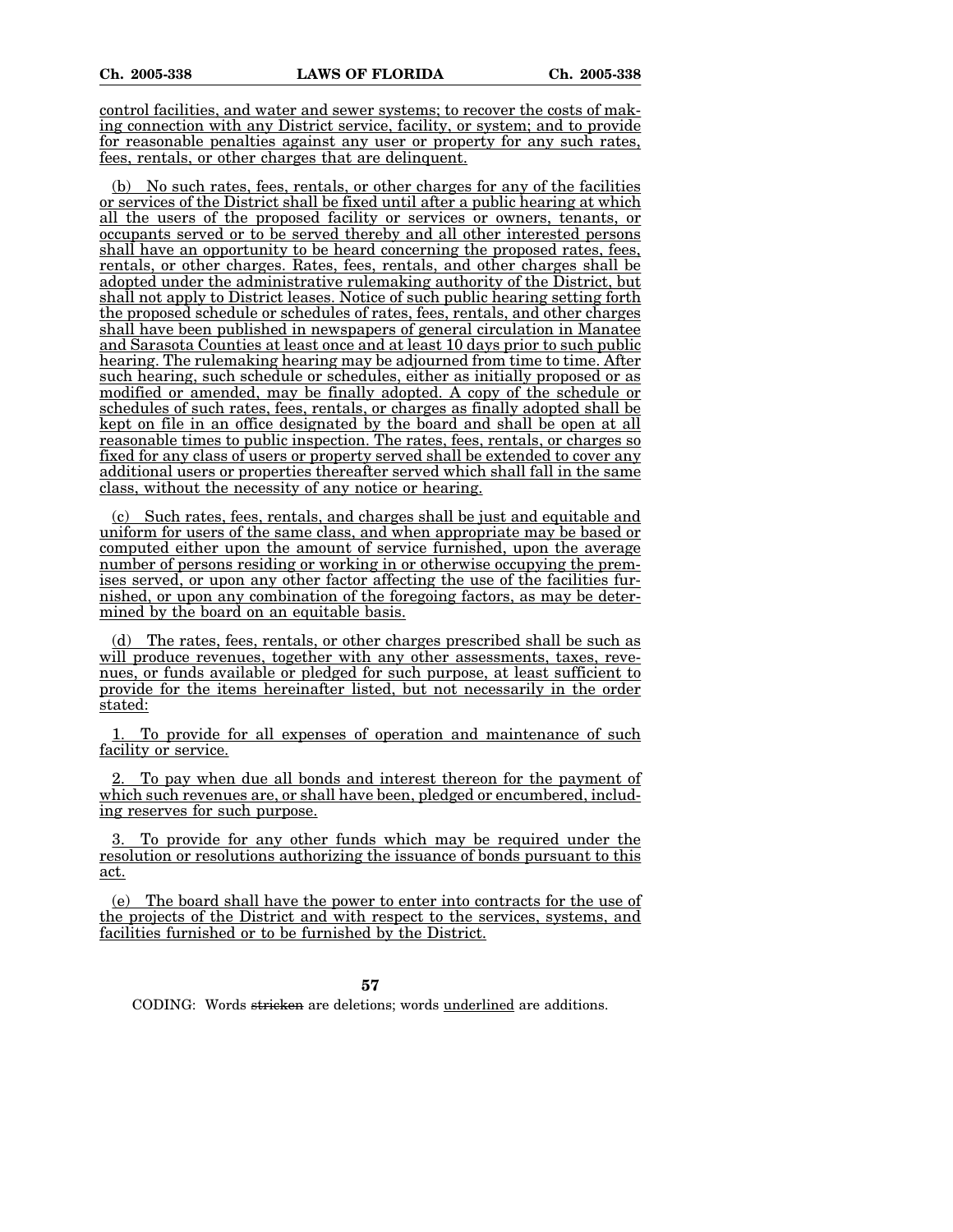(21) RECOVERY OF DELINQUENT CHARGES.—In the event that any rates, fees, rentals, charges, or delinquent penalties shall not be paid as and when due and shall be in default for 60 days or more, the unpaid balance thereof and all interest accrued thereon, together with reasonable attorney's fees and costs, may be recovered by the District in a civil action.

(22) DISCONTINUANCE OF SERVICE.—In the event the fees, rentals, or other charges for water and sewer services, or either of them, are not paid when due, the board shall have the power, under such reasonable rules and regulations as the board may adopt, to discontinue and shut off both water and sewer services until such fees, rentals, or other charges, including interest, penalties, and charges for the shutting off and discontinuance and the restoration of such water and sewer services or both, are fully paid; and, for such purposes, the board may enter on any lands, waters, or premises of any person, firm, corporation, or body, public or private, within the District limits. Such delinquent fees, rentals, or other charges, together with interest, penalties, and charges for the shutting off and discontinuance and the restoration of such services and facilities and reasonable attorney's fees and other expenses, may be recovered by the District, which may also enforce payment of such delinquent fees, rentals, or other charges by any other lawful method of enforcement.

(23) ENFORCEMENT AND PENALTIES.—The board or any aggrieved person may have recourse to such remedies in law and at equity as may be necessary to ensure compliance with the provisions of this act, including injunctive relief to enjoin or restrain any person violating the provisions of this act or any bylaws, resolutions, regulations, rules, codes, or orders adopted under this act. In case any building or structure is erected, constructed, reconstructed, altered, repaired, converted, or maintained, or any building, structure, land, or water is used, in violation of this act or of any code, order, resolution, or other regulation made under authority conferred by this act or under law, the board or any citizen residing in the District may institute any appropriate action or proceeding to prevent such unlawful erection, construction, reconstruction, alteration, repair, conversion, maintenance, or use; to restrain, correct, or avoid such violation; to prevent the occupancy of such building, structure, land, or water; and to prevent any illegal act, conduct, business, or use in or about such premises, land, or water.

(24) SUITS AGAINST THE DISTRICT.—Any suit or action brought or maintained against the District for damages arising out of tort, including, without limitation, any claim arising upon account of an act causing an injury or loss of property, personal injury, or death, shall be subject to the limitations provided in section 768.28, Florida Statutes.

(25) EXEMPTION OF DISTRICT PROPERTY FROM EXECUTION.— All District property shall be exempt from levy and sale by virtue of an execution, and no execution or other judicial process shall issue against such property, nor shall any judgment against the District be a charge or lien on its property or revenues; however, nothing contained herein shall apply to or limit the rights of bondholders to pursue any remedy for the enforcement of any lien or pledge given by the District in connection with any of the bonds or obligations of the District.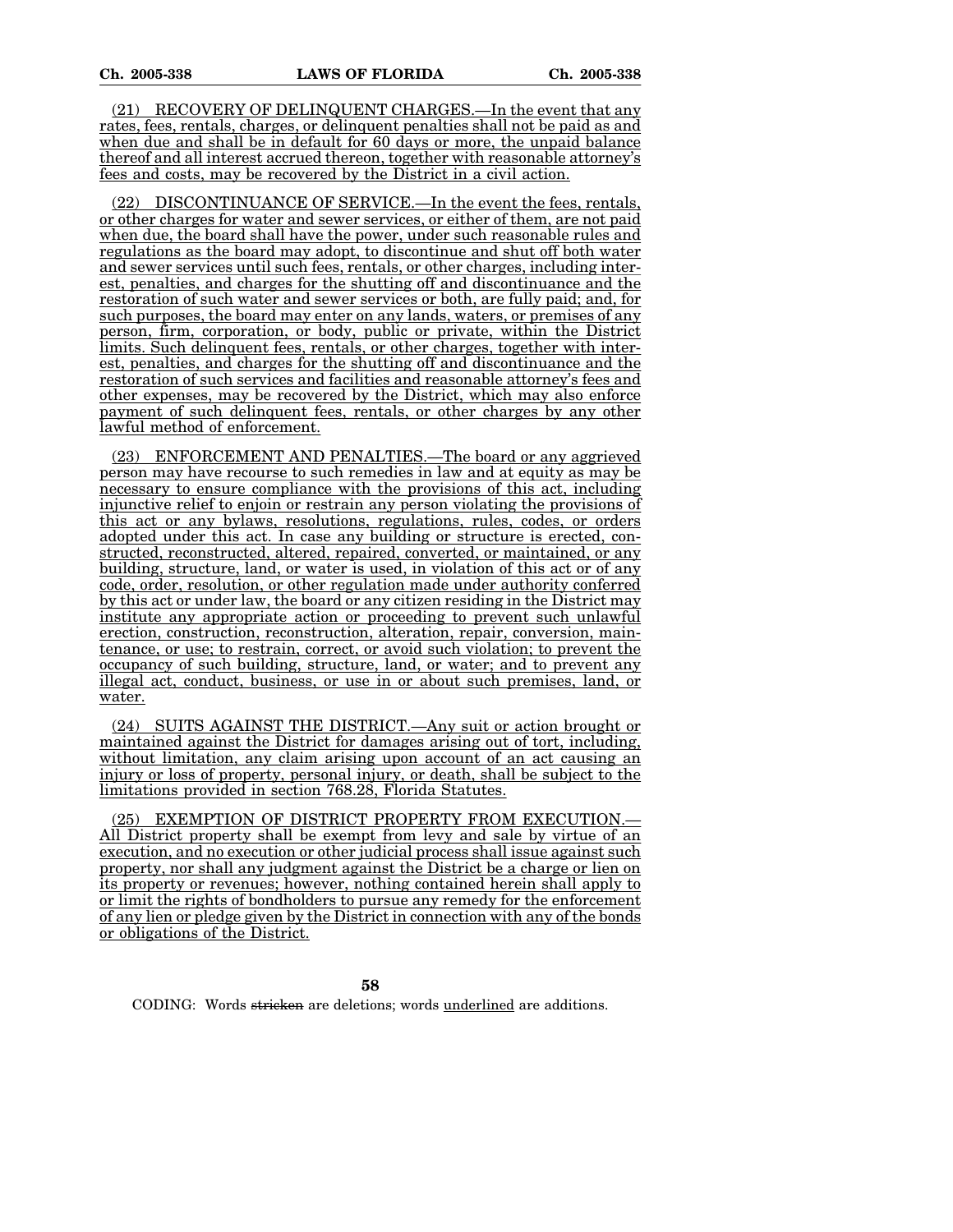(26) TERMINATION, CONTRACTION, OR EXPANSION OF DIS-TRICT.—

(a) The board may ask the Legislature through its local legislative delegations in and for Manatee and Sarasota Counties to amend this act to contract, to expand or to contract, and to expand the boundaries of the District by amendment of this section.

(b) The District shall remain in existence until:

1. The District is terminated and dissolved pursuant to amendment to this act by the Florida Legislature.

2. The District has become inactive pursuant to section 189.4044, Florida Statutes.

(27) INCLUSION OF TERRITORY.—The inclusion of any or all territory of the District within a municipality does not change, alter, or affect the boundary, territory, existence, or jurisdiction of the District.

(28) SALE OF REAL ESTATE WITHIN THE DISTRICT; REQUIRED DISCLOSURE TO PURCHASER.—Subsequent to the creation of this District under this act, each contract for the initial sale of a parcel of real property and each contract for the initial sale of a residential unit within the District shall include, immediately prior to the space reserved in the contract for the signature of the purchaser, the following disclosure statement in boldfaced and conspicuous type which is larger than the type in the remaining text of the contract: "THE LAKEWOOD RANCH STEWARD-SHIP DISTRICT MAY IMPOSE AND LEVY TAXES OR ASSESSMENTS, OR BOTH TAXES AND ASSESSMENTS, ON THIS PROPERTY. THESE TAXES AND ASSESSMENTS PAY FOR THE CONSTRUCTION, OPERA-TION, AND MAINTENANCE COSTS OF CERTAIN PUBLIC SYSTEMS, FACILITIES, AND SERVICES OF THE DISTRICT AND ARE SET ANNU-ALLY BY THE GOVERNING BOARD OF THE DISTRICT. THESE TAXES AND ASSESSMENTS ARE IN ADDITION TO COUNTY AND OTHER LOCAL GOVERNMENTAL TAXES AND ASSESSMENTS AND ALL OTHER TAXES AND ASSESSMENTS PROVIDED FOR BY LAW."

(29) NOTICE OF CREATION AND ESTABLISHMENT.—Within 30 days after the election of the first Board of Supervisors creating this District, the District shall cause to be recorded in the grantor-grantee index of the property records in each county in which it is located a "Notice of Creation and Establishment of the Lakewood Ranch Stewardship District." The notice shall, at a minimum, include the legal description of the property covered by this act.

(30) DISTRICT PROPERTY PUBLIC; FEES.—Any system, facility, service, works, improvement, project, or other infrastructure owned by the District, or funded by federal tax exempt bonding issued by the District, is public; and the District by rule may regulate, and may impose reasonable charges or fees for, the use thereof but not to the extent that such regulation or imposition of such charges or fees constitutes denial of reasonable access.